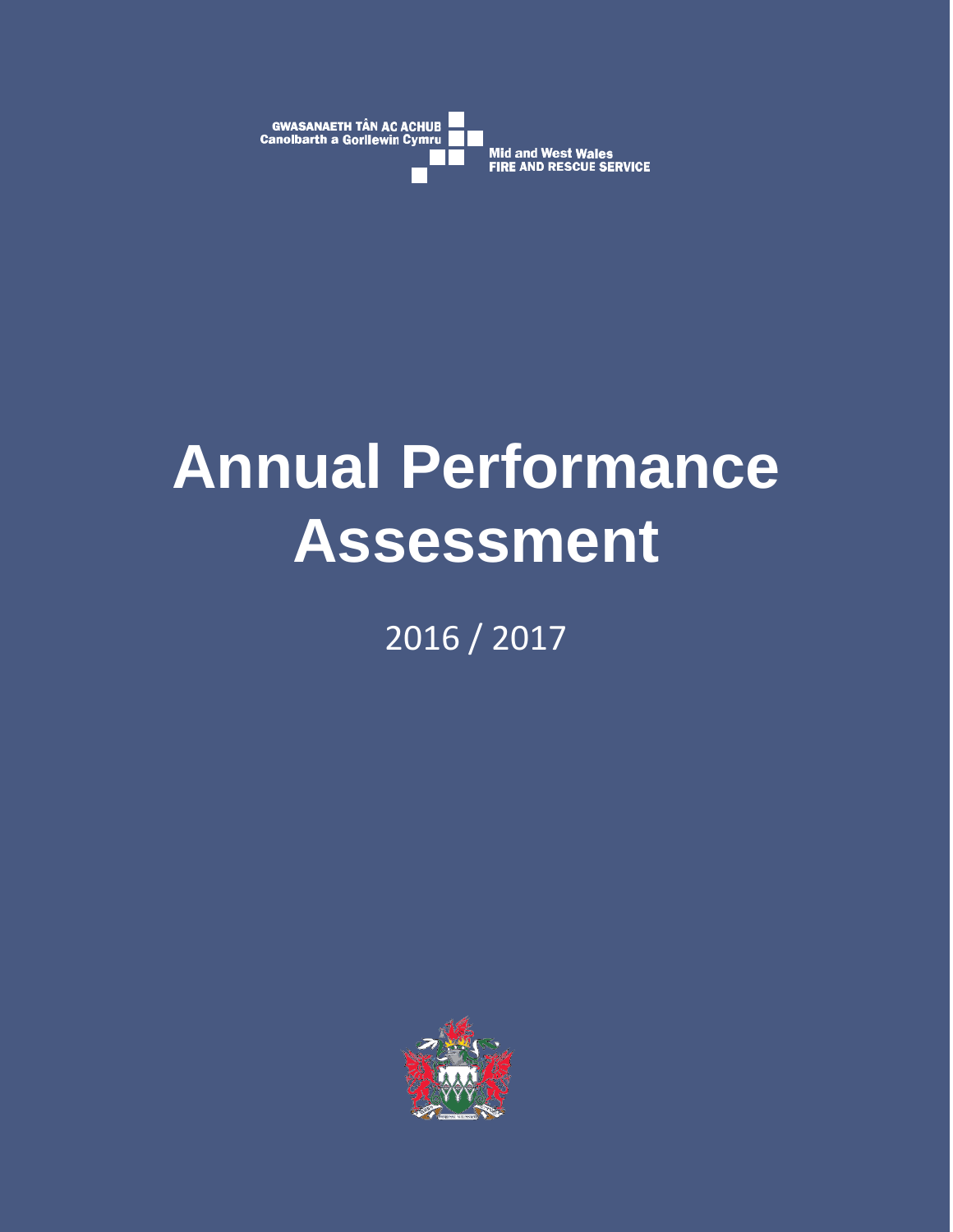# **Contents**

| Introduction                            |    |
|-----------------------------------------|----|
| About our Annual Performance Assessment |    |
| Our Commitment to Improve               |    |
| Our Improvement Objectives              | 16 |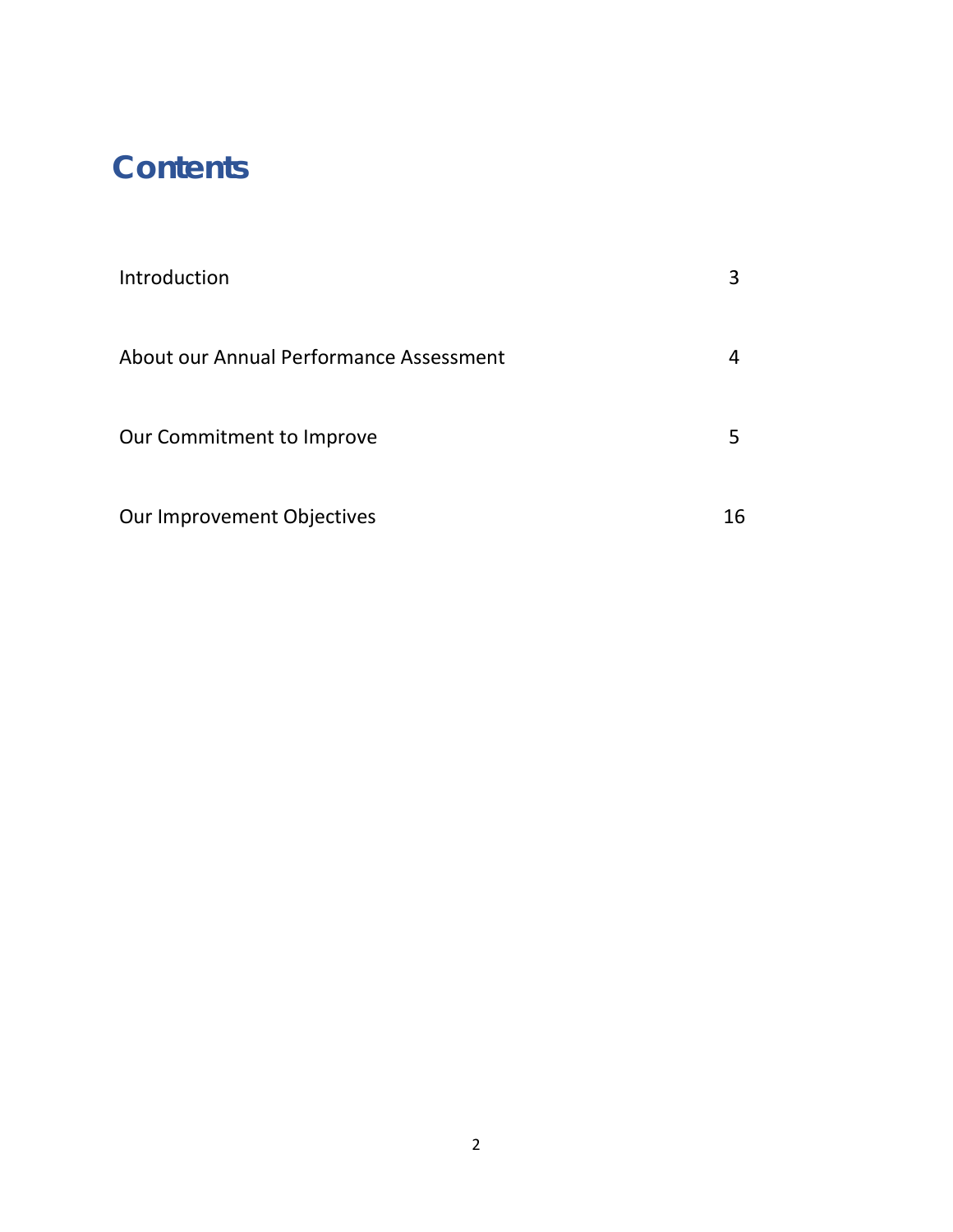# **Introduction**

We are pleased to introduce our Annual Performance Assessment for 2016/2017.

This performance assessment reports on how we have performed against the Improvement Objectives we set ourselves within our Annual Improvement Plan for 2016/2017.

There is no doubt that we are a high performing Service. Our vision is for the Service "To be a world leader in Emergency Response and Community Safety" and we have continued to achieve so much despite the budgetary constraints we find ourselves working within. We are extremely proud of what we have achieved during 2016/2017, adopting new and innovative ways of delivering our services. However, we recognise that more needs to be done and remain committed to engaging with our communities, exploring new ways of delivering services and working with our partners to safeguard our communities. Our priority is to ensure our Improvement Objectives are delivered effectively and within budget, whilst continuing to deliver a high quality service to the communities of mid and west Wales.

Over the last 12 months, we have continued to focus our efforts on developing and delivering a new home safety intervention to those most at risk within our communities. We have also continued to invest in our people and made the best use of our assets and resources, ensuring our staff are as fully equipped as possible to deal with emergencies to better protect themselves and the communities they serve.

This document outlines those areas where innovation has been used to improve our services and also highlights areas where we need to continue to focus our efforts.



Chris Davies Chief Fire Officer



Councillor Rowland Rees-Evans Chair of the Fire Authority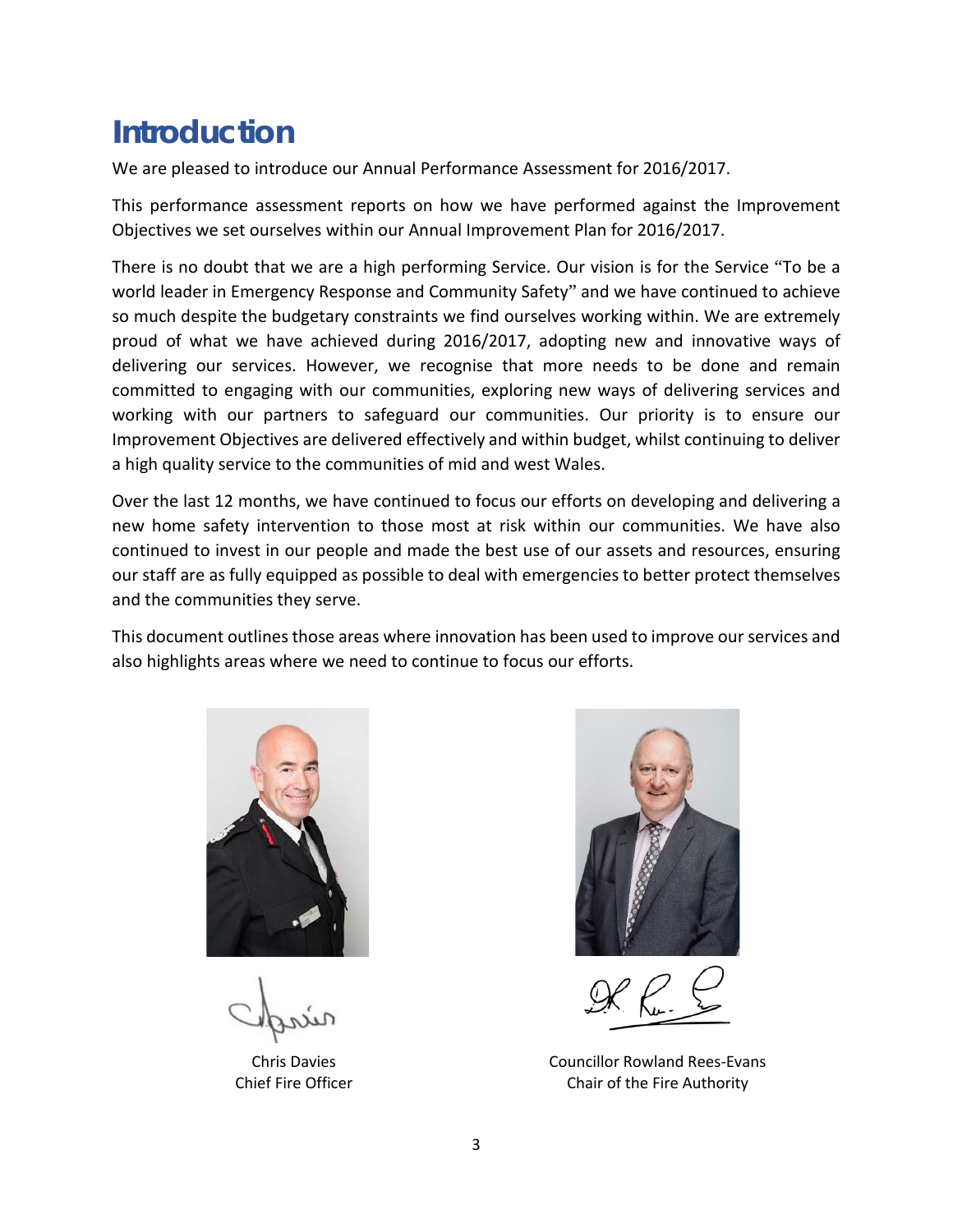# **About our Annual Performance Assessment**

By the end of October each year, we are required to publish our Annual Performance Assessment, which reports progress against our Improvement Objectives for the previous year. We follow Welsh Government guidelines to ensure the way in which we assess and report our achievements are understood by our communities, staff and stakeholders. Throughout our Performance Assessment, we will tell you how we performed against what we planned to do in 2016/2017.

The Performance Assessment is also an opportunity for us to identify what lessons we have learnt and how they will be incorporated into our future planning and improvement processes.

You can access all our Corporate Plan, Annual Improvement Plans and Annual Performance Assessments on our website at [www.mawwfire.gov.uk](http://www.mawwfire.gov.uk/)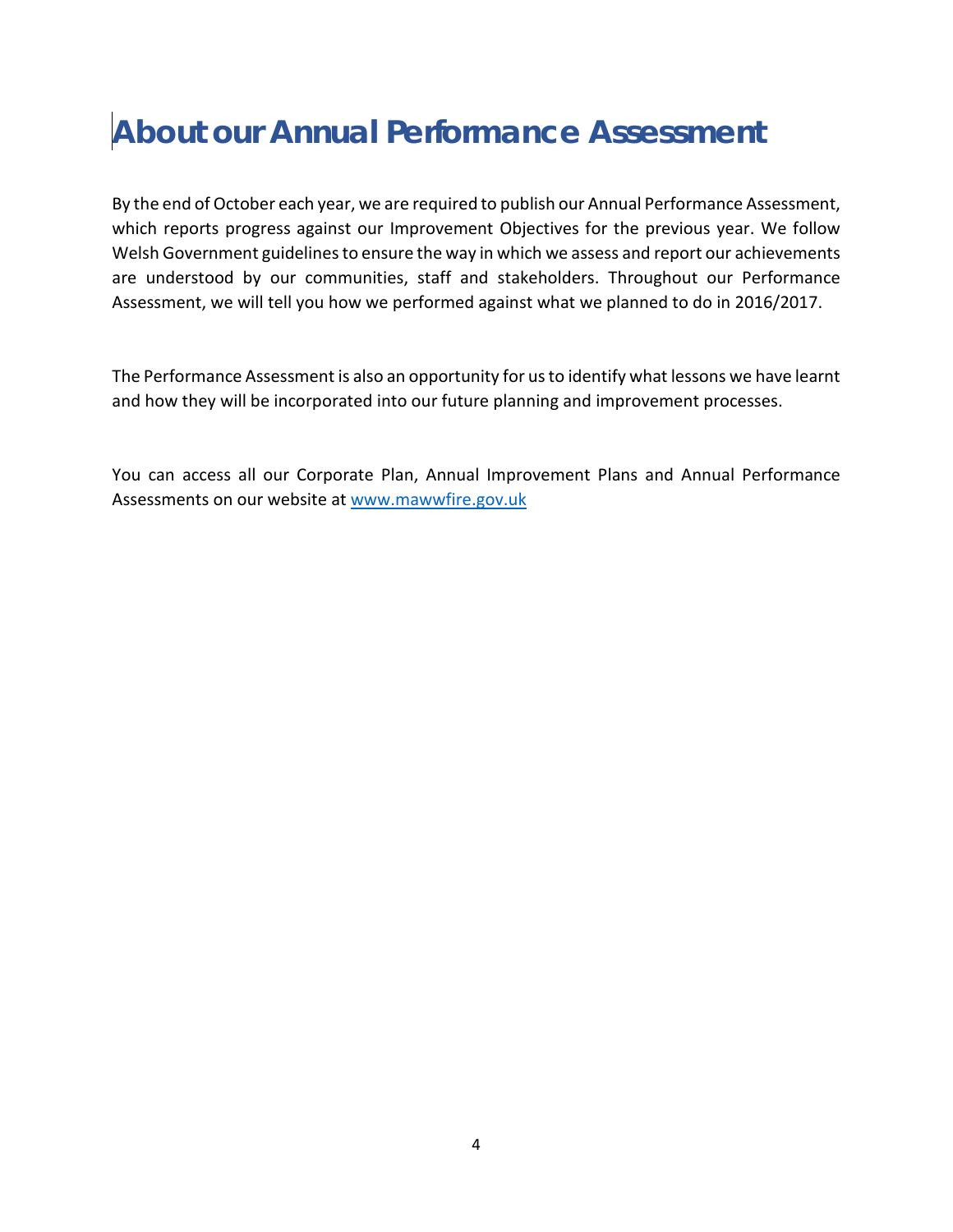# **Our Commitment to Improve**

As a Public Service, we know it is our duty to continue to improve on the way in which we work and deliver our services. 2016/2017 has been a very challenging year for the Service with greater regulation and reduced financial budgets. Our five year Strategic Priorities, which include Collaboration, Innovation, Improving our Service Delivery, Empowering our Staff, Making better use of our Assets and Resources, Sustainability and Communication and Engagement, reinforce our commitment to continuously improving the services we provide our communities.

## **Indicators**

We are required to report annually on our statutory and sector performance indicators. The following table and graph provide an overview of our performance against those statutory and sector indicators for 2016/2017.

| <b>Incident</b>                                                                          | 2016/2017 | 2015/2016 | 2014/2015 | 2013/2014 | 2012/2013 | 2011/2012 |
|------------------------------------------------------------------------------------------|-----------|-----------|-----------|-----------|-----------|-----------|
| <b>Fires</b>                                                                             | 2913      | 3383      | 3479      | 3894      | 3220      | 4489      |
| <b>Road Traffic</b><br><b>Collisions</b>                                                 | 994       | 1076      | 1009      | 1133      | 1101      | 1004      |
| <b>False</b><br><b>Alarms</b>                                                            | 4881      | 4592      | 4461      | 4510      | 4512      | 4546      |
| <b>Special</b><br><b>Service</b><br><b>Calls inc</b><br><b>First</b><br><b>Responder</b> | 5727      | 4489      | 3953      | 4260      | 3859      | 2418      |
| <b>Grand Total</b>                                                                       | 14515     | 13540     | 12902     | 13797     | 12692     | 12457     |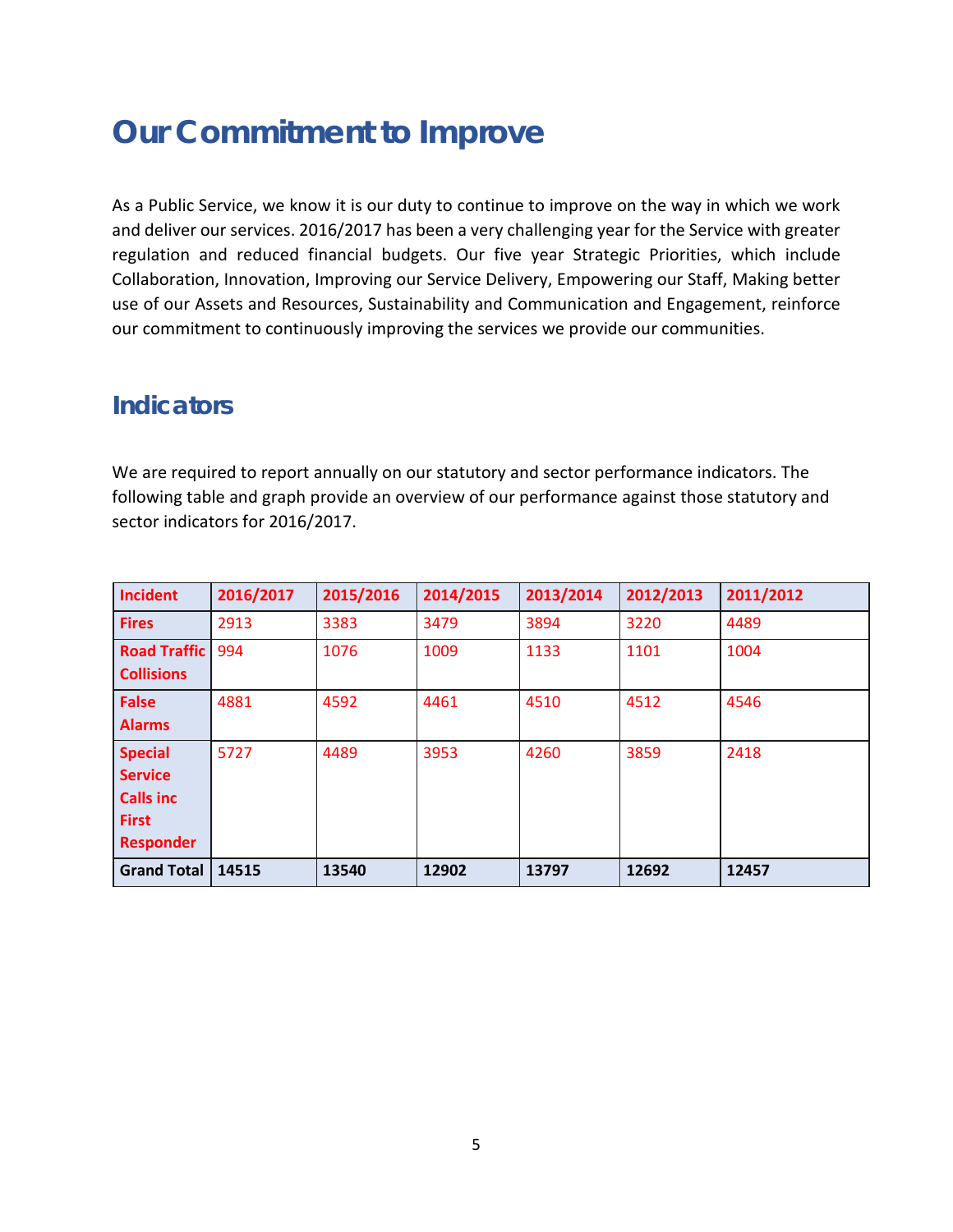

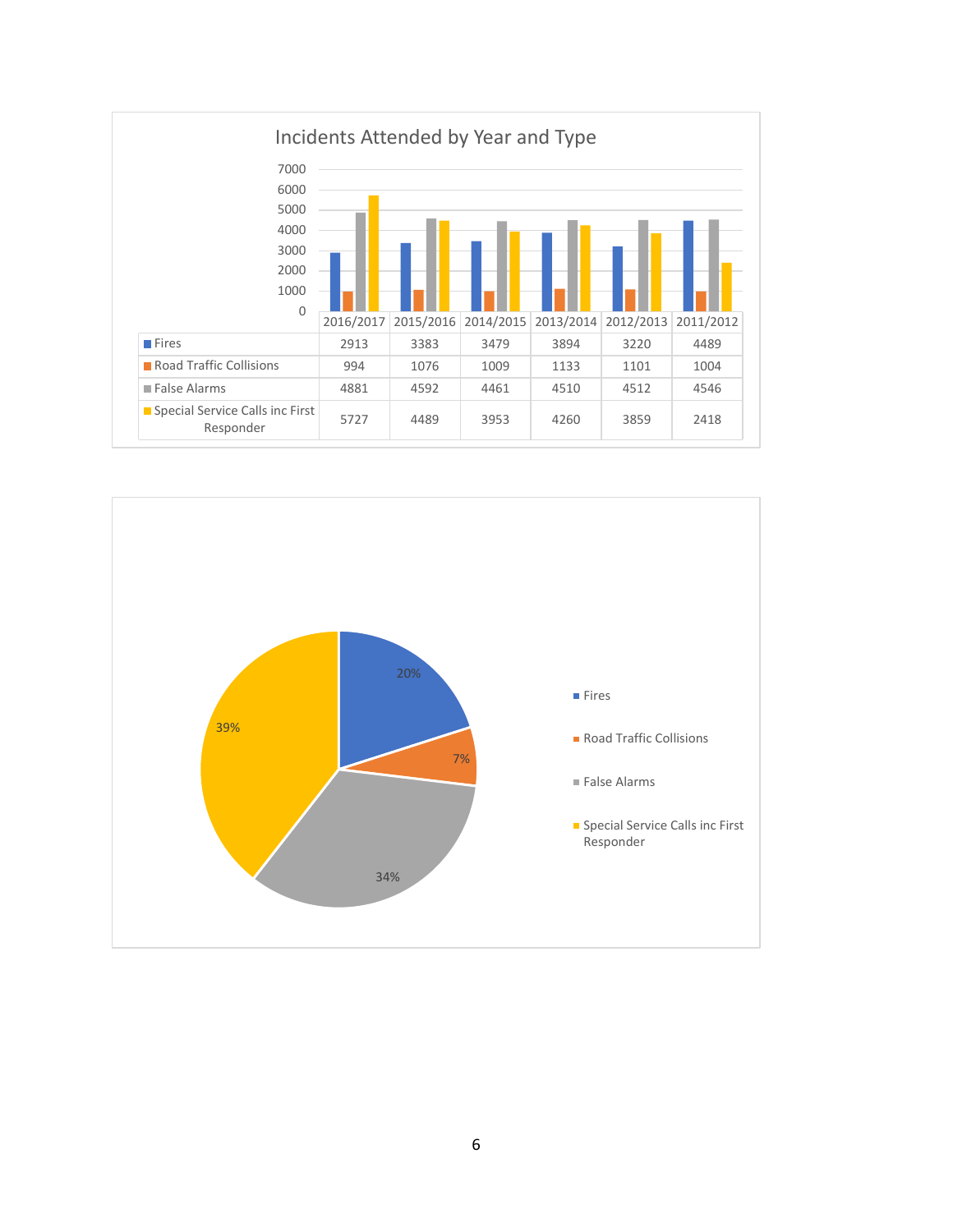# **Welsh Performance Indicators for 2016/2017**

The three Welsh Fire and Rescue Services annually report on their performance in specific areas of Risk Reduction, Community Safety, and Workforce and Financial health.

Below is a breakdown of our Sector Performance Indicators for 2016/2017

| Performance<br><b>Indicator</b>                                                                 | 2016/2017<br><b>Actuals</b> | Average<br>2006/07<br>to<br>2010/11 | Average<br>2011/12 to<br>2015/16 | Average<br>2012/13 to<br>2016/17 | Average %<br><b>Reduction</b><br>2011/12 to<br>2016/17 |
|-------------------------------------------------------------------------------------------------|-----------------------------|-------------------------------------|----------------------------------|----------------------------------|--------------------------------------------------------|
| <b>Total number of all</b><br>deliberate fires<br>attended per 10,000<br>dwellings              | 1267                        | 3609                                | 1776                             | 1544                             | $-13.1%$                                               |
| <b>Total number</b><br>of all accidental<br>fires attended<br>per 10,000<br>dwellings           | 1643                        | 2062                                | 1714                             | 1677                             | $-2.2%$                                                |
| <b>Total number of all</b><br>fires in dwellings<br>attended per 10,000<br>dwellings            | 623                         | 700                                 | 600                              | 603                              | 0.5%                                                   |
| <b>Total number of all</b><br>accidental fires in<br>dwellings attended<br>per 10,000 dwellings | 589                         | 622                                 | 555                              | 561                              | 1.1%                                                   |
| <b>Number of</b><br>deliberate fires in<br>dwellings per<br>10,000 dwellings                    | 34                          | 78                                  | 46                               | 42                               | $-8.7%$                                                |
| The total number of<br>fires in non-domestic<br>premises per 1,000<br>non-domestic<br>premises; | 193                         | 361                                 | 239                              | 221                              | $-7.5%$                                                |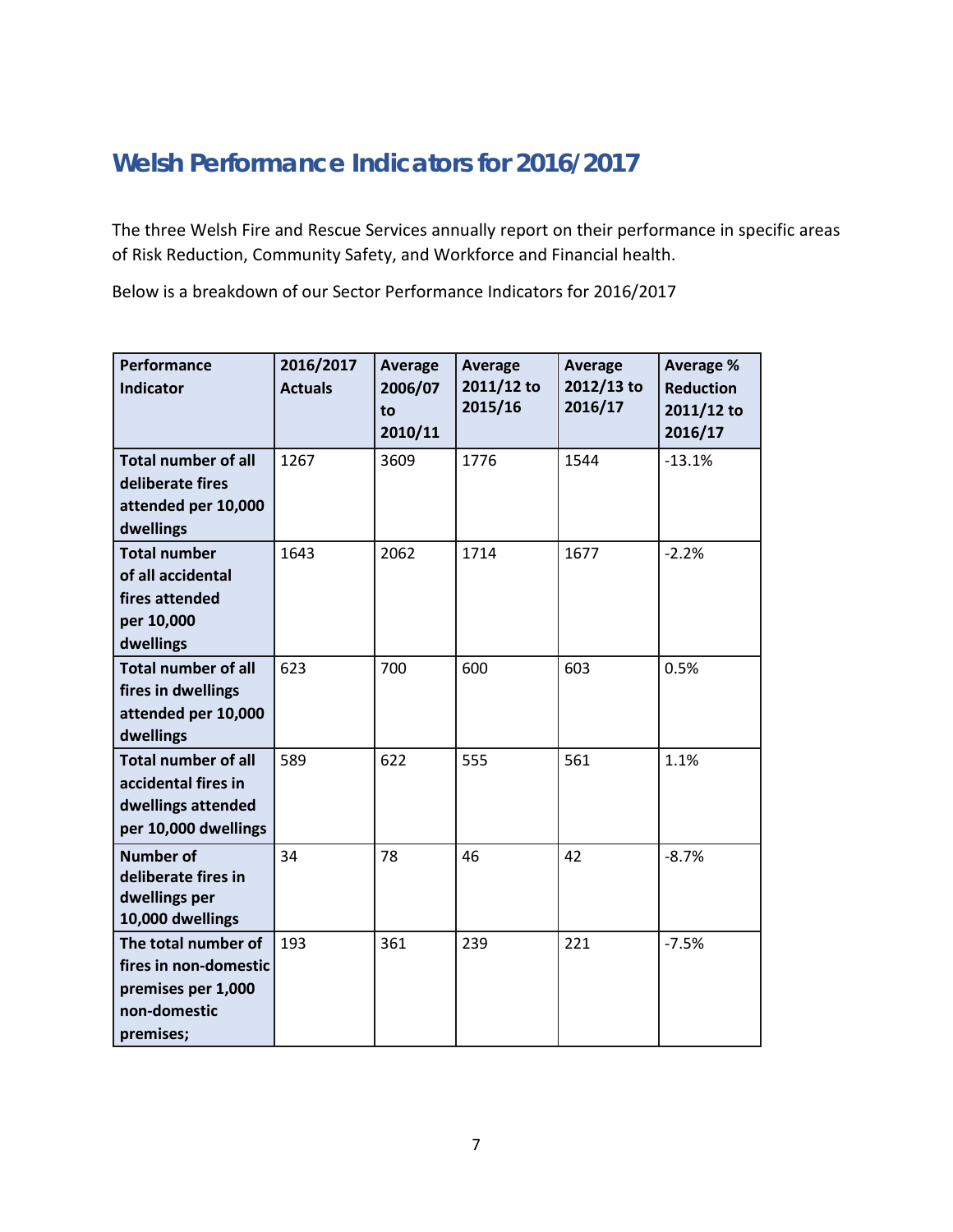| <b>Total number of fire</b><br>deaths per 100,000<br>population                              | $\overline{7}$ | 7        | 6            | 6            | 0.0%     |
|----------------------------------------------------------------------------------------------|----------------|----------|--------------|--------------|----------|
| Deaths caused by<br>fires started<br>accidentally in<br>dwellings per<br>100,000 population; | 6              | 5        | 4            | 5            | $-25.0%$ |
| Deaths caused by<br>fires started<br>deliberately in<br>dwellings per<br>100,000 population; | $\mathbf{0}$   | $\Omega$ | $\mathbf{1}$ | $\mathbf{1}$ | 0.0%     |

| Performance<br><b>Indicator</b>                                                                                                                          | 2016/2017<br><b>Actuals</b> | <b>Average</b><br>2006/07 t0<br>2010/11 | Average<br>2011/12 to<br>2015/16 | <b>Average</b><br>2012/13 to<br>2016/17 | <b>Average %</b><br><b>Reduction</b><br>2011/12 to<br>2016/17 |
|----------------------------------------------------------------------------------------------------------------------------------------------------------|-----------------------------|-----------------------------------------|----------------------------------|-----------------------------------------|---------------------------------------------------------------|
| <b>Total number</b><br>of injuries<br>(excluding prec<br>checks) arising<br>from fires per<br>100,000<br>population                                      | 47                          | 81                                      | 69                               | 64                                      | $-7.2%$                                                       |
| <b>Injuries</b><br>(excluding<br>precautionary<br>checks) arising<br>from fires<br>started<br>accidentally in<br>dwellings per<br>100,000<br>population; | 41                          | 56                                      | 44                               | 43                                      | $-2.3%$                                                       |
| <b>Injuries</b><br>(excluding<br>precautionary<br>checks) arising<br>from fires<br>started                                                               | 0                           | 6                                       | 6                                | 5                                       | $-16.7%$                                                      |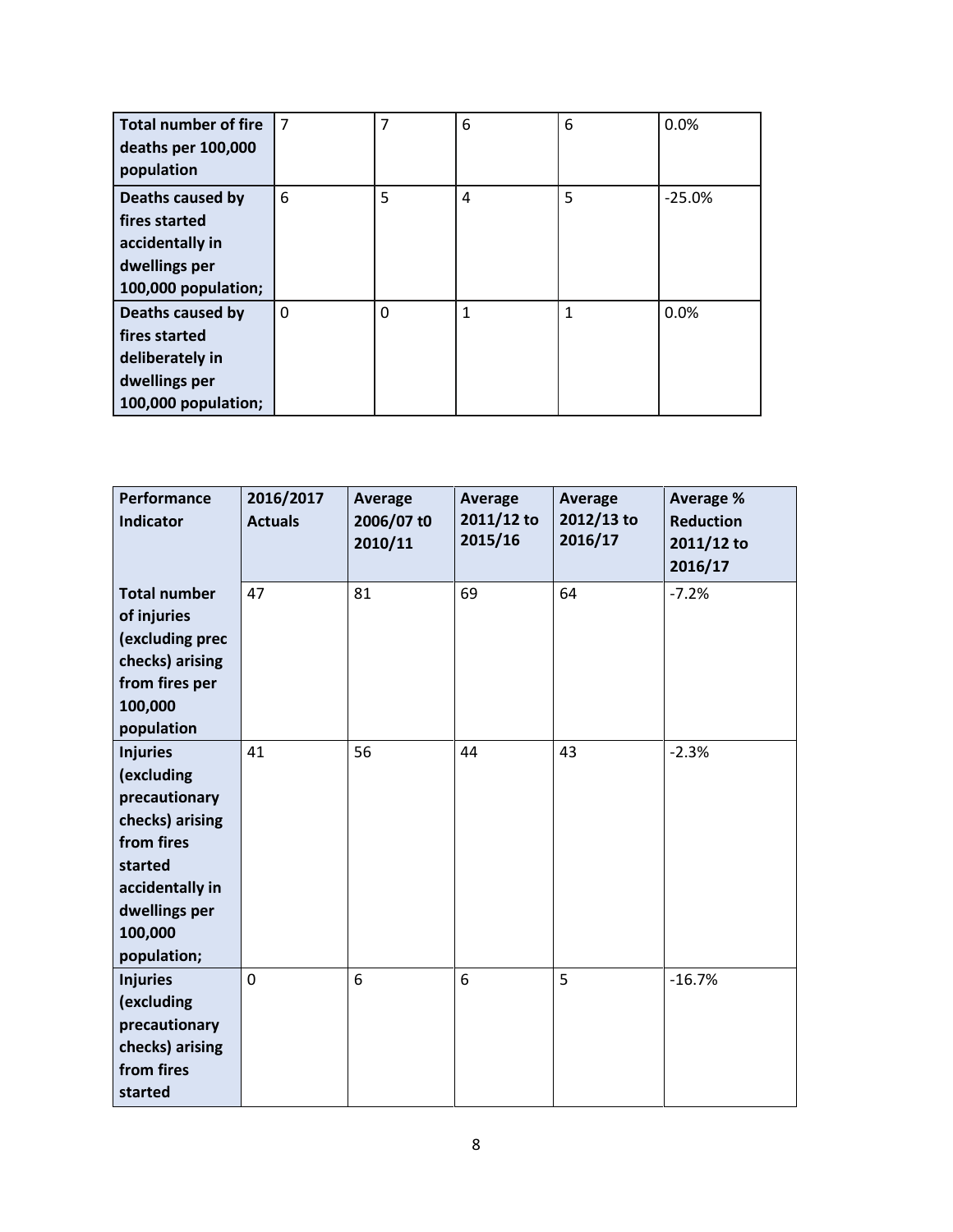| deliberately in<br>dwellings per<br>100,000<br>population                                                                  |        |        |        |        |      |
|----------------------------------------------------------------------------------------------------------------------------|--------|--------|--------|--------|------|
| <b>Total false</b><br>alarms caused<br>by automatic<br>fire detection<br>per<br>1,000 non-<br>domestic<br>properties.      | 1668   | 2236   | 1571   | 1574   | 0.2% |
| <b>Total false</b><br>alarms caused<br>by automatic<br>fire detection<br>per 1,000<br>domestic<br>properties.              | 1809   | 1250   | 1489   | 1570   | 5.4% |
| <b>Dwelling fires</b><br>attended<br>where a smoke<br>alarm was not<br>fitted as a % of<br>all dwelling<br>fires attended. | 38.64% | 38.64% | 35.01% | 35.16% | 0.4% |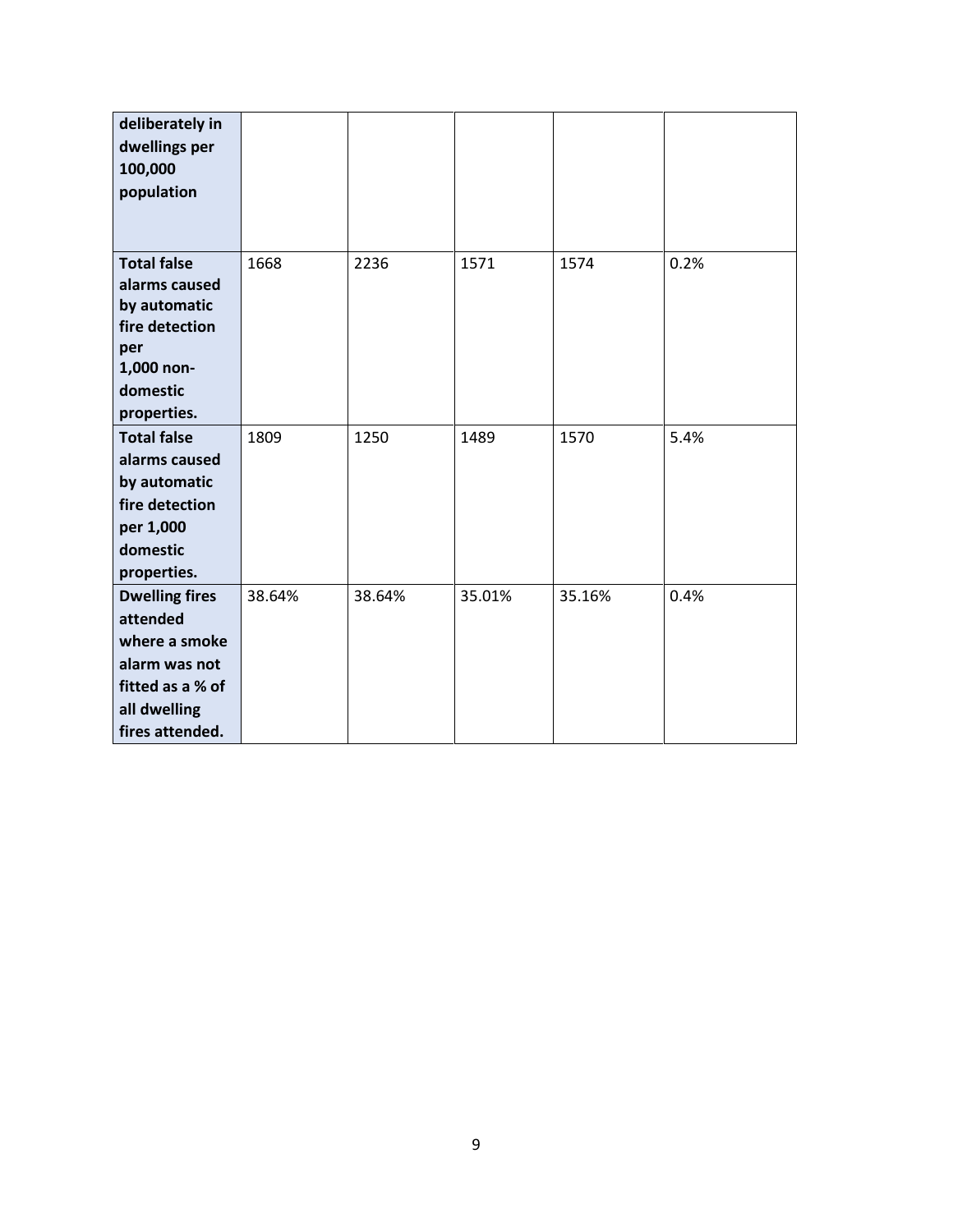# **Our Performance against the All Wales Dwelling Fire Response Charter**

Driving down the number and severity of fires in dwellings is a key priority for all three Welsh fire and rescue authorities. Our success in achieving this is clearly reflected in the steady decline in the number of dwelling fires that occur each year in Wales.

The three Welsh Fire and Rescue Authorities have a common aim of maintaining a long term downward trend in the incidence of:

- dwelling fires
- dwelling fire casualties
- serious injuries to fire personnel attending dwelling fires

The Charter comprises seven individual commitments made by the three Fire and Rescue Authorities in Wales to the members of the public and these are:

- 1. Take the lead in driving down the number of dwelling fires that occur and in reducing their impact on people.
- 2. React quickly and efficiently every time we receive an emergency 999 call to attend a dwelling fire.
- 3. Attend dwelling fires swiftly and be properly equipped to deal with them.
- 4. Deal with fires effectively, efficiently and professionally.
- 5. Help to restore normality to communities in the aftermath of dwelling fires.
- 6. Investigate the causes of dwelling fires and hold relevant people to account when appropriate to do so.
- 7. Maintain high standards and improve aspects of what we do.

The All Wales Dwelling Fire Response Charter can be found on our website [www.mawwfire.gov.uk](http://www.mawwfire.gov.uk/)

We have reviewed our performance in relation to each commitment of the Dwelling Fire Response Charter and the results are as follows:-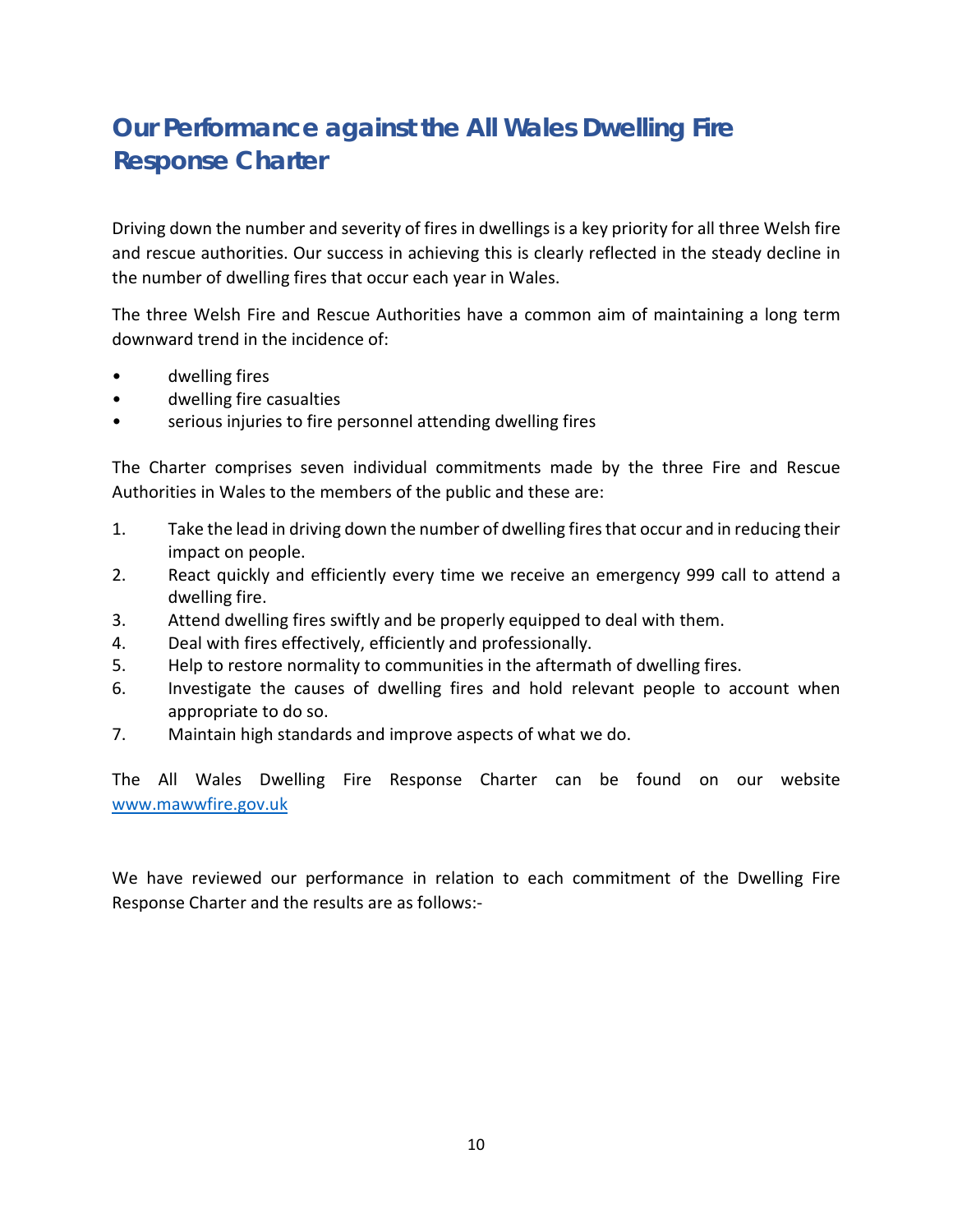## **Commitment 1**

#### *We will take the lead in driving down the number of dwelling fires that occur and in reducing their impact on people*

We are committed to taking the lead in maintaining a downward trend in the incidence of dwelling fires and associated casualties in Wales.

In 2016/2017 we provided advice and encouragement to people on how they can prevent fires from starting in their home and how they can keep themselves safe from fire. Our prevention activity included delivering Home Fire Safety Checks to householders and children and young people at key stages received a fire safety talk.

During 2016/2017 we attended 594 accidental dwelling fires, resulting in the deaths of 6 people and another 41 people sustaining injuries. (excluding first aid and precautionary checks).

Also during 2016/2017 we attended 34 dwelling fires that had been started deliberately, resulting in the deaths of 0 people and in a further 0 people being injured. (excluding first aid on scene and precautionary checks).

The trend in the number of dwelling fires in the Fire and Rescue Service area over the past five to ten years is showing a gradual decline (with the exception of 2009/2010 and 2012/2013).

The trend in the number of people being killed or injured in dwelling fires in the Mid and West Wales Fire and Rescue Service area over the past five years is also showing a gradual decline.

## **Commitment 2**

#### *We will react quickly and efficiently every time we receive an emergency 999 call to attend a dwelling fire*

We are committed to reacting quickly and efficiently when emergency 999 calls are put through to us by the operator.

Our emergency fire control facility remains available around the clock every day of the year, with special arrangements in place for a seamless transfer of calls from one control facility to another in the event of serious disruption or a surge in the number of calls coming in at the same time.

Sophisticated mapping and electronic systems help us to: a) identify the location of the reported incident and b) send the most appropriate available resource to attend the incident.

In 2016/2017, we handled a total of 21,812 emergency 999 calls.

We answered 90% of calls within 7 seconds and 9% within 7-20 seconds. These figures include all calls (emergency and administrative calls).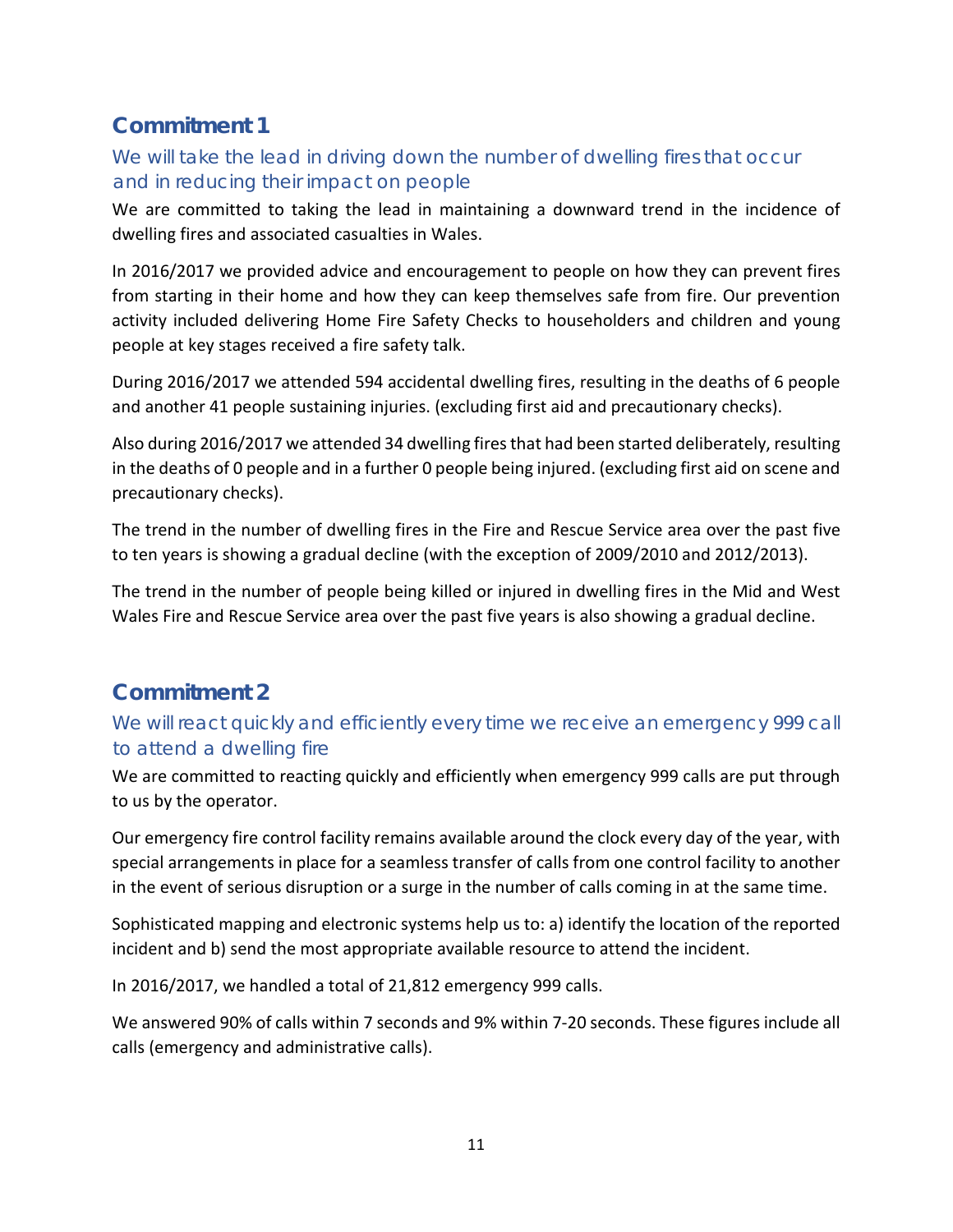In 2016/2017, we were also able to obtain enough information about the emergency incident to alert the appropriate initial response within 90 seconds on of occasions and within seconds on of occasions. However, we know that the speed of call handling – although important - is not the only relevant yardstick. Knowing where our services are needed requires specialist skills to effectively glean information from callers who may, for example, be unfamiliar with the area they are in, be frightened or in distress, be very young, or have communication or language difficulties to contend with.

Another important skill is recognising when a caller is abusing the 999 system by falsely claiming that there is an emergency when, in fact, there is not. It is a criminal offence to knowingly make false calls to the emergency services. Sadly, that does not seem to deter a minority of people who tie up the 999 lines and divert services away from people who may be in a genuinely lifethreatening situation. Every time we turn out to one of these malicious false alarms it wastes both time and money and places the rest of the community at higher risk.

In 33% of cases, we were able to establish that these calls were not genuine and so avoided needlessly mobilising resources to attend.

## **Commitment 3**

#### *We will reach dwelling fires quickly and be properly equipped to deal with them*

Once we have answered the emergency 999 call and allocated the most appropriate resources to make up the initial attendance at the incident, our next priority is to get to the incident quickly, safely and be properly equipped to deal with it.

In 2016/2017 we responded to 17% of dwelling fires within 1-5 minutes, 54% within 5-10 minutes, 23% within 10-15 minutes and 7% in over 15 minutes. These times include the time it takes for personnel to turn in to the fire station as well as the travel time, so a number of things can affect the speed of response figures, including the urban/rural geography and the nature of road networks in the area.

Speed of response to dwelling fires is extremely important, but we cannot overemphasise the importance of preventing those fires from happening in the first instance, and of having at least one working smoke alarm fitted and a pre-planned escape route in case a fire does occur. However, if a dwelling fire has occurred, we ensure that our firefighting crews are properly equipped to deal with it.

We equip our firefighters with high quality personal protective equipment and firefighting equipment. We require them to be operationally fit and healthy and we make sure that their skills are routinely tested and exercised. We also routinely check that the way our crews dealt with incidents was in accordance with accepted firefighting procedures.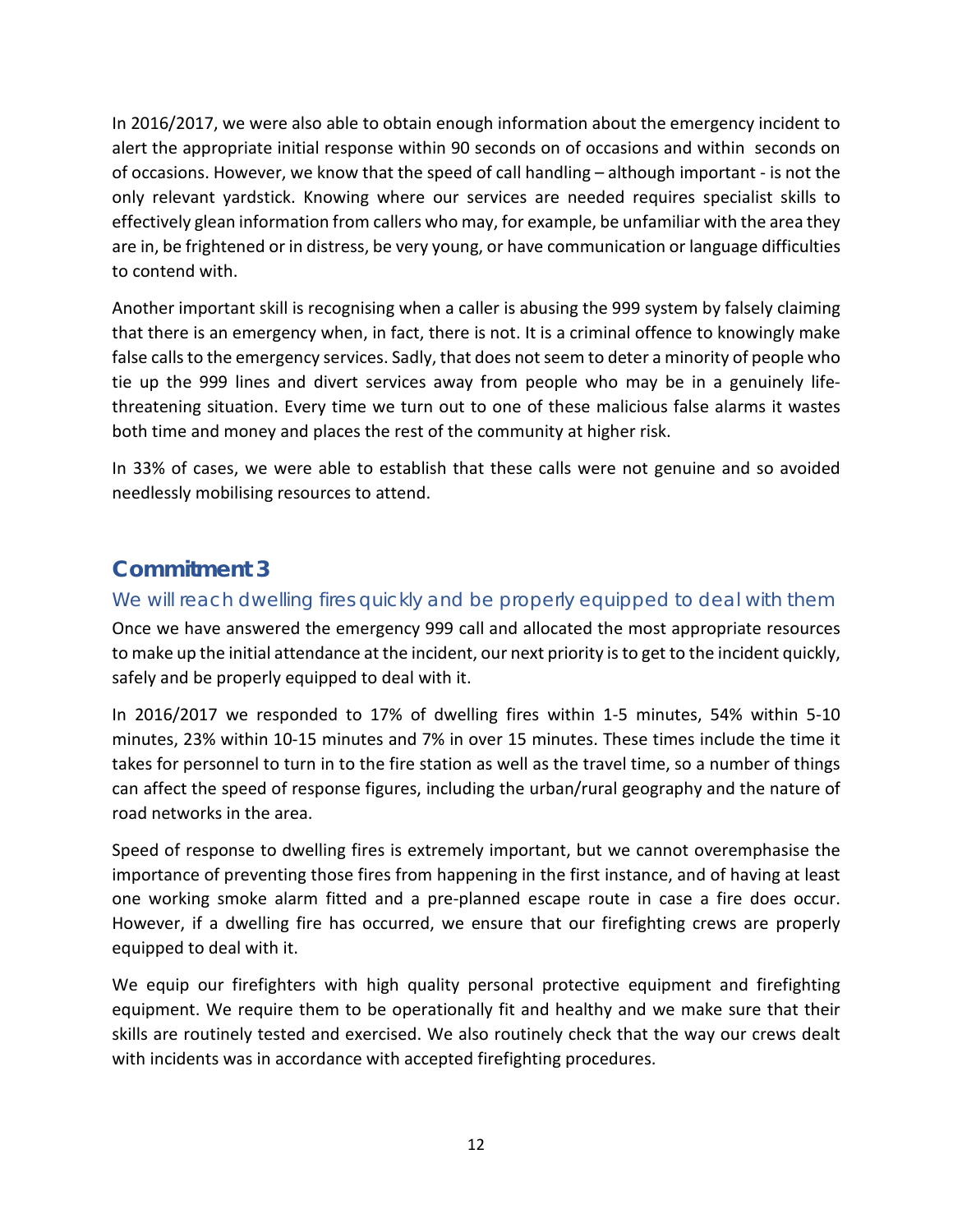We take the safety of our firefighters very seriously, given the nature of the work that they undertake. In 2016/2017 our crews attended 2912 fires in a variety of different types of premises and at outdoor locations. Whilst fighting those fires, 25 operational staff received an injury. It is rare that firefighters sustain serious injuries – of the total above, there was 1 classed as 'major' injury under the Reporting of Injuries, Diseases and Dangerous Occurrences Regulations (RIDDOR).

#### **Commitment 4**

#### *We will deal with dwelling fires effectively, efficiently and professionally*

We are committed to dealing with fires effectively, efficiently and professionally. To this end, we equip our highly trained fire crews with the right skills, knowledge, information, firefighting equipment and command support so that whatever the circumstances of the dwelling fire, they will be correctly prepared to deal with it.

In 2016/2017, of all the accidental dwelling fires that we attended, 511 were successfully contained within the room of origin, without spreading any further. Although a number of factors could contribute to this statistic that would be outside the control of the attending crews (such as how long it took for someone to discover the fire in the first instance, whether or not internal doors had been shut to help prevent the spread of the fire, and how far away from a fire station the dwelling was located), we still consider this to be a reasonable indicator of our firefighting success.

We recognise the importance of research and equipment improvements, and ensure that we invest time and effort in staying in touch with the latest developments. During 2016/17 we explored a number of new firefighting techniques, the details of which can be found within this report, including Cobra Cold Cut and Positive Pressure Ventilation.

# **Commitment 5**

#### *We will help to restore normality to communities in the aftermath of dwelling fires*

We are committed to helping to restore normality to communities in the aftermath of dwelling fires.

A fire in the home can leave people feeling extremely vulnerable. When people have lost their possessions, they will have need of practical as well as emotional support. When people have been injured or killed in the fire, the experience can affect whole communities as well as the individual and his or her immediate friends and family.

For this reason, the Fire and Rescue Service's role in supporting communities does not end when the fire has been extinguished and everyone has been accounted for.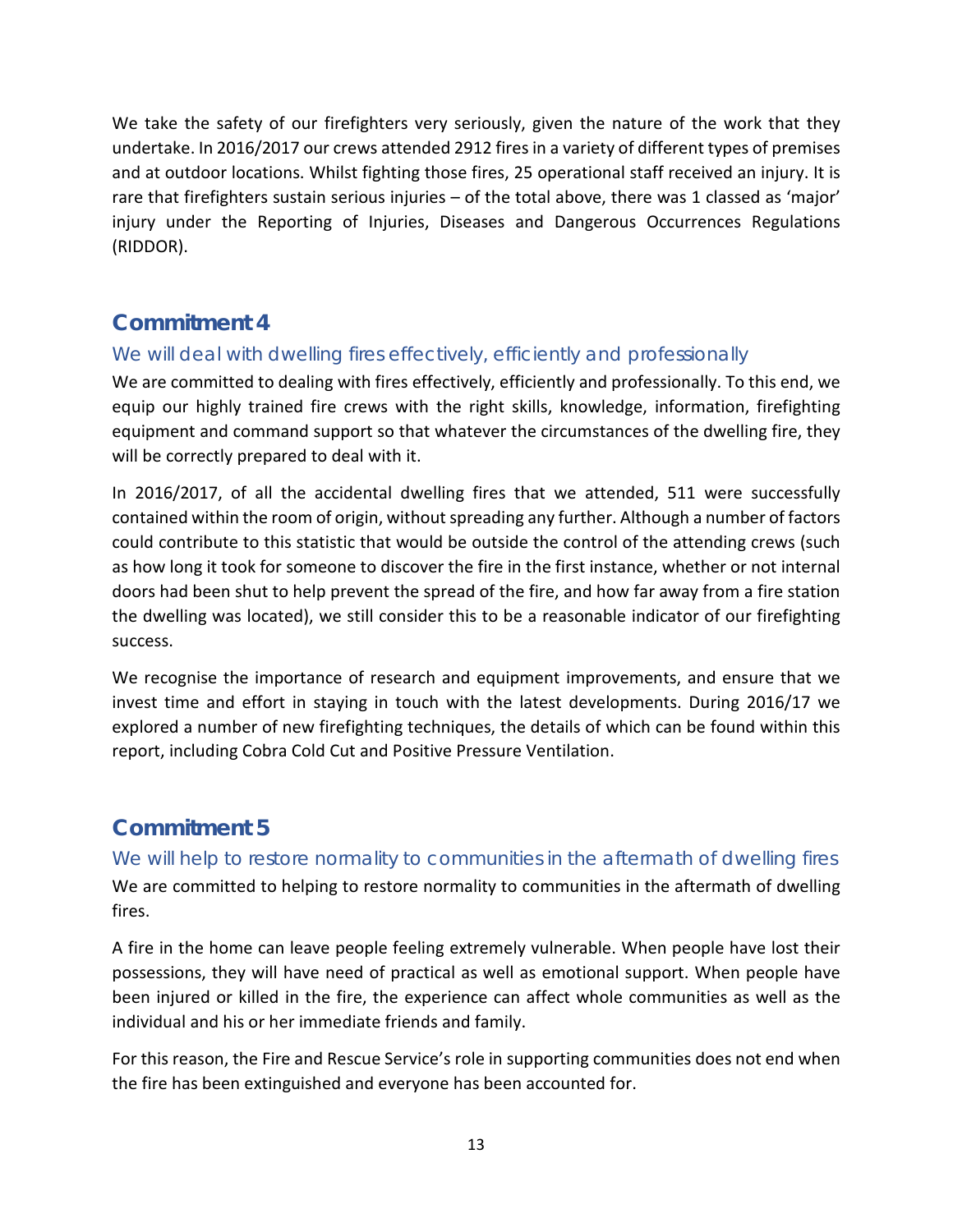In all cases, the cause of the fire will be investigated and carefully recorded. Every detail of how and where the fire started, how far it spread, any special circumstances, any particular factors that contributed to the fire will be recorded as a source of future learning, research and monitoring.

If there are reasons to believe that a fire was started deliberately in a dwelling, either by someone living there or by someone else, this will be followed up with the Police and other relevant agencies.

In some premises, such as blocks of flats or houses occupied by a number of different tenants, the post-incident investigations might indicate that a landlord had failed to ensure the necessary level of fire safety. Our specialist fire investigators might then be involved in a criminal investigation and court proceedings.

If a fire is found to have started accidentally, we will undertake some form of Community Safety activity or campaign in the vicinity, offering advice and reassurance by way of free Home Safety Check.

#### **Commitment 6**

#### We will investigate the causes of dwelling fires and hold relevant people to *account when appropriate to do so*

We always investigate the causes of dwelling fires. In many cases the cause and origin of a fire will be very clear and straightforward, but in others a more in-depth, forensic investigation will be required to ascertain the most likely cause of the fire. Only in a small minority of instances is the cause 'unknown'. In 2016/2017 6 dwelling fires were recorded as having an unknown cause.

If crime is suspected, the investigation of the fire will be conducted with the Police. People suspected of deliberately setting fire to a dwelling are likely to face criminal prosecution, although in some cases this may not be the only course of action available – for example if the fire has been started by a young child or by a person attempting suicide.

In 2016/2017 we attended 628 fires in dwellings, of which 34 were found to have been started deliberately.

In some residential premises, such as flats and houses of multiple occupation, the communal and shared areas are covered by regulations that require whoever is responsible for those premises (such as the landlord or the premises manager) to have good fire safety arrangements in place. Failure to do so can lead to the closure of the premises and prosecution of the responsible person with the prospect of imprisonment and/or unlimited fines.

As an enforcing authority, we ensure that responsible persons fulfil their obligations under this legislation, and can select from a range of enforcement options available to us, depending on the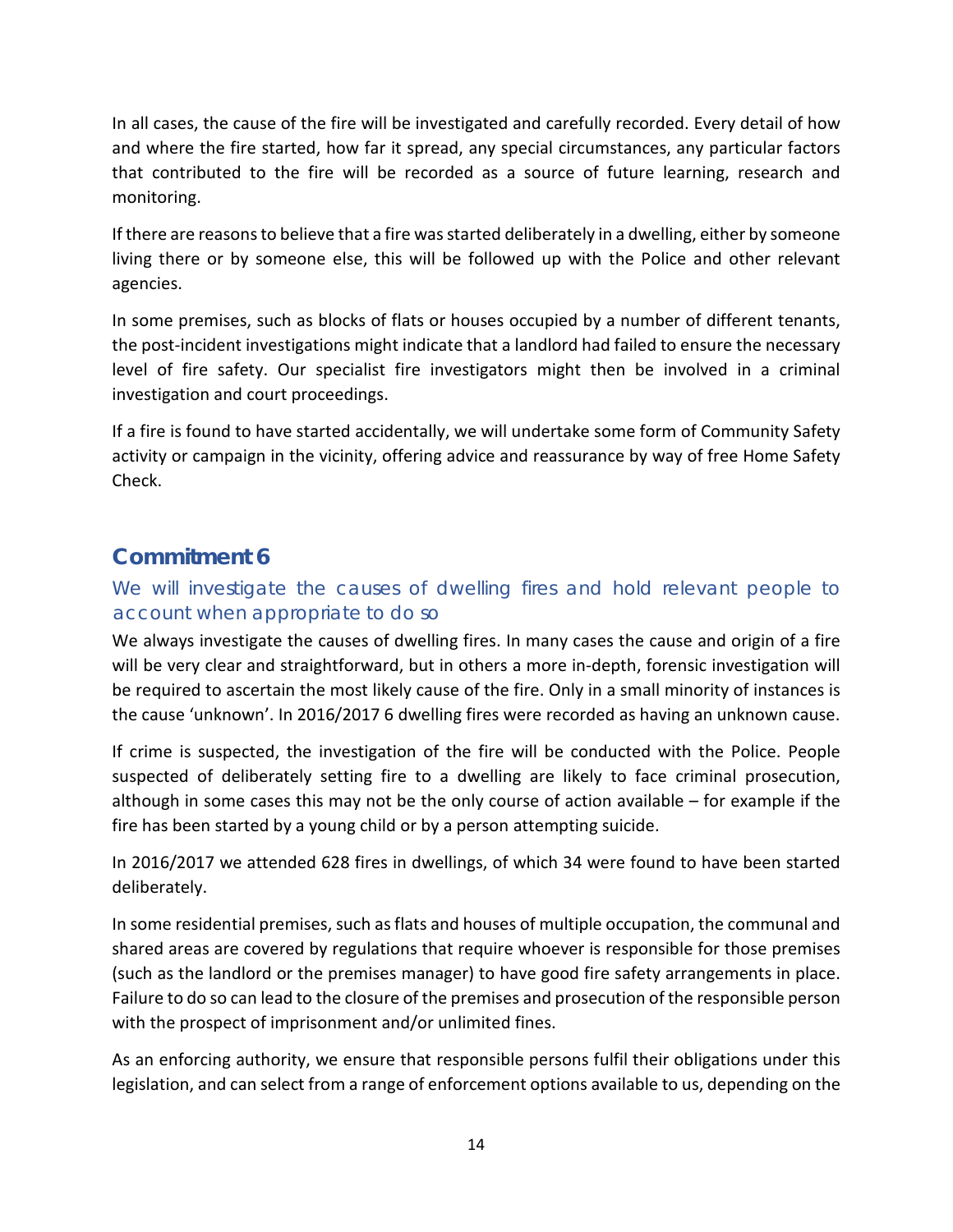seriousness and risk posed by the contravention. In 2016/2017 we served 1 Enforcement Notices, 14 Prohibition Notices and 0 Formal Cautions in relation to dwelling fires.

#### **Commitment 7:**

#### *We will strive to maintain high standards and improve aspects of what we do*

We continuously strive to maintain high standards and improve aspects of what we do. Under legislation, Fire and Rescue Authorities are classed as 'Welsh Improvement Authorities' and are expected to routinely review and continuously improve their own performance through a formal process.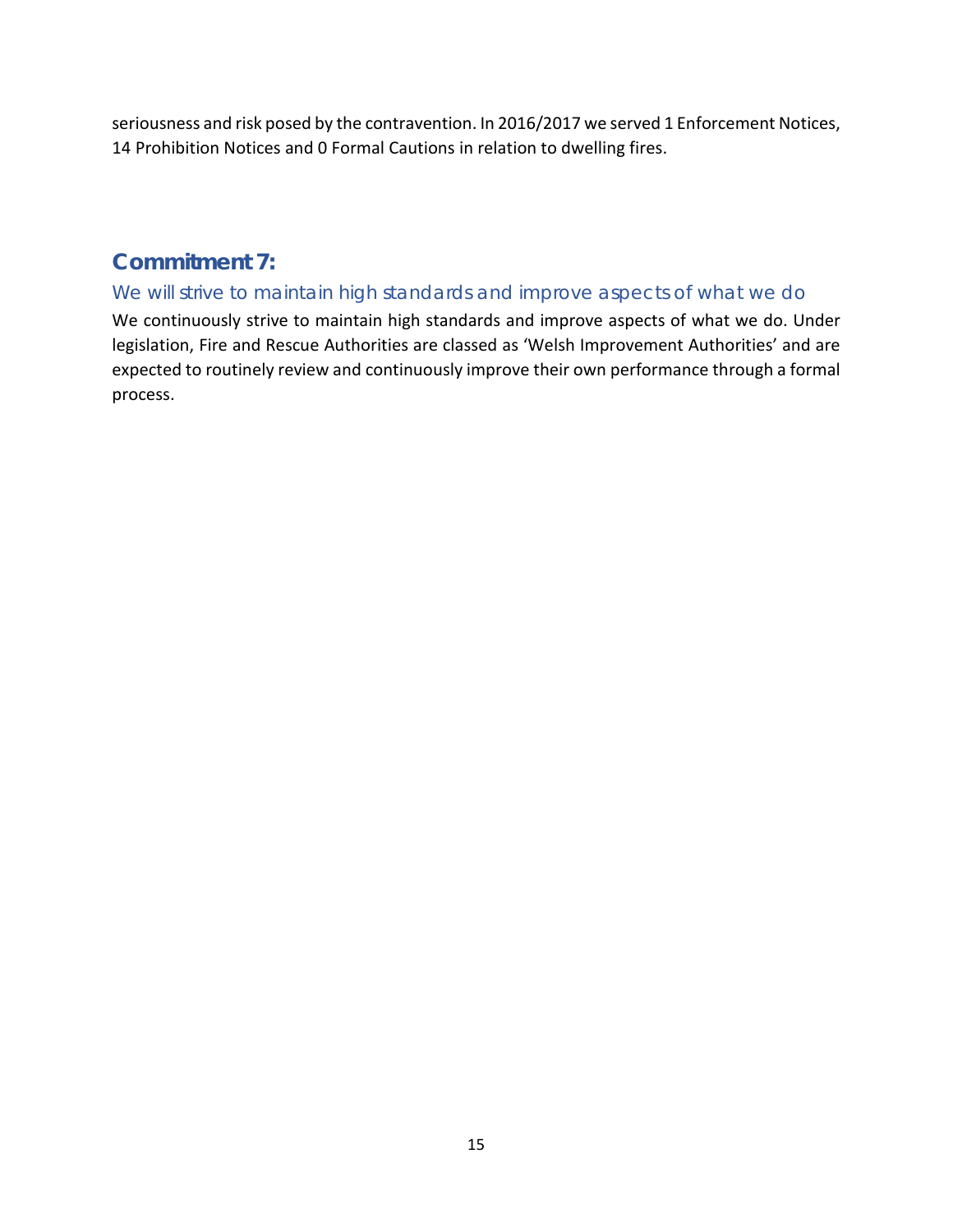# **Our Improvement Objectives**

Each year, as part of our planning process, we develop Improvement Objectives which have been designed to help us deliver against our Strategic Priorities. Our Improvement Objectives tell our staff, communities and stakeholders what benefits will be delivered to them over the coming year.

During 2016/17, we identified and developed 12 Improvement Objectives which we believed would reduce risk and improve the safety of our communities.

**Objective 1** – To deliver a holistic home safety intervention to those most at risk within the communities of mid and west Wales.

**Objective 2** – To reduce the incidence of arson across mid and west Wales.

**Objective 3** – To deliver our part of the Welsh Government Road Safety Framework.

**Objective 4** – To conduct a thorough evidence based and robust review of the risks facing our communities, including the disposition of our Fire Stations, vehicles, equipment and the associated staffing models.

**Objective 5** – To provide a Joint Control room for Mid and West Wales Fire and Rescue Service and South Wales Police's Public Service Centre in Bridgend.

**Objective 6** – To conduct a detailed and strategic assessment of the area that we serve, analysing development plans, growth areas, labour market statistics, the economy and demography.

**Objective 7** – Contribute towards the requirements of the Well-being of Future Generations (Wales) Act.

**Objective 8** – To support economic sustainability within our business community.

**Objective 9** – To invest in our people.

**Objective 10** – To make the best use of our assets and resources.

**Objective 11** – To use technology to connect, collaborate, innovate and empower.

**Objective 12** – To improve the way we resolve operational incidents through innovation and the use of new technology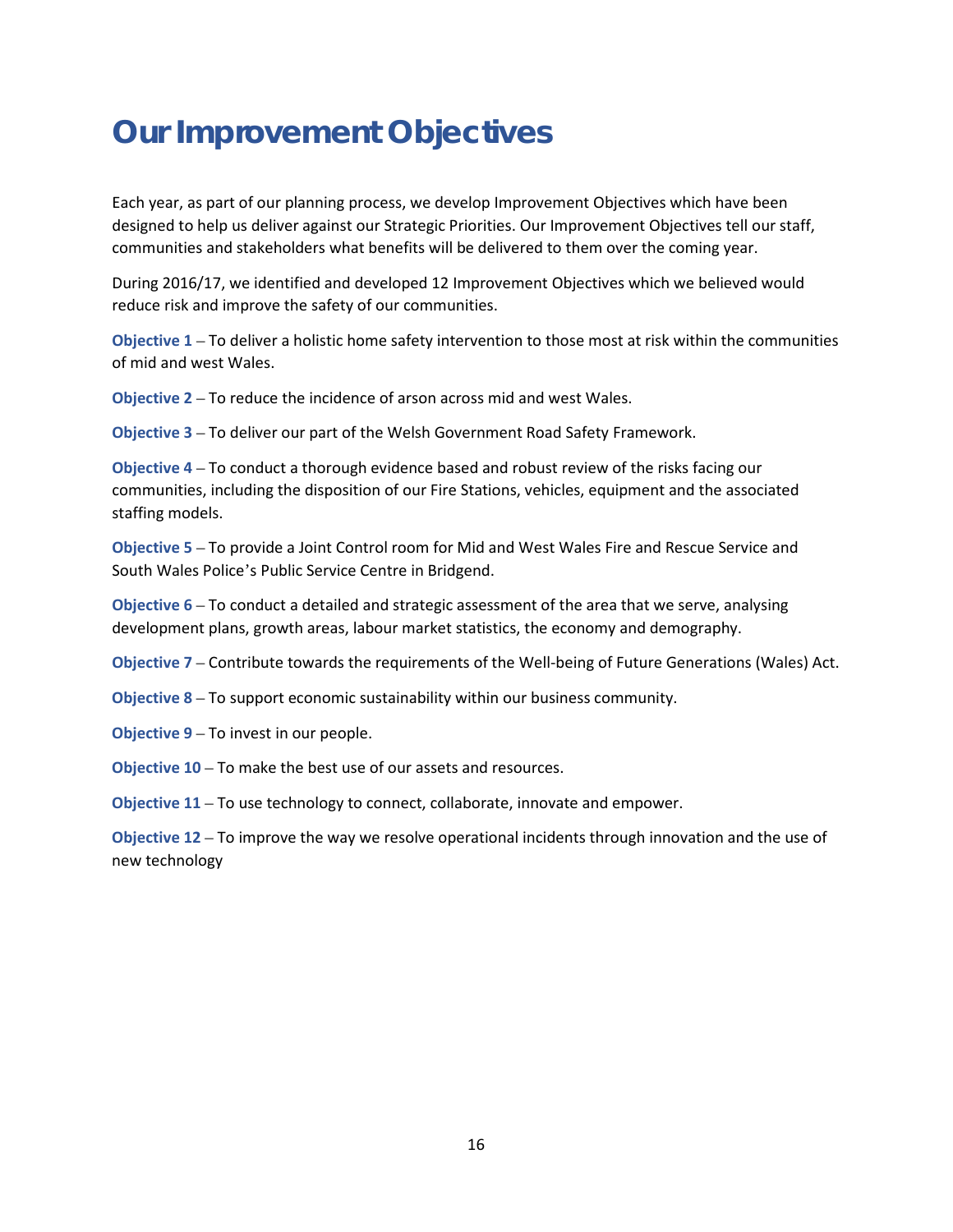# **Objective 1**

To deliver a holistic home safety intervention to those most at risk within the communities of mid and west Wales.

| Reason                 | Our data shows us that there is a subsequent long term<br>reduction in accidental dwelling fires, which demonstrates<br>that providing advice, education and equipment can make a<br>positive difference to the people we engage with.<br>We ensure that we work collaboratively with a wide range of<br>partner agencies, which allows us to reach households that we<br>may not otherwise have access to or knowledge of. We<br>therefore plan on using our knowledge of providing<br>professional advice and assistance in order to maximise our<br>impact on vulnerable households.                                                       |
|------------------------|-----------------------------------------------------------------------------------------------------------------------------------------------------------------------------------------------------------------------------------------------------------------------------------------------------------------------------------------------------------------------------------------------------------------------------------------------------------------------------------------------------------------------------------------------------------------------------------------------------------------------------------------------|
| <b>Planned Actions</b> | Our aim is to expand the advice and intervention services we<br>currently provide by utilising a more holistic and collaborative<br>approach to ensuing our communities remain safer and<br>healthier as a result of our advice and intervention.<br>In order to achieve this objective, we said we would:                                                                                                                                                                                                                                                                                                                                    |
|                        | Produce an innovative, more holistic home safety<br>intervention which would be rolled out across the<br>Service to replace the traditional Home Fire Safety<br>Check.<br>We would review and evaluate the improvement<br>in our community intervention activity with our<br>staff, our external partners and the communities<br>we serve.<br>We would expand the role of Community Safety<br>Volunteers to provide ongoing local support to<br>those persons who have benefited from our<br>interventions.<br>Expand the training provided to our partner<br>agencies to identify risk and to support our<br>community safety interventions. |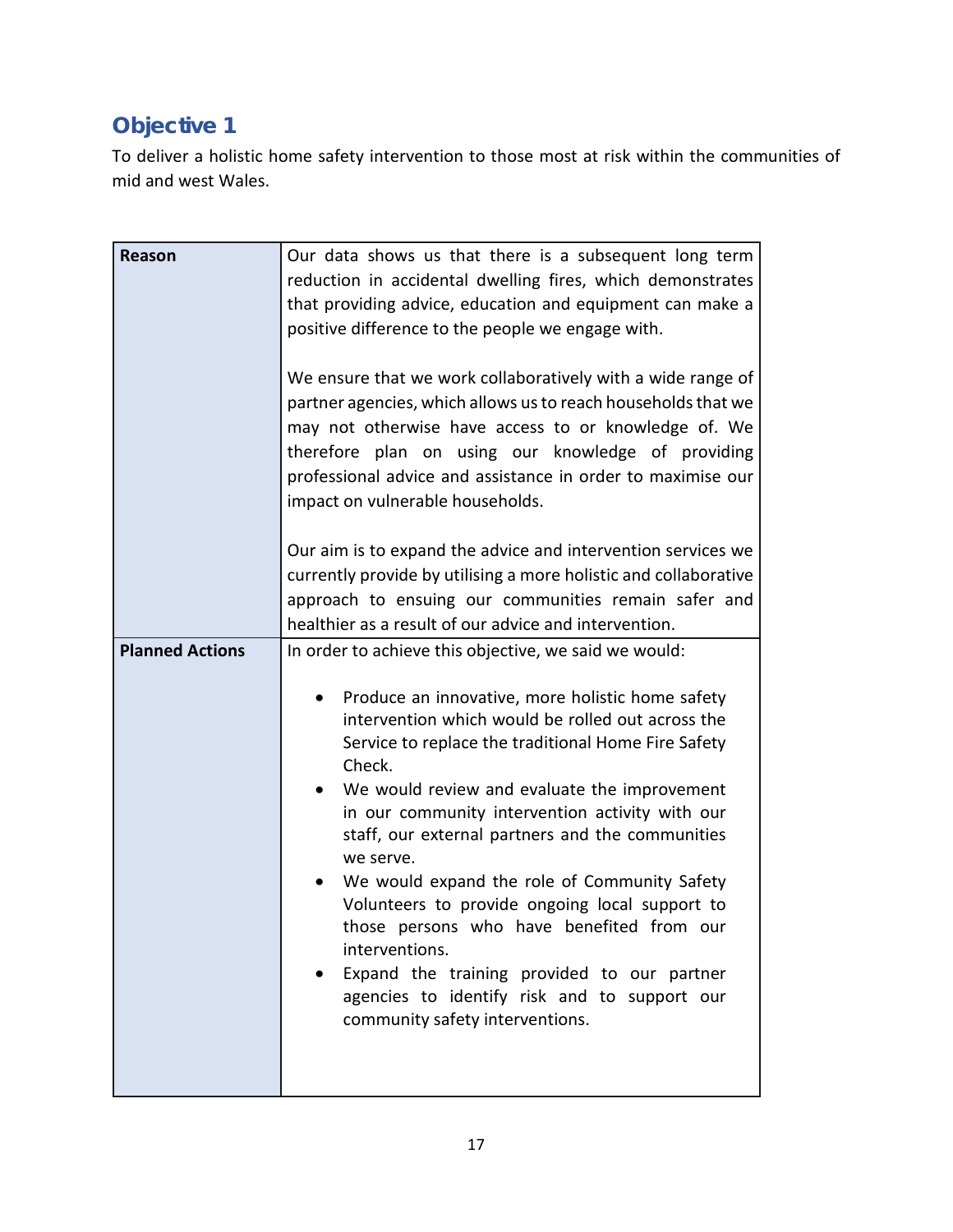| <b>Expected Outcomes</b> | In order to allow us to measure achievement against this<br>objective we made the following commitments:                                                                                 |
|--------------------------|------------------------------------------------------------------------------------------------------------------------------------------------------------------------------------------|
|                          | To evaluate the quality of the interventions we deliver to<br>the most vulnerable members of our community through<br>assessing the level of risk before and after our<br>interventions. |
|                          | To measure the quality and quantity of our interventions,<br>as it is acknowledged that the community benefits make<br>take a little longer to emerge.                                   |
|                          | To use our own accidental dwelling fires and also partner<br>data and national data to measure the long-term impact of<br>our new approach.                                              |
|                          | By evaluating and measuring the quality of our activities, we<br>have ensured that our communities are safer and healthier as<br>a result of our advice and interventions.               |
|                          |                                                                                                                                                                                          |

During the first quarter of the 2016/17 reporting period, we introduced the " Making Every Contact Count" (MECC) model within the Neath Port Talbot area, where the objective was to improve lifestyles and reduce health inequalities.

The MECC model has been successfully operating within the community of Glynneath, since September 2015. Members of Glynneath On-Call Crew and the Community Safety Team in Neath Port Talbot were provided with awareness training by partner agencies to enable them to promote additional health and safety messages. These areas included Flood and Water Safety, Winter Warmth including Carbon Monoxide, Smoking Cessation, Slips, Trips & Falls, Crime Prevention, Scamming and Arson Reduction advice.

There has been very positive feedback from our partners, crews and communities on the benefits of this project and the holistic approach of this intervention. As such, this model has been expanded further across the Service.

The successful MECC model was promoted within the Carmarthenshire Community Safety Partnership and Powys Community Safety Partnership, with the model also being adopted by the Pembrokeshire Community Safety Team, where over 250 MECC visits have taken place since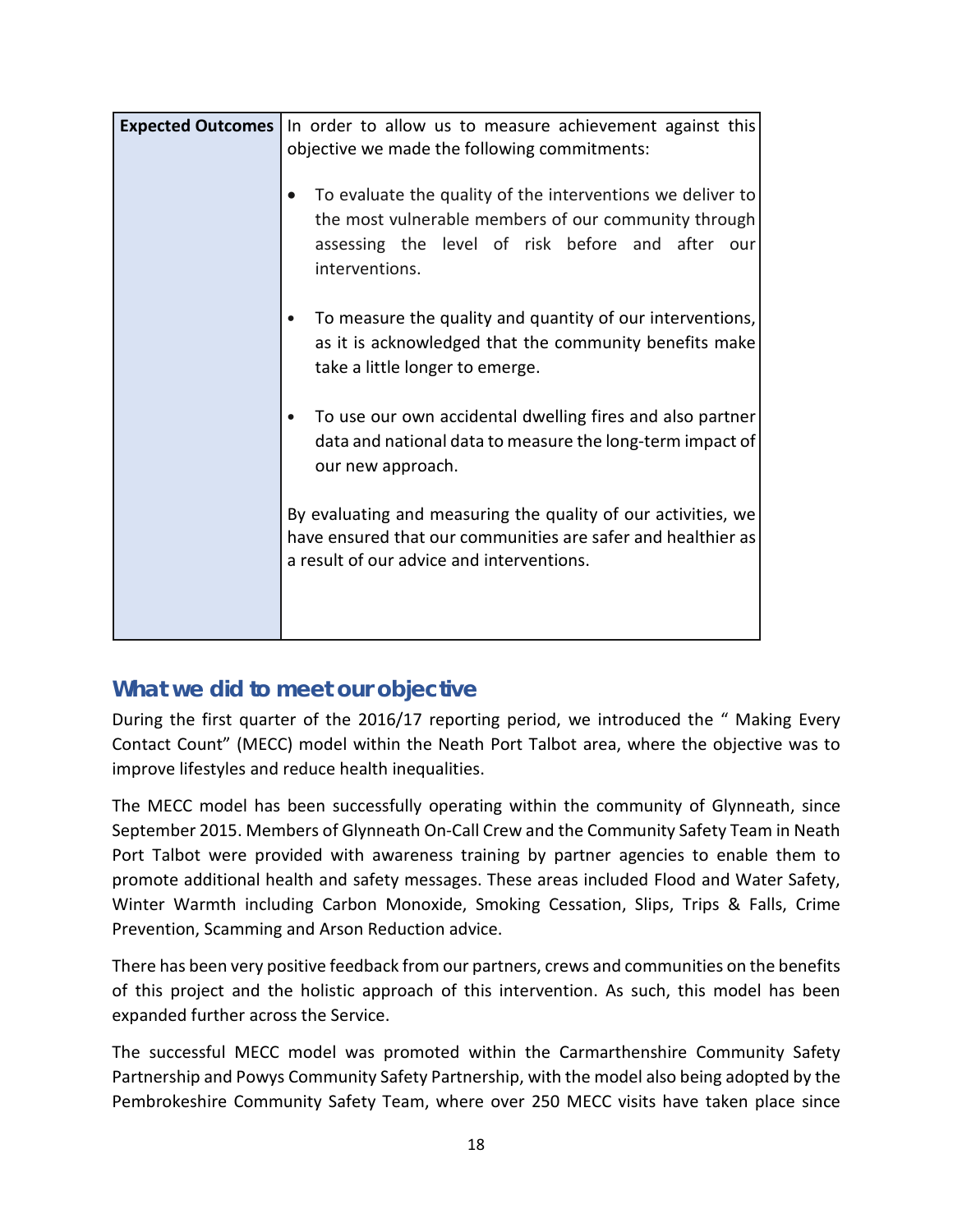August 2016, which were targeted at the most vulnerable households. Further meetings have taken place with the Community Safety Partnership (CSP) in Powys. We have received extremely positive feedback from partners and Trading Standards regarding the MECC model.

Our objective for the 2017/18 reporting period is to have MECC established in each of the Service's areas, in order to continue delivering a holistic home safety intervention and making the communities we serve safer. The new approach in home safety has enhanced our approach to collaborative working and has enabled us to deliver comprehensive safety messages and maximise the positive impact on vulnerable communities.

The Safe Well and Independent Living (SWAIL) project has made good progress, and is aimed at providing a safer home for citizens, by reducing the risk from slips, trips and falls. We worked collaboratively with our partners from Hywel Dda Health Board, Welsh Ambulance Service Trust and Dyfed Powys Police. Home safety audits were undertaken within the County of Carmarthenshire, with slips, trips and falls prevention as well as security assessments being the focus areas, in order to prevent crime and make the properties as safe and secure as possible as a result of our intervention.

In February 2017, a Dyfed Powys Police Constable joined the team and added valuable skills and experience to the visits being undertaken. The Welsh Ambulance Service Trust and Hywel Dda Health Board have since advertised two case worker roles to undertake visits. Once trained, the four case workers will work in teams of two to deliver home safety interventions similar to the Service's Making Every Contact Count (MECC) Model, with greater focus on slips, trips and falls prevention using the combined expertise of the Health Board, Ambulance Service, Police and Fire and Rescue Service.

A Community Volunteer Co-ordinator has been appointed to focus on the roles of volunteers within local communities. This will enhance the MECC model and other Community Safety engagement activities. Community Safety Partnership co-ordinators have been proactive in supporting citizens who have benefited from our interventions as well as delivering our "Making Every Contact Count" message, by utilising all communication and engagement channels.

Home Safety intervention training was provided by our partners and Community Safety employees in the Neath Port Talbot, Pembrokeshire and Carmarthenshire areas. The training provided has benefited our citizens in a number of ways, as they receive a more comprehensive service, as fire crews are well trained in identifying more potential areas of risk to lifestyle and health, and the additional benefit of referrals to a wider range of partners. Additional benefits for our staff are also worth noting, and include an improved knowledge of local communities, wider risks and relationships with relevant partnerships organisations. Positive feedback from the community was also noted following the introduction of the new home safety interventions within the communities served.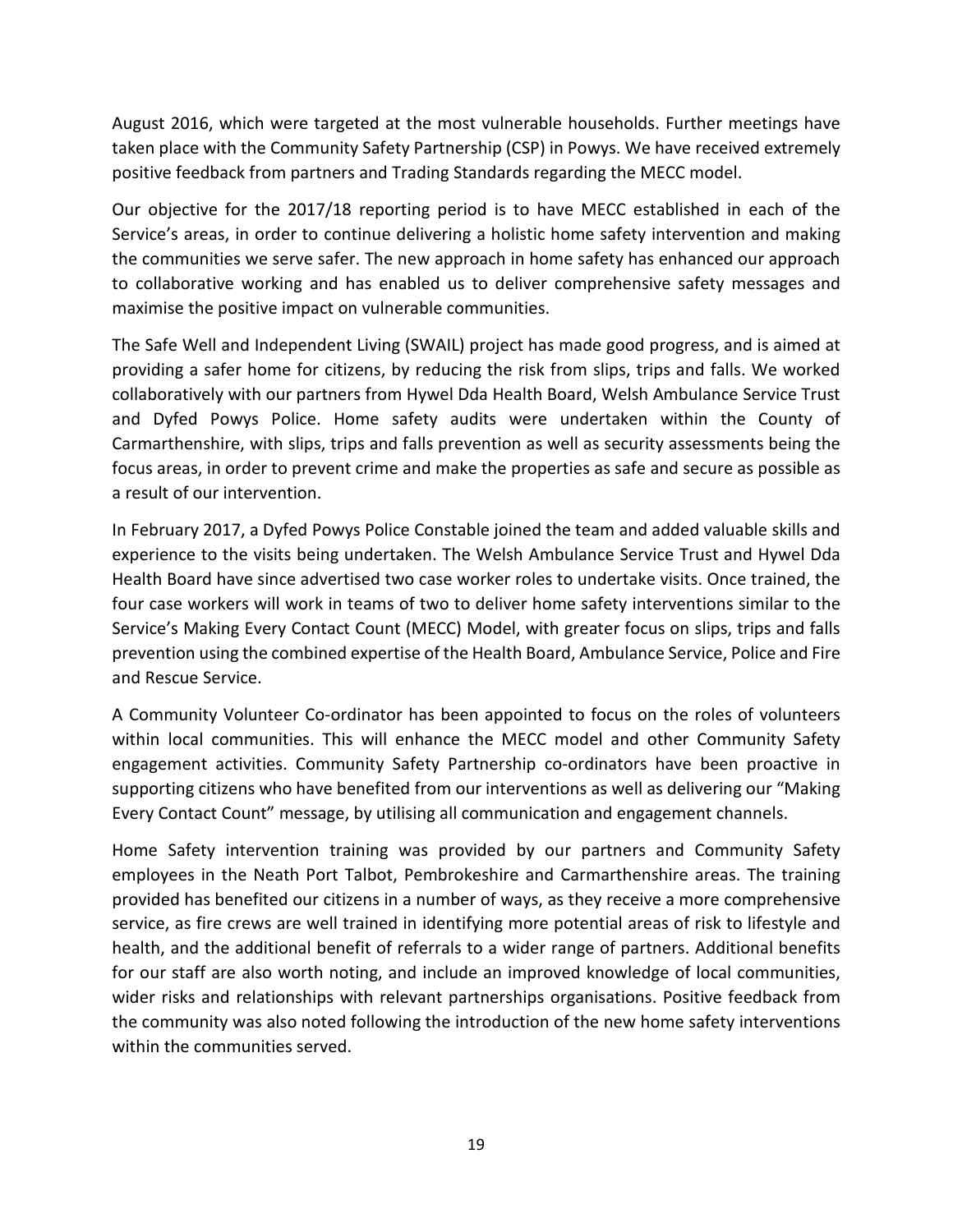# **Objective 2**

To reduce the incidence of arson across mid and west Wales.

| <b>Reason</b>         | The Arson Reduction Team co-ordinates the Service's wide<br>range of interventions to reduce the risk of deliberately set<br>fires. In the eight-year period between 01 April 2007 and 31<br>March 2015 there was a 65% reduction in deliberate fires<br>across Wales.<br>We will continue to maintain the excellent partnership work,<br>education and intervention programmes that have been put in<br>place to reduce risk, as we recognise that arson impacts upon<br>society, our heritage and our environment.                                                              |
|-----------------------|-----------------------------------------------------------------------------------------------------------------------------------------------------------------------------------------------------------------------------------------------------------------------------------------------------------------------------------------------------------------------------------------------------------------------------------------------------------------------------------------------------------------------------------------------------------------------------------|
| <b>Planned Action</b> | In order to achieve this objective, we said we would:                                                                                                                                                                                                                                                                                                                                                                                                                                                                                                                             |
|                       | Deliver the objectives of the Wales Arson Reduction<br>Strategy III.<br>We would improve the information we hold about the<br>$\bullet$<br>scale and scope of arson across mid and west Wales.<br>We would reduce the risk of deliberate fires in buildings.<br>$\bullet$<br>We would manage down risk due to deliberate fire setting<br>$\bullet$<br>associated with anti-social behaviour.<br>Reduce the risk of arson and hate crime against people and<br>$\bullet$<br>property.<br>Expand our network of community groups that are<br>informed and active in reducing arson. |
|                       | <b>Expected Outcomes</b> Ultimately, successful delivery of this objective will mean that<br>our communities will be safer from the risk of arson and the<br>societal and economic impact of this activity will be reduced.                                                                                                                                                                                                                                                                                                                                                       |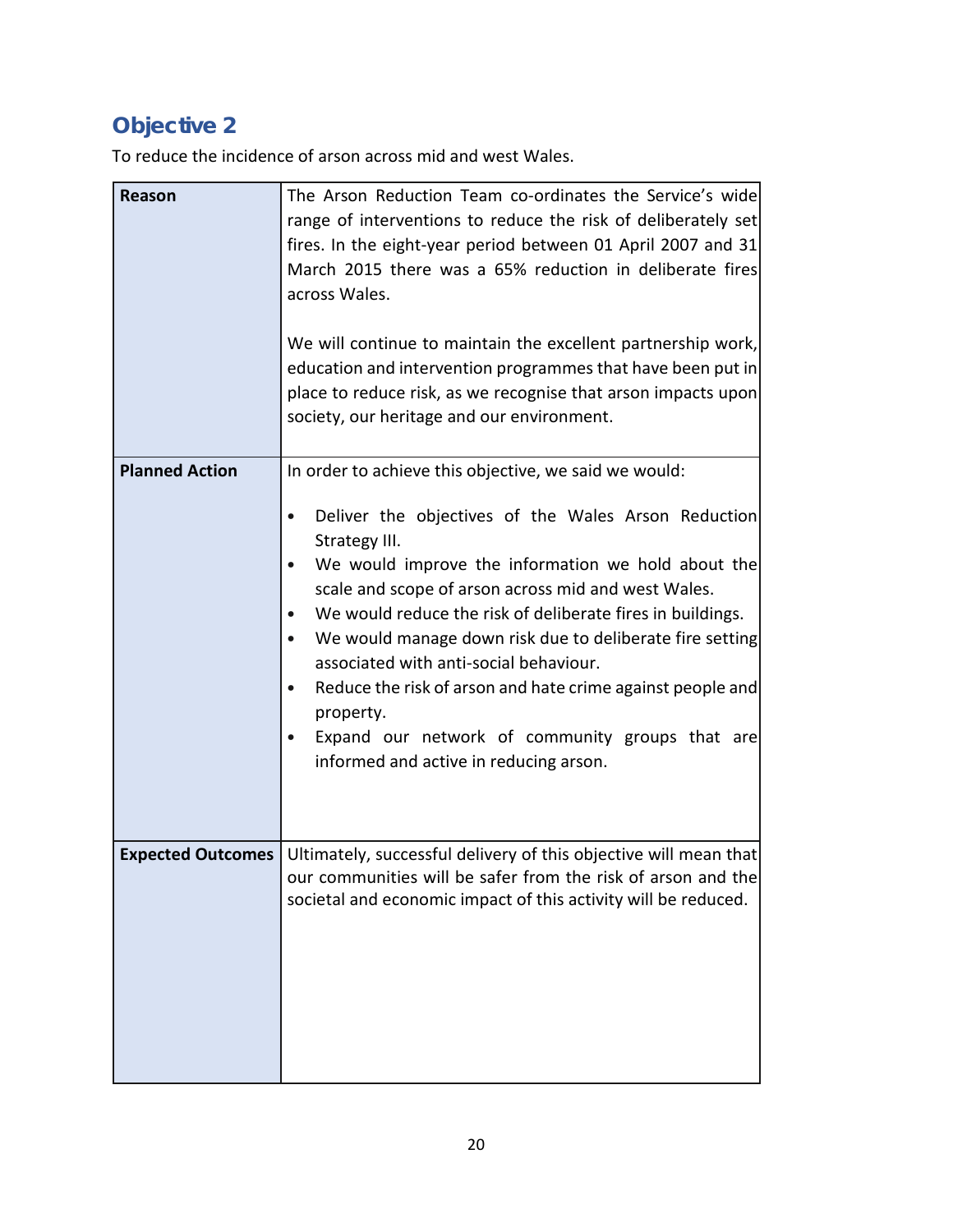A multi-agency approach has been undertaken for known risk periods of anti-social behaviour such as Halloween and Bonfire Night and the "Be a Nice Guy Campaign" has seen a reduction in anti-social behaviour in the areas targeted. Multi agency working to reduce the anti-social impact of deliberated grassland fires has been assisted by Welsh Government and proven extremely successful in helping our Communities feel safe.

During 2016/2017, we re-launched the Dawns Glaw Project which was a multi-agency, all Wales intervention where partners continued to focus on reducing deliberate grassland fires through the Strategic Arson Reduction Board (SARB) and the Joint Arson Group (JAG).

The sharing of meaningful and consistent information was successful, with regular meetings and teleconferences during the April and May 2016 period, ensuring that all partners were kept updated on weather conditions, key messages from Welsh Government and Public Health Wales. These meetings also allowed us to share information on incident activity and monitor any incident trends, as well as a range of collaborative initiatives.

As an outcome of the collaborative working of the Dawns Glaw Project, there was a reported 75% reduction recorded in the number of deliberate grassland fires in Wales during April 2016 when compared with April 2015.

Our research had informed us that children, young people and the older generation may become involved in arson for many different reasons. To continue reducing the incidence of arson and therefore the impact of arson across Wales, we educated our communities both young and old, to ensure that they understood the implications of their actions and to also establish the motivation behind why they commit the offence. This key information ensured that our messages and advice was tailored and informative, thus ensuring that our interventions supported a positive and lasting change.

Some of the initiatives delivered included a series of bespoke diversionary activities in the areas of high risk during the Easter Holidays. Education in targeted schools where pupils had been identified as being at risk of fire setting was also delivered. Focussed education, diversionary activities and interventions for children and young people organised by the Service's Education, Youth and Arson Reduction teams, working with the Police and Swansea City FC Kicks project, were undertaken in higher risk areas. We also undertook partnership working with "The Wave" radio station, highlighting the risks to nature and the environment, by utilising birds of prey. Furthermore, we utilised our fire crews in areas of high risk, who undertook patrols and proactively engaged with the community and highlighted the risks of deliberated grassland fires.

Support was provided for Wildfire Groups and Grazier Association, Young Farmers Clubs, Walkers and Dog Walkers, as well as the promotion of education and diversionary interventions for children and young people in high risk areas. The "Paws on Patrol" scheme, in partnership with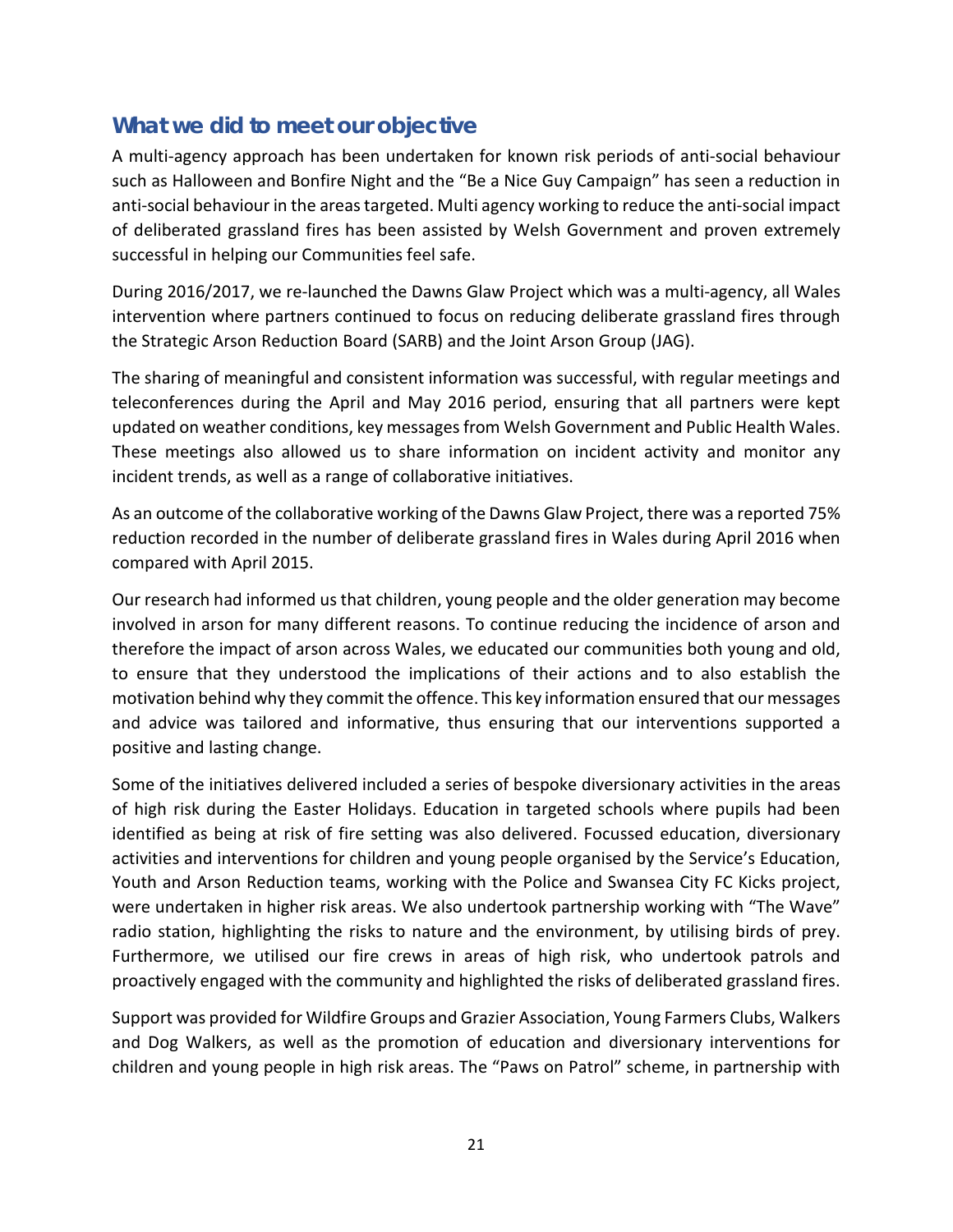the Police, the Dogs Trust and the Service, was introduced in the Llanelli area, which encouraged dog walkers to identify and report arson risks.

Arson has a detrimental impact on our communities, as it not only destroys homes and lives, but devastates the environment and the life of livestock and wildlife. Protecting our communities therefore remained a priority for us, and we focussed on protecting our communities from hate crime against people and property and anti-social behaviour linked to fire setting, such as fly tipping, waste burning and vandalism within schools and colleges.

We undertook work within our local communities to protect derelict and unoccupied buildings, which has prevented fires from occurring in properties that would have had an impact on local infrastructure and the economy of the area.

Arson Reduction Week was held in May where our primary focus was on deliberate rubbish and bin fires. We worked closely with Local Authorities and presented safety awareness information at local schools. Business Engagement days were also held in order to highlight best practice in managing waste appropriately.

Operation Be a Nice Guy (Op BANG) was introduced during the October and November period, with its primary focus centred around Halloween and Bonfire Night. We visited schools and youth clubs and delivered firework safety messages, working closely with Local Authorities and partners to identify and remove dangerous bonfires. This intervention was deemed to be very positive as there was a recorded reduction in the number of incidents attended in comparison with previous years.

We recognise that arson is a particularly difficult crime to combat, we therefore ensured that evaluation of our actions was undertaken in order to determine how we best use our resources and where our interventions and strategies were best placed, in order to deliver our priority of delivering a sustained reduction in the impact of incidence of arson. Furthermore, further evaluation was undertaken by a range of key agencies to collectively assess deliberate grass fire activity and its impact in Wales, and to also establish intervention measures to reduce and where possible, eliminate their impact on our communities.

By adapting our intervention and reducing the risk of deliberate fires, we are better meeting the needs of our communities and using resources to prevent incidences of arson.

We have marketed our work in reducing the incidence of arson across mid and west Wales by communicating the progress made with our communities, and we have utilised the Service's Social Media pages to communicate as widely as possible and to a vast audience. Press releases and briefing notes for Welsh Government also reported the progress made and provided an overview of the initiatives we had been involved in. This information was also made available on the external website for members of the public.

By ensuring that we had a meaningful communications strategy, we ensured that communities were aware of the support we provided to reduce the incidence and impact of arson within their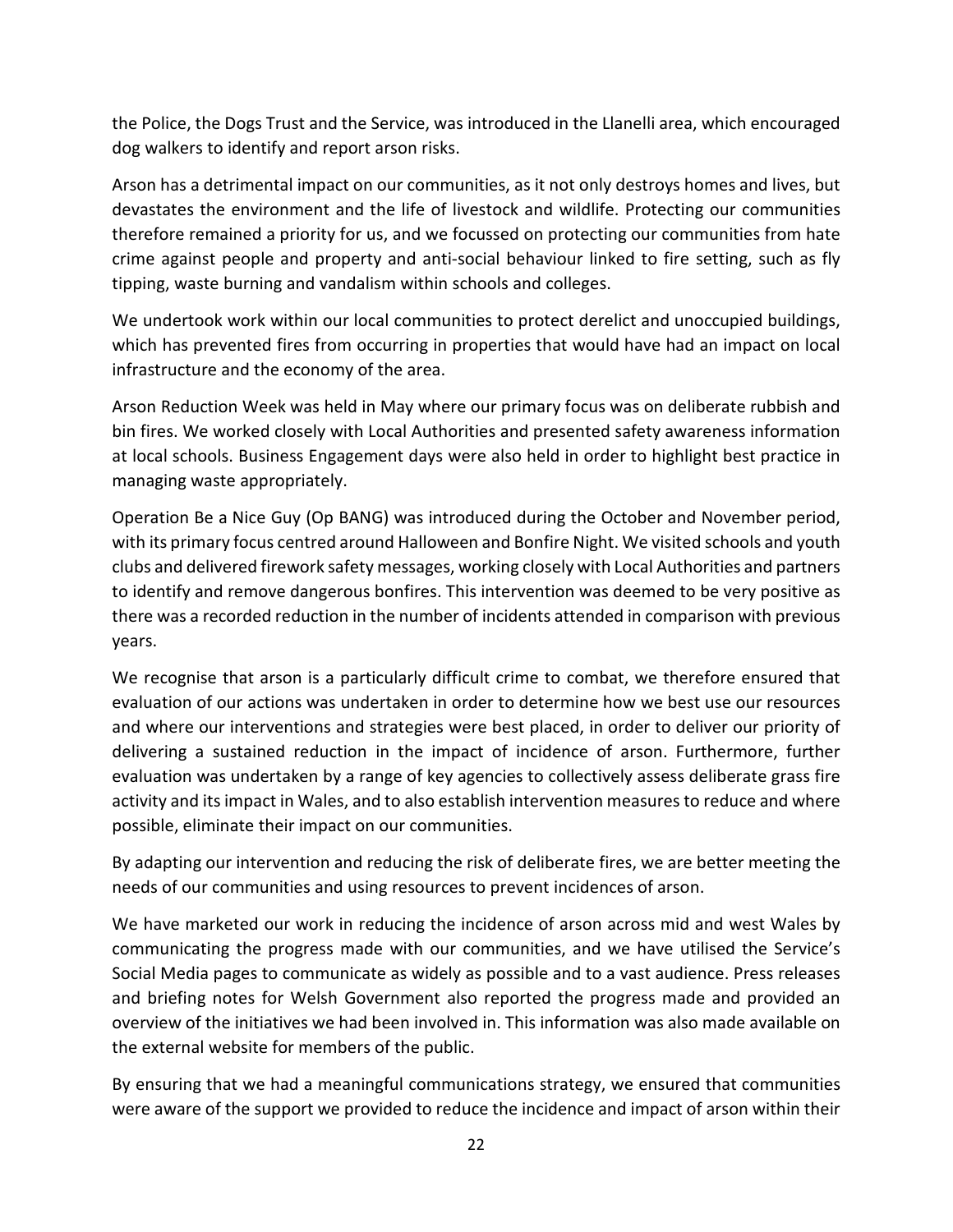locality. There was also a positive increase in community involvement reported through our collaboration with other services.

In order to improve land management across Wales, we engaged with the Young Farmers Club of Wales and explored methods of working collaboratively to deliver messages to the next generation of land managers.

We also explored the benefits of Bracken Harvesting to reduce the fuel loading on the hillsides, and undertook activities for this initiative during the summer months.

## **Objective 3**

To deliver our part of the Welsh Government Road Safety Framework.

| Reason | We deal with the consequences of Road Traffic Collisions<br>(RTC) and the impact they have on human life and our<br>communities on a daily basis as we rescue significantly more<br>injured people from RTCs than from fires.                                                                                                                    |
|--------|--------------------------------------------------------------------------------------------------------------------------------------------------------------------------------------------------------------------------------------------------------------------------------------------------------------------------------------------------|
|        | The Welsh Government's Road Safety Framework sets out<br>road safety targets until 2020. As a Service, we are<br>instrumental in contributing to the Welsh Government<br>achieving their targets by delivering effective road safety<br>interventions and targeting the right areas, in the right way,<br>to reduce deaths and serious injuries. |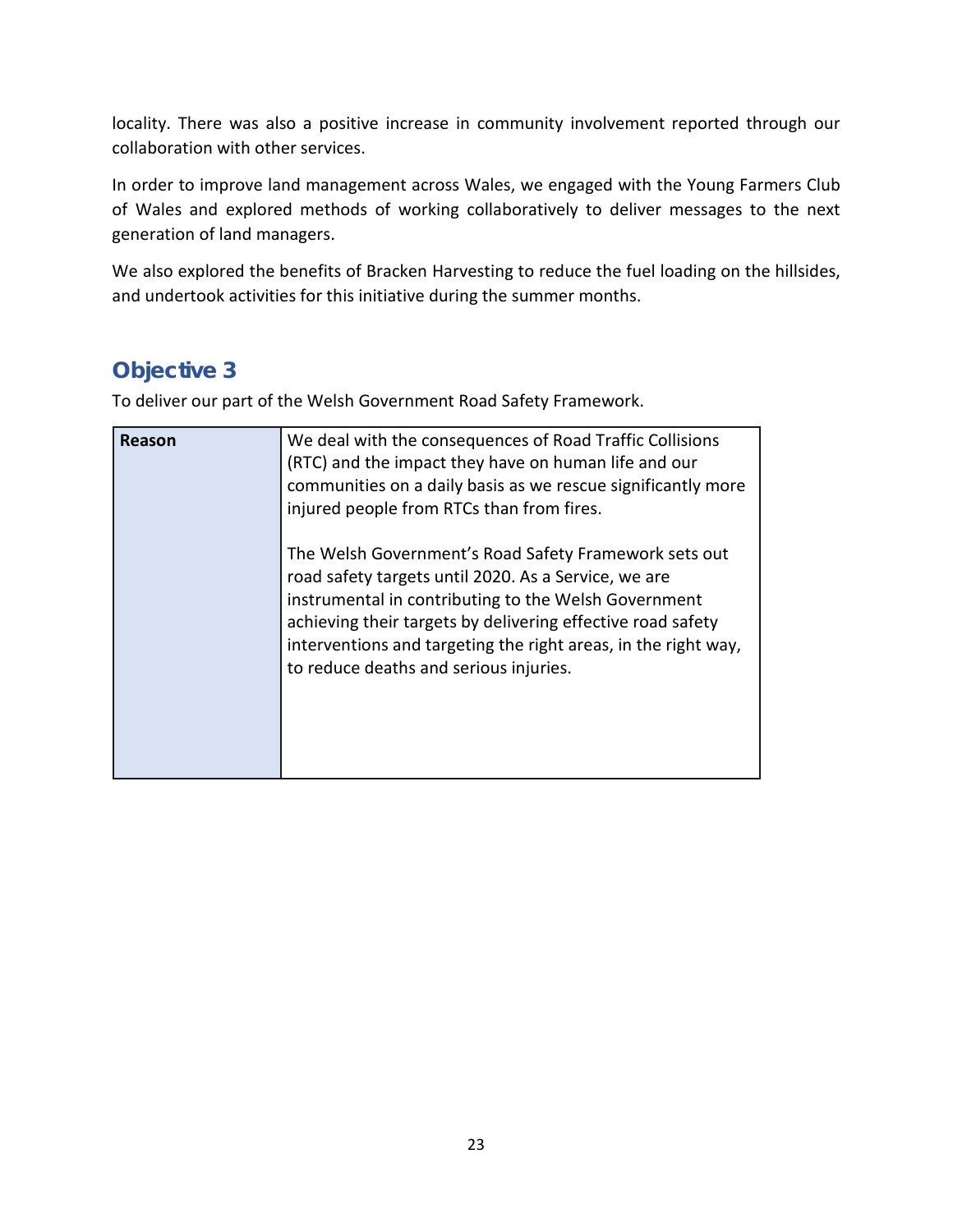|                        | Expected Outcomes   In order to achieve this objective, we said we would:                                                                                                                                                                                                                                                                                                                                                                                                                                                                                                                                                                                                                                                                                                                       |
|------------------------|-------------------------------------------------------------------------------------------------------------------------------------------------------------------------------------------------------------------------------------------------------------------------------------------------------------------------------------------------------------------------------------------------------------------------------------------------------------------------------------------------------------------------------------------------------------------------------------------------------------------------------------------------------------------------------------------------------------------------------------------------------------------------------------------------|
|                        | Deliver activities to improve the safety of motorcyclists<br>on our roads through encouraging participation on<br>Motorcycle Safety Courses. Develop a Multi-Agency<br>Road Safety Youth Intervention Course that would<br>target those young people who have been identified as<br>being of high risk due to their behaviour on the roads.<br>safety education<br>Target road<br>activities<br>and<br>intervention at older drivers.                                                                                                                                                                                                                                                                                                                                                           |
| <b>Planned Actions</b> | In order to allow us to measure achievement against<br>$\bullet$<br>this objective we made the following commitments:<br>We would use the national data on Road Traffic<br>Collisions and injuries to monitor the outcomes of all<br>road safety interventions and we will develop our<br>interventions through post intervention evaluation.<br>We would use the targets contained within the Welsh<br>Government Road Safety Framework for Wales;<br>A 40% reduction in the total number of people killed<br>and seriously injured on Welsh roads by 2020.<br>A 25% reduction in the number of motorcyclists killed<br>and seriously injured on Welsh roads by 2020.<br>A 40% reduction in the number of young people (aged<br>16-24) killed and seriously injured on Welsh roads by<br>2020. |

Road Safety has improved considerably in recent years. In 2013, there were a total of 8,335 reported casualties as a result of RTCs – 111 people were killed and 1,033 people were seriously injured in Wales. In 2015, there were a total of 1,041 reported casualties as a result of RTCs, of these 30 people were killed and 649 people were seriously injured in Mid and West Wales.

The Welsh Fire and Rescue Services have developed a Road Safety Strategy for 2015-2020 to support the aims of Welsh Government's Road Safety Framework for Wales. In doing so, we have used our data on Road Traffic Collisions and injuries to monitor any reoccurring patterns and designed and developed our interventions to maximise the impact required.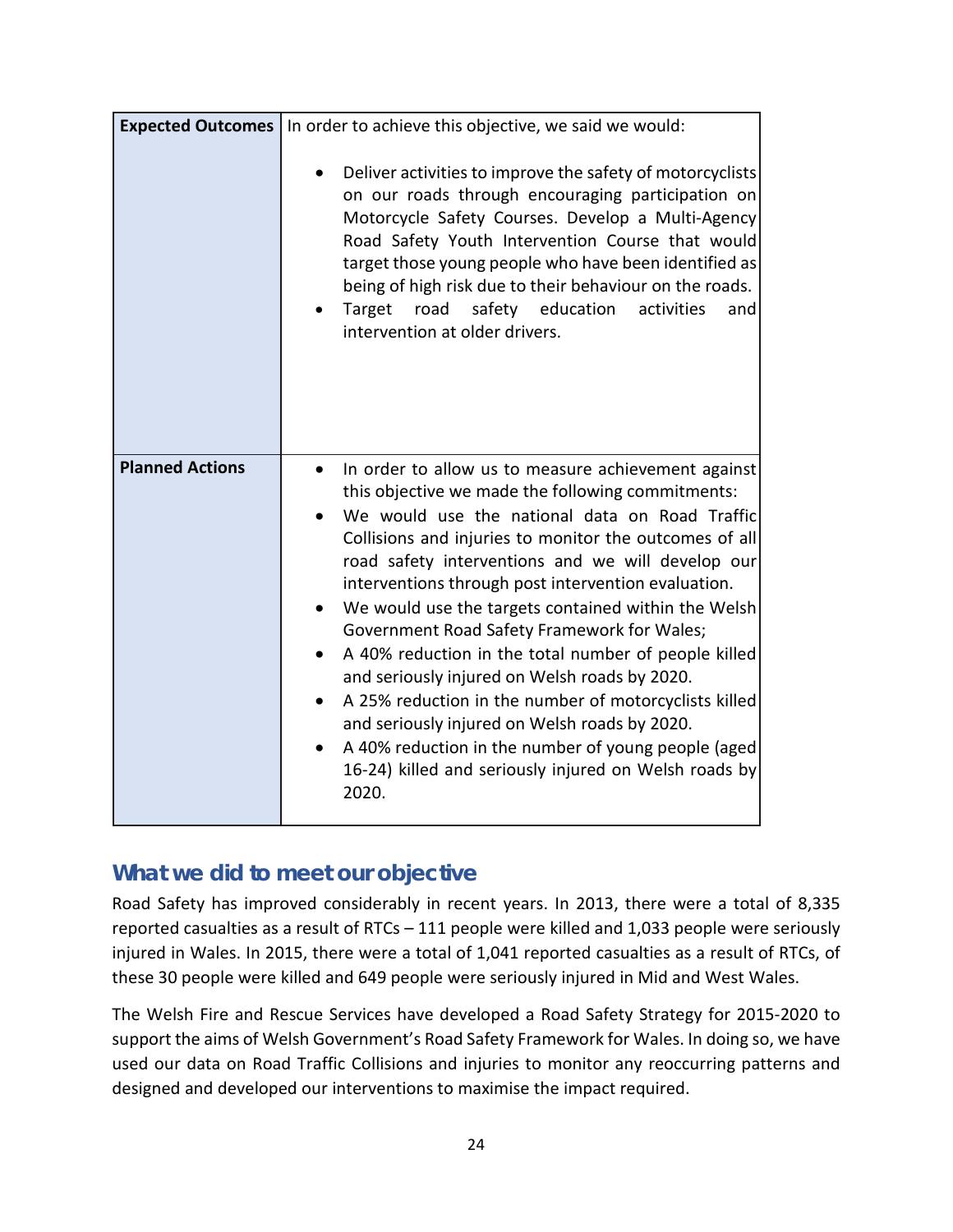We have continued to work collaboratively with our partners to identify trends, source external funding and promote initiatives where we can assist each other across our partner organisations. We regularly attended the All Wales Strategic Road Safety Partnership, Motorcycle Steering Group, Young Persons Steering Group, Wales Roads Policing Regional Strategic Group, Road Safety Wales Executive Group and Go Safe Steering Group.

A Youth Road Safety Project was piloted with 20 courses undertaken with young drivers and passengers who had been identified as exhibiting high risk road behaviour. The course demonstrated not only the risks to young people, but the impact road traffic fatalities have on families and the consequences of these actions through the criminal justice system. Excellent feedback was received from partners with tangible evidence of positive life-saving behavioural change. We also produced a high impact road safety education package entitled "Revolutions" to engage with young road users.

Virtual reality glasses were successfully trialled and thirteen sets purchased using funding received from the Dyfed Powys Police and Crime Commissioner. The glasses are an innovative way of delivering a hard-hitting message to road users using new technology. We are also part of a national working group within the Chief Fire Officers Association (CFOA) where there is a large emphasis on future development of innovative technology which delivers impacting road safety messages.

We delivered Motorcyclist engagement events alongside the Bike Safe team to deliver motor cycle safety courses. We also supported high profile events such as the Llandovery Motorbike weekend, Carmarthen Car Cruise and a Motorbike Action Group Rally in Aberystwyth.

During the summer of 2016, our Community Safety Department undertook over 50 road safety engagement events, where they engaged with over 18,000 people. Events included, the Young people's village at the Royal Welsh show, Volkfest Wales, Car Cruz Cymru, and Fire Station Open days. Positive feedback was received from the staff who delivered these events, our partners and also members of the public.

Safety messages for the fatal five areas of road risk  $-$  drink and drug driving, not wearing a seatbelt, using a mobile phone, speeding and dangerous driving, have been displayed on our Service vehicles to promote and raise awareness in our communities and throughout Wales.

As outlined in the Welsh Government Road Safety Framework for Wales, it was expected to see a 40% reduction in the total number of people killed and seriously injured on Welsh roads by 2020, a 25% reduction in the number of motorcyclists killed and seriously injured on Welsh roads by 2020, and a 40% reduction in the number of young people (aged 16-24) killed and seriously injured on Welsh roads by 2020.

We continue to make good progress against these targets, with 993 road traffic collisions attended for the 2016-2017 reporting year. This accounted for 7% of all incidents attended, with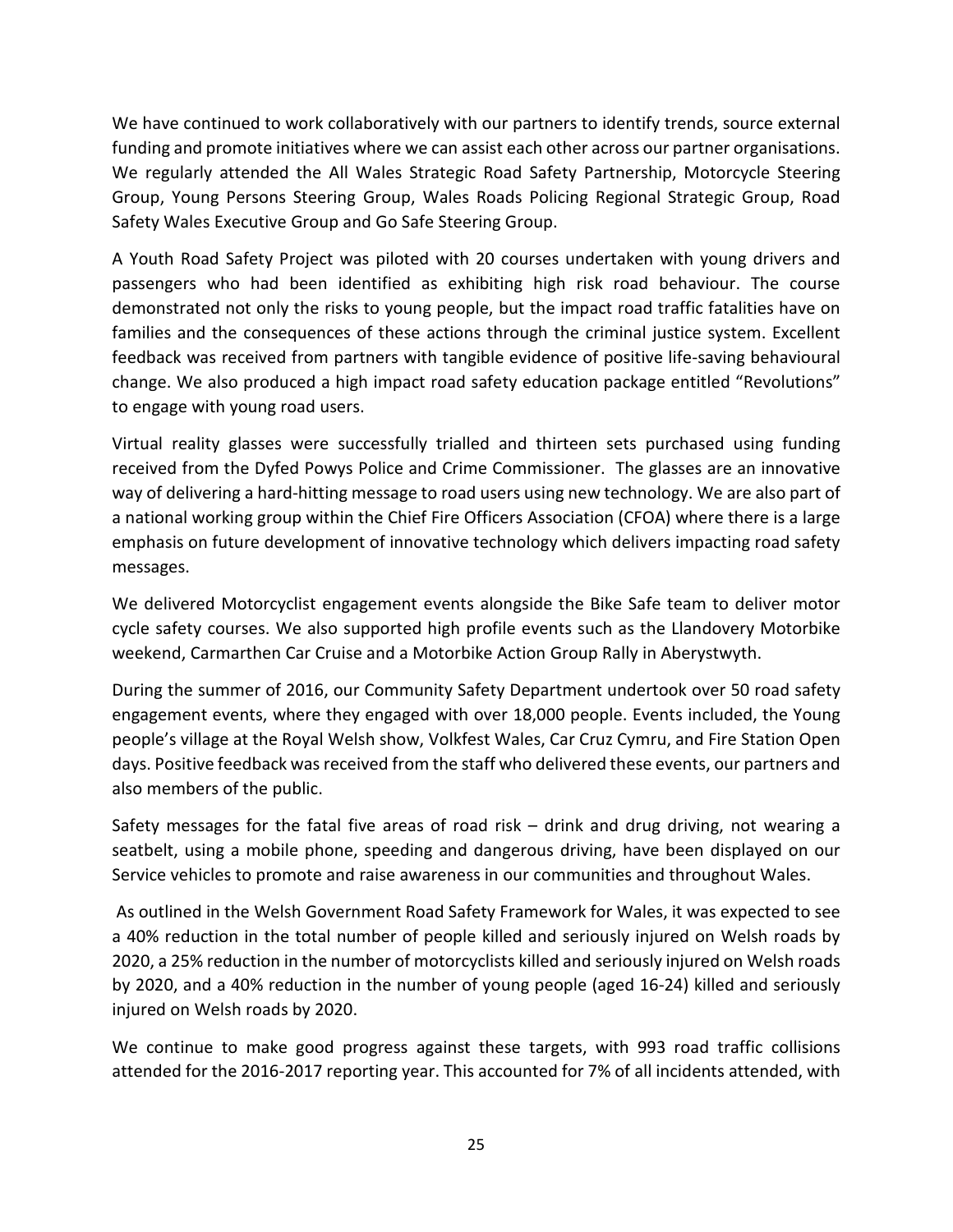the total for the year showing a decrease of 8.1% on last year, and the long-term trend is reported as flat.

## **Objective 4**

To conduct a thorough, evidence based and robust review of the risks facing our communities; including the disposition of our fire stations; vehicles; equipment; and the associated staffing models.

| Reason                 | The current disposition and deployment of our assets has<br>evolved over many years and is largely linked to historical risk<br>factors. We need to establish whether our assets and<br>resources are matched to the prevailing risks within our<br>communities.<br>In order to conduct a thorough, evidence based and robust                                                                              |
|------------------------|------------------------------------------------------------------------------------------------------------------------------------------------------------------------------------------------------------------------------------------------------------------------------------------------------------------------------------------------------------------------------------------------------------|
|                        | review of the risks facing our communities; including the<br>disposition of our fire stations; vehicles; equipment; and the<br>associated staffing models, the internally facing Risk Review<br>Project was established, where the preparatory work took<br>place in 2015, and involved the research and collection of data<br>and information to inform strategic decision making for<br>2017/18 onwards. |
| <b>Planned Actions</b> | In order to achieve this objective, we said we would:<br>Use a detailed analysis of data and information from our<br>$\bullet$<br>Strategic Assessment and incident data combined with<br>computer modelling to provide us with a clear risk profile<br>of our Service area.<br>Complete the Risk Review in 2016/17 in order to shape<br>$\bullet$<br>and inform our decision making for 2017/18.          |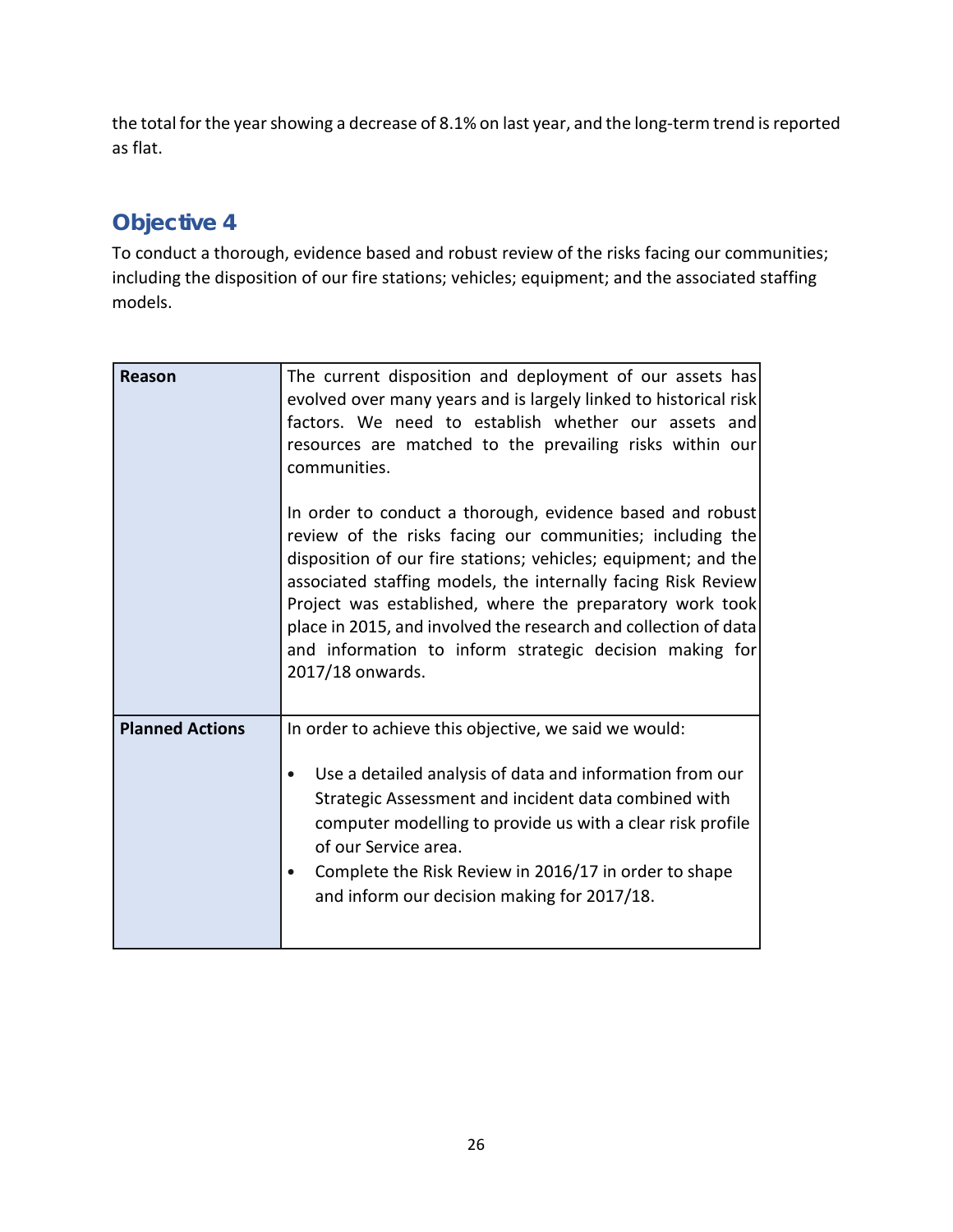| <b>Expected Outcomes</b> In order to allow us to measure achievement against this<br>objective we made the following commitments:           |
|---------------------------------------------------------------------------------------------------------------------------------------------|
| Monitor and report our performance in line with the<br>Welsh Government's Performance Indicators for the<br>Welsh Fire and Rescue Services. |
| Share the findings of the review with our stakeholders<br>wherever possible.                                                                |

We have undertaken an internally facing Risk Review where the initial stages included research and the collection of data and information to inform our strategic decision making for 2017/18 onwards. The purpose of the Service Risk Review was to conduct a research project that provided an evidence based approach to ensuring the right resources are in the right place to respond to the community's risk.

The Risk Review Project covered 15 Work Package Areas, which included a review of 11 departments and 6 command areas. Phase one of the Service Review explored all aspects of the current Operational Response model and the associated departmental functions. This phase was completed in mid-November, and following completion, presented 14 Work Package Area reports covering the 11 departments and 56 Station Risk Profiles with 6 overarching command reports. The information from the Work Package Areas was included in an evidence based report which detailed the Service's baseline information and included options for future improvements. The baseline reports produced as an outcome of the initial research stages form the foundation on which to build both business and process improvements, whilst enabling the Service to develop continuous improvement options, that better align the Service Delivery with the needs of the communities we serve.

A Project Board was convened to provide governance and an oversight for Phase 1. The Board consisted of a Fire Authority member from the Performance, Audit and Scrutiny Committee, and trade union representatives. Regular updates were also provided to the Executive Leadership Team, Service Leadership Team, Performance Audit and Scrutiny Committee and the Joint Consultative Forum.

Two Service Improvement Advocates were employed in order to provide a structured approach to communication and engagement with staff. Their role also included providing updates and developing communication channels, as well as to solicit feedback and professional judgement for the information gathered, which enabled the Service to turn the information into intelligence.

Internal collaboration was undertaken with both departments and functions which ensured that all the activities undertaken within each department was captured and reported against. External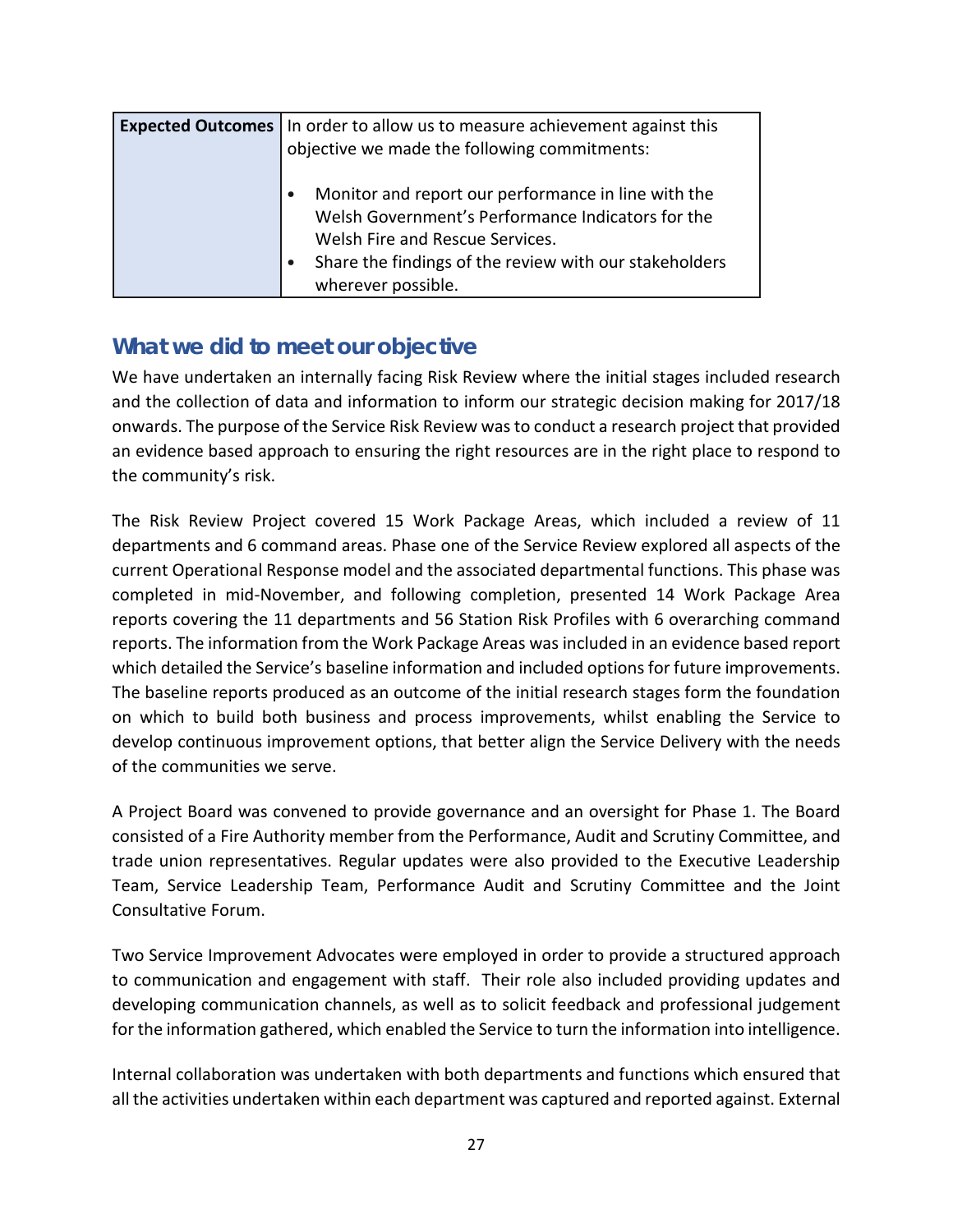collaboration was also undertaken with other organisations, such as Lincolnshire Fire and Rescue Service, North Wales Fire and Rescue Service, Scotland and Cleveland Fire and Rescue Service, Natural Resources Wales and the Wales Ambulance Services Trust. Working collaboratively with other organisations enabled us to establish benchmarks, which will assist with future decision making.

Station risk profiles were also developed for all our Fire Stations across the Service area. These profiles not only assisted with providing useful insights into the station areas and the types and numbers of incidents attended, but also area profiles and local development plans and the growth areas, which helped with informing future risks. The station risk profiles were published on the Service's internal intranet and were discussed with every station which ensured that crews understood the report and also had an opportunity to feed professional judgement into the report where appropriate.

An established Communication Strategy was used throughout the project with widespread communication including face to face meetings, Fire Station visits, the use of the intranet and social media, workshops and webinars. Positive feedback was received from how the Project work was communicated and individuals engaged with.

We ensured that the findings were communicated in an open and transparent way to all stakeholders wherever possible to alleviate any concerns by employees and also ensure that where possible they had the opportunity to be involved in the process and provide their opinions in their areas of expertise.

Sustainability remained a key priority for the project and was considered throughout the Risk Review Project and baseline reporting. We continue to reduce the Service's carbon footprint, whilst at the same time reducing revenue costs, by considering different appliances on our Fire Stations together with our building structures to ensure that they are energy efficient.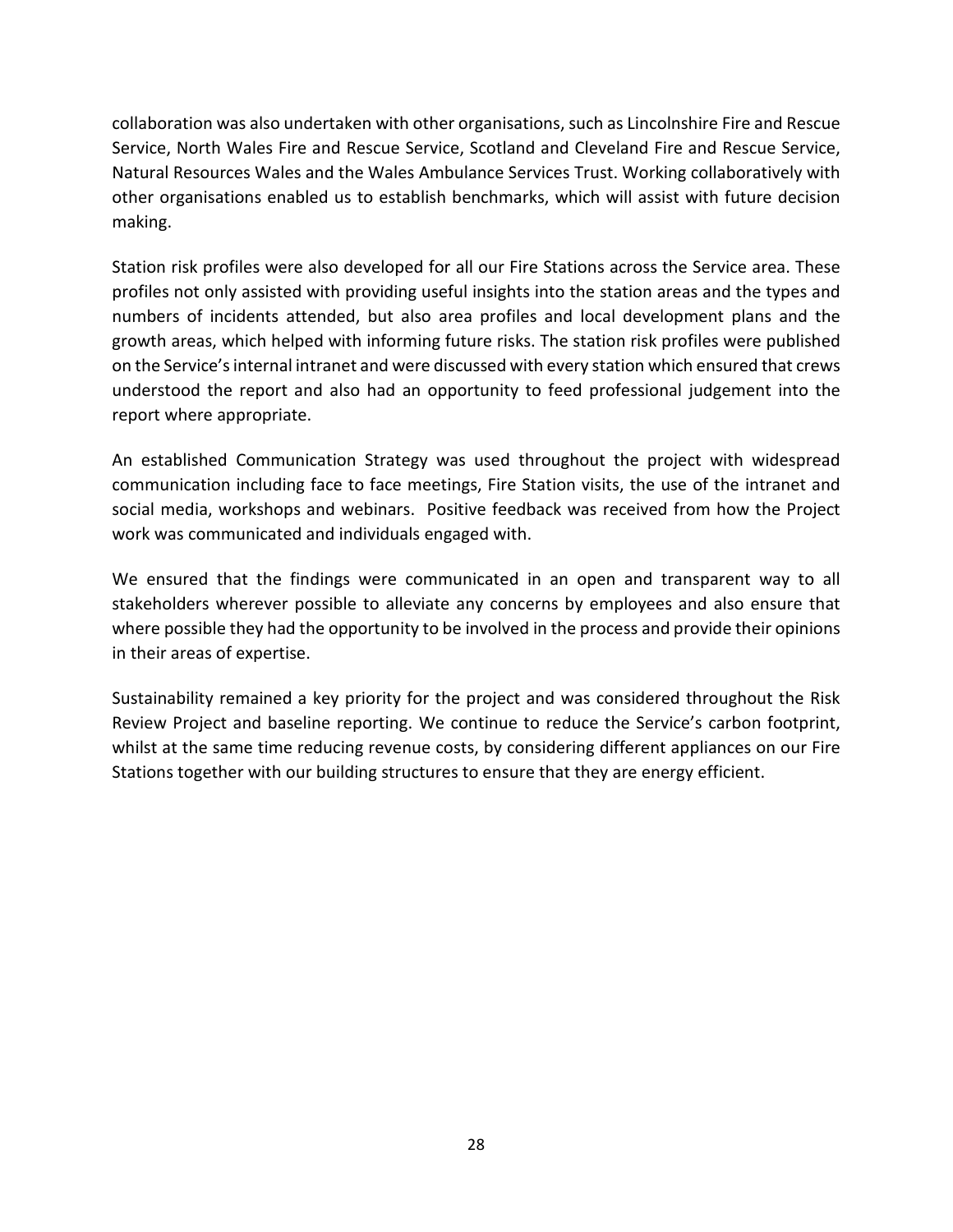# **Objective 5**

To provide a Joint Control Room for Mid and West Wales Fire and Rescue Service and South Wales Fire and Rescue Service in a shared facility at South Wales Police's Public Service Centre in Bridgend.

| <b>Reason</b>            | The Joint Public Service Centre Project (JPSCP) was set up in<br>April 2014 and merges the Fire Control teams from Mid and<br>West Wales Fire and Rescue Service and South Wales Fire and<br>Rescue Service and re-locates the new team at the Public<br>Service Centre in South Wales Police Headquarters, Bridgend.<br>The project will provide Mid and West Wales Fire and Rescue<br>Service and its partners with a foundation for developing<br>improved services to the public through the provisions of a 21 <sup>st</sup><br>century emergency call handling facility.<br>The benefits of this project are an improved level of service<br>delivery to the public and a 50% share of the financial saving<br>of £1m per annum. |
|--------------------------|----------------------------------------------------------------------------------------------------------------------------------------------------------------------------------------------------------------------------------------------------------------------------------------------------------------------------------------------------------------------------------------------------------------------------------------------------------------------------------------------------------------------------------------------------------------------------------------------------------------------------------------------------------------------------------------------------------------------------------------|
| <b>Planned Actions</b>   | In order to achieve this objective, we said we would:<br>Implement the seven Key Task Areas (KTA) which include<br>completing building works; implementing the agreed<br>demand led crewing system and appointing staff roles into<br>the new structure; install, test and implement the new,<br>shared or integrated systems; train Fire Control staff on<br>the new systems; implement new processes, procedures<br>and protocols.<br>Relocate the newly merged Mid and West Wales and South<br>Wales Fire Control team to Bridgend, once all ICT systems<br>have been stabilised and operational for 6 months.                                                                                                                      |
| <b>Expected Outcomes</b> | In order to allow us to measure achievement against this<br>objective we made the following commitments:<br>Measure and monitor each of the business benefits<br>identified during the project set up and planning stage<br>which relate to improved public service outcomes.<br>Make £1m efficiency savings                                                                                                                                                                                                                                                                                                                                                                                                                           |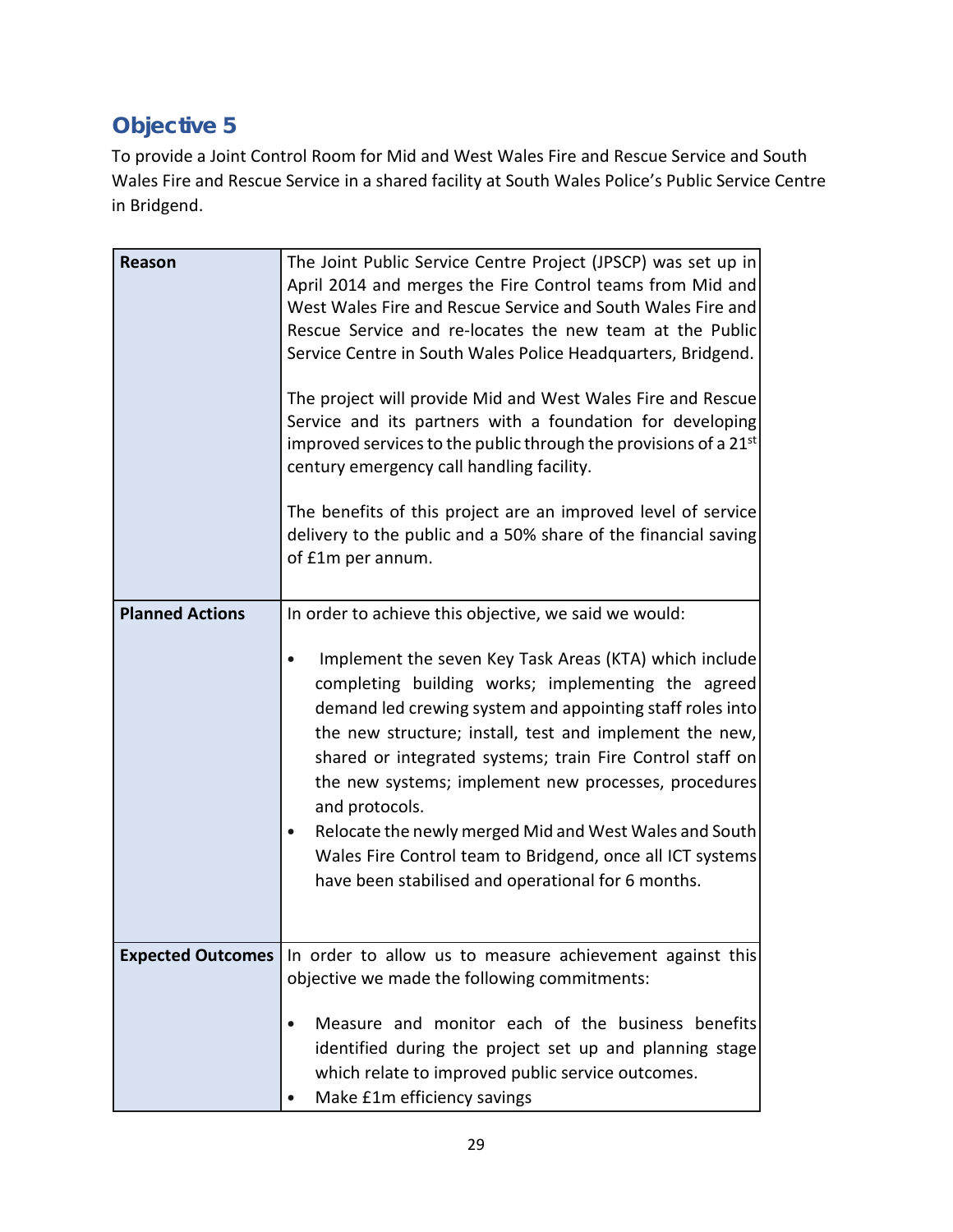|  | Make improved information and intelligence sharing; and<br>improvements in operational working and performance. |
|--|-----------------------------------------------------------------------------------------------------------------|
|  |                                                                                                                 |

Progress has continued to be made in a number of areas for the Joint Public Service Centre Project during 2016/17. including the development of a purpose-built facility within South Wales Police Headquarters in Bridgend; and the development of business continuity arrangements to support the transition of North Wales Fire and Rescue Service to a new Command & Control system.

Continued effective engagement with all the relevant stakeholders has ensured effective and timely communication. We have also undertaken consultation with the relevant representative bodies. The Communications strategy for the Joint Public Service Centre Project predominately focussed on three main areas, such as communication with the affected staff members, which was addressed by monthly e-newsletters providing project updates and examples of joint working initiatives. Communication to wider police and fire staff, included a micro site which enabled staff from all three organisations to access information relating to the Project. The final method of communication was through external communications via the Joint Public Service Centre Project website and the National Issues Committee website which also provided progress updates.

An example of a key area of innovation for the Joint Public Service Centre Project was the development and delivery of a bespoke Command and Control system, which will provide greater resilience and operational functionality within the Control Room. There are future developments scheduled for the system, which will enable the interfacing of Fire and Police systems to assist in effective and timely exchanges of information between emergency services to improve operational effectiveness. Unfortunately, difficulties were experienced with the implementation of the new Command and Control system due to issues with the reliability and functionality of the new software.

The merger between Mid and West Wales Fire and Rescue Service and South Wales Fire and Rescue Service Control Rooms will realise revenue efficiencies of £375k per Fire and Rescue Service, therefore totalling £750k. The reduction in salary costs are reported to be achieved by changing the existing Fire Control establishment and shift patterns to a demand led system, where more staff are on duty during busy periods and fewer staff are on duty during periods of lower call volume.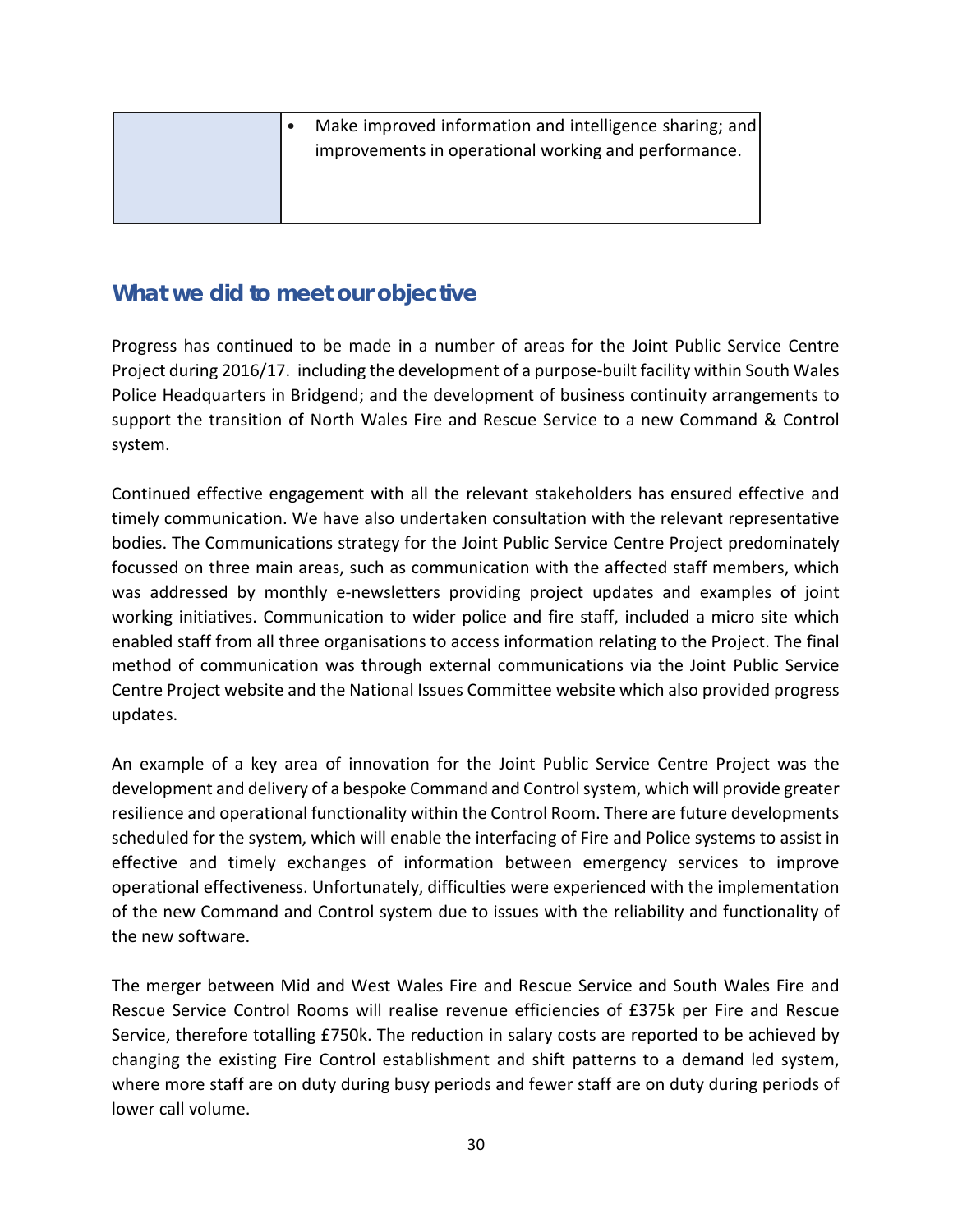There were further improvements for Service Delivery following the collaborative re-location to South Wales Police Headquarters during 2017/17, which will include the effective exchange of information and intelligence to assist and inform operational decision making for both Services.

## **Objective 6**

To conduct a detailed and strategic assessment of the area that we serve analysing development plans, growth areas, labour market statistics, the economy and demography.

| <b>Reason</b> | Factors such as population, demographics and places of work<br>are constantly changing and consequently affect the area we<br>serve. The areas we serve also vary significantly from the more<br>urban areas in the south to remote rural areas in parts of the<br>north and west.                                                                                                                                                                                                                                                                                                                                                                                                                                        |
|---------------|---------------------------------------------------------------------------------------------------------------------------------------------------------------------------------------------------------------------------------------------------------------------------------------------------------------------------------------------------------------------------------------------------------------------------------------------------------------------------------------------------------------------------------------------------------------------------------------------------------------------------------------------------------------------------------------------------------------------------|
|               | Growth, development and investment decisions across all six<br>counties affect the delivery of our services to the local<br>communities we serve, as well as the provision of the location<br>of new housing, employment opportunities and<br>road<br>networks.                                                                                                                                                                                                                                                                                                                                                                                                                                                           |
|               | We therefore believe it is imperative to give due consideration<br>to the influencing matters that may affect the six constituent<br>authorities we serve, by conducting a detailed strategic<br>assessment to provide a clear assessment of our Service area.<br>This included an analysis of the data from Census 2011 which<br>will help us to better understand the people we serve;<br>studying Local Development Plans; as well as the Wales Spatial<br>Plan to identify areas of development and growth across mid<br>and west Wales. We will also study tourism data and labour<br>market statistics to calculate fluctuations and movements of<br>people across the region at certain times of the day and year. |
|               | In order to fully understand the area we serve, it is important<br>we capture the necessary information in order to ensure our<br>Risk Review (Improvement Objective 4) is relevant, current<br>and accurate.                                                                                                                                                                                                                                                                                                                                                                                                                                                                                                             |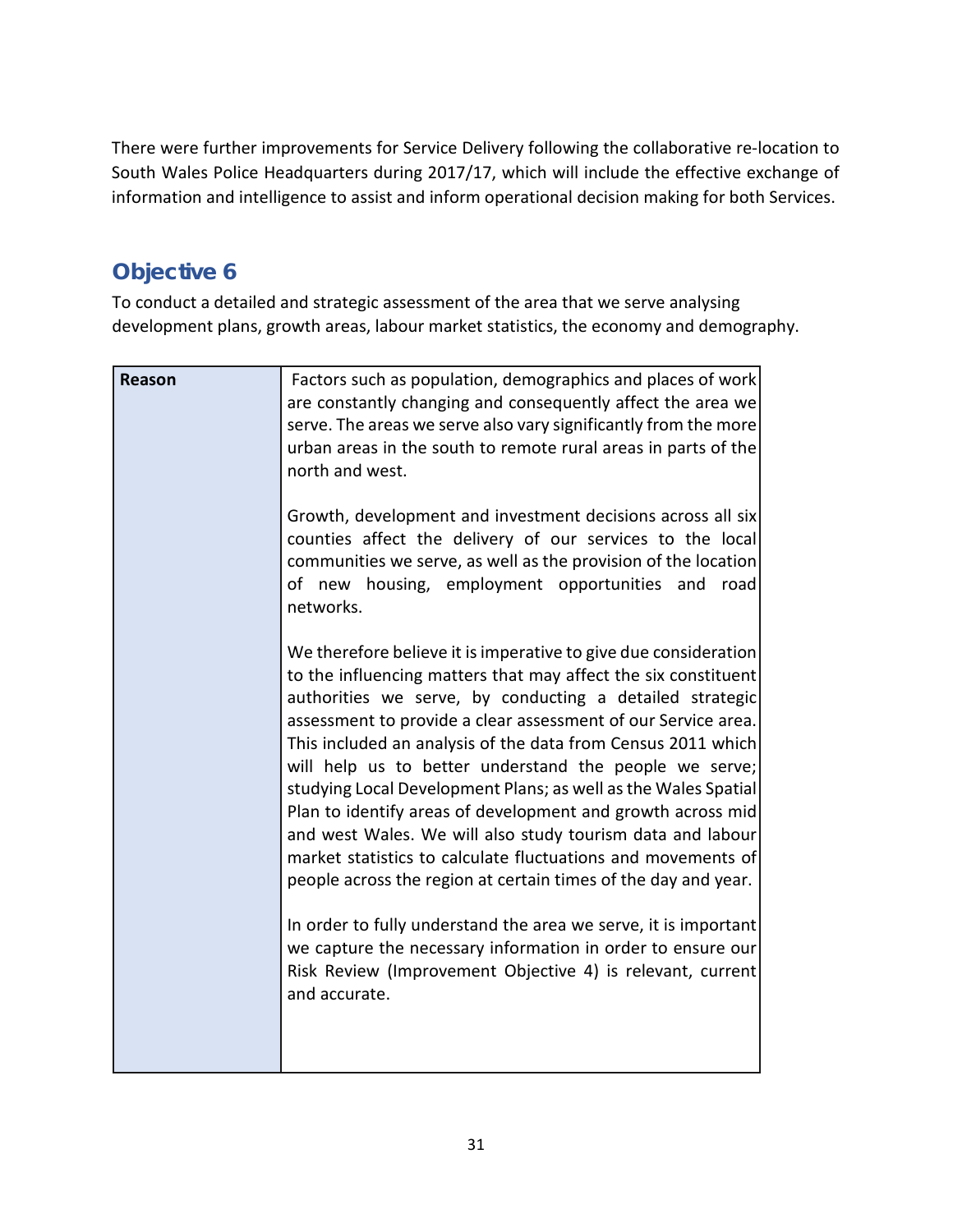| <b>Planned Actions</b>   | In order to achieve this objective, we said we would:                                                                                                                                                                                                                                                                                                                                                                                                                                                                                                                            |
|--------------------------|----------------------------------------------------------------------------------------------------------------------------------------------------------------------------------------------------------------------------------------------------------------------------------------------------------------------------------------------------------------------------------------------------------------------------------------------------------------------------------------------------------------------------------------------------------------------------------|
|                          | Conduct a thorough research analysis of our area, which<br>will allow us to input accurate and current information to<br>our Risk Review to ensure that our resources provide the<br>best value for money for the citizens in the area.<br>Complete the Strategic Assessment during 2016/17 which<br>would also feed into the requirements for Objective $4 - To$<br>conduct a thorough, evidence based and robust review of<br>the risks facing our communities; including the disposition<br>of our fire stations; vehicles; equipment; and the<br>associated staffing models. |
| <b>Expected Outcomes</b> | In order to allow us to measure achievement against this                                                                                                                                                                                                                                                                                                                                                                                                                                                                                                                         |
|                          | objective we made the following commitments:                                                                                                                                                                                                                                                                                                                                                                                                                                                                                                                                     |
|                          | By carrying out a detailed strategic assessment this will<br>enable an accurate risk review, which will allow for a                                                                                                                                                                                                                                                                                                                                                                                                                                                              |
|                          | better understanding of the area that we service in the<br>coming years.                                                                                                                                                                                                                                                                                                                                                                                                                                                                                                         |
|                          | We will then monitor and report on our performance<br>in line with the Welsh Government's Performance                                                                                                                                                                                                                                                                                                                                                                                                                                                                            |
|                          | Indicators for the Welsh Fire and Rescue Services.                                                                                                                                                                                                                                                                                                                                                                                                                                                                                                                               |
|                          |                                                                                                                                                                                                                                                                                                                                                                                                                                                                                                                                                                                  |

The Strategic Assessment is a collection of multiple data sources from outside of the Service which when brought together through a PESTLE analysis, will help inform future decision making, by assessing what is likely to happen in the future and what the likely impact on the Service would be.

The PESTELO methodology was applied to the research we undertook, as it considers key factors such as population growth, Local Authority development plans, census data and labour statistics.

We worked collaboratively with the Welsh Economic Research Forum at Cardiff Business School, which ensured that the data and information captured was accurate and robust for its required purposes and was also from reliable sources. We consulted with 24 external partners such as Local Authority Planning Officers, National Resources Wales and the Welsh Ambulance Service Trust to name but a few. This piece of work enabled us to consider any other possible impacts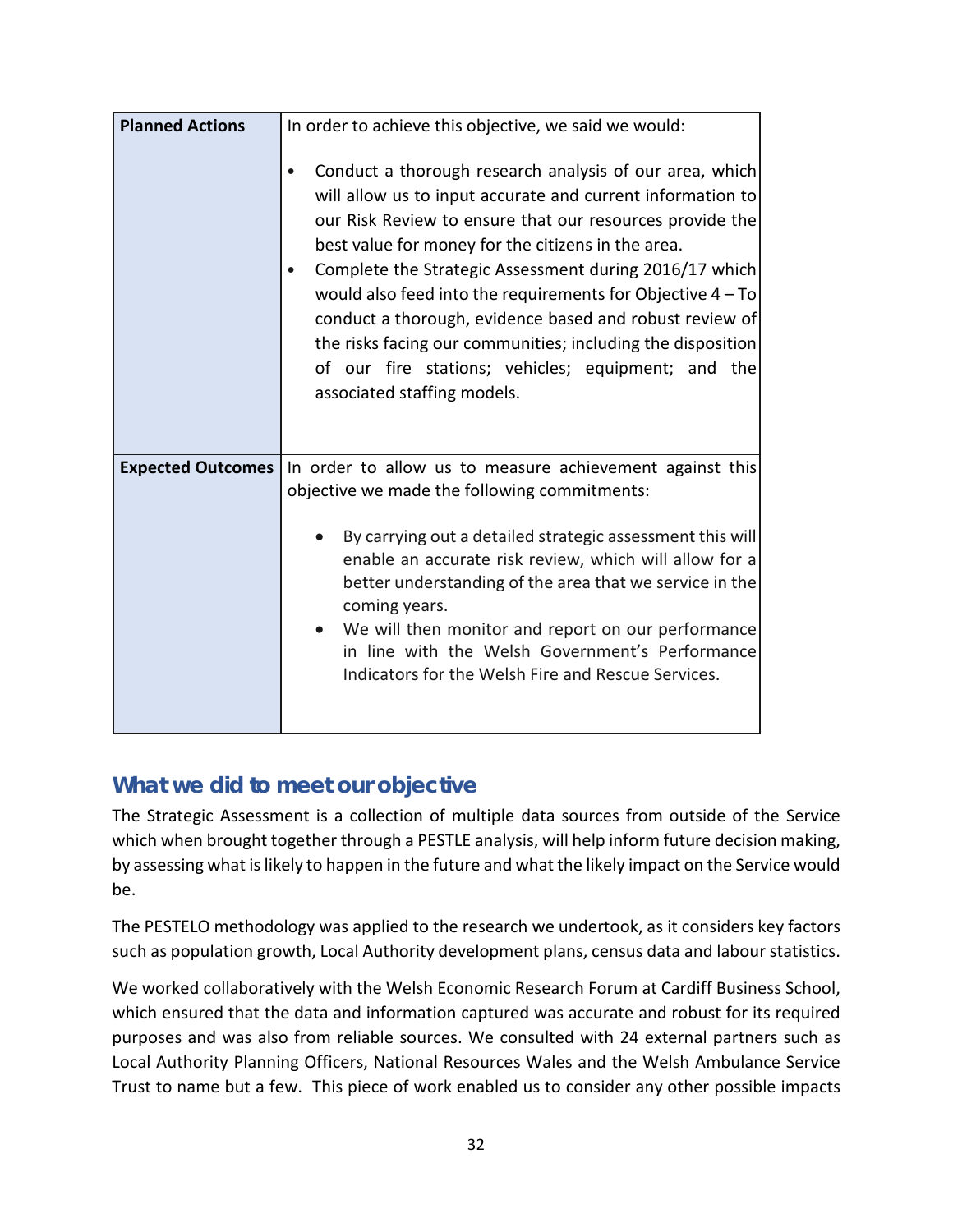to Service Delivery. We also liaised with the Welsh Economic Research Forum to ensure all statistics and figures use, were the most appropriate and up to date.

We concluded the Strategic Assessment during November 2016, with all the findings published on the Service's internal intranet @Work for all staff to view. The information gathered for the Strategic Assessment will now be subject to an annual refresh in order to ensure that the data remains current and that the Service act accordingly to any changes.

Work will now continue to be undertaken to transition the on-going maintenance of the Strategic Assessment report into the Services core business within the most appropriate department, whilst ensuring that the correct resources are employed.

## **Objective 7**

To contribute towards the requirements of The Well-being of Future Generations (Wales) Act.

| Reason | From April 2016, each public body was required to carry out<br>sustainable development and work towards goals set out<br>within the Well-being of Future Generations (Wales) Act 2015.                                                                                                    |
|--------|-------------------------------------------------------------------------------------------------------------------------------------------------------------------------------------------------------------------------------------------------------------------------------------------|
|        | Outlined within the Act is the "sustainable development"<br>principle which means the process of improving the economic,<br>social, environmental and cultural well-being of Wales.                                                                                                       |
|        | In accordance with the requirements of the Act, we are<br>required to contribute towards improving the well-being of<br>mid and west Wales in order to ensure that the needs of the<br>present are met without compromising the ability of future<br>generations to meet their own needs. |
|        | We will therefore ensure that we support and contribute<br>towards the Well-being Goals set out within the Act, which<br>are:                                                                                                                                                             |
|        | A prosperous Wales.<br>A resilient Wales.<br>A healthier Wales.<br>A more equal Wales.<br>A Wales of cohesive communities.<br>A Wales of vibrant culture and thriving Welsh Language.<br>A globally responsible Wales.                                                                    |
|        |                                                                                                                                                                                                                                                                                           |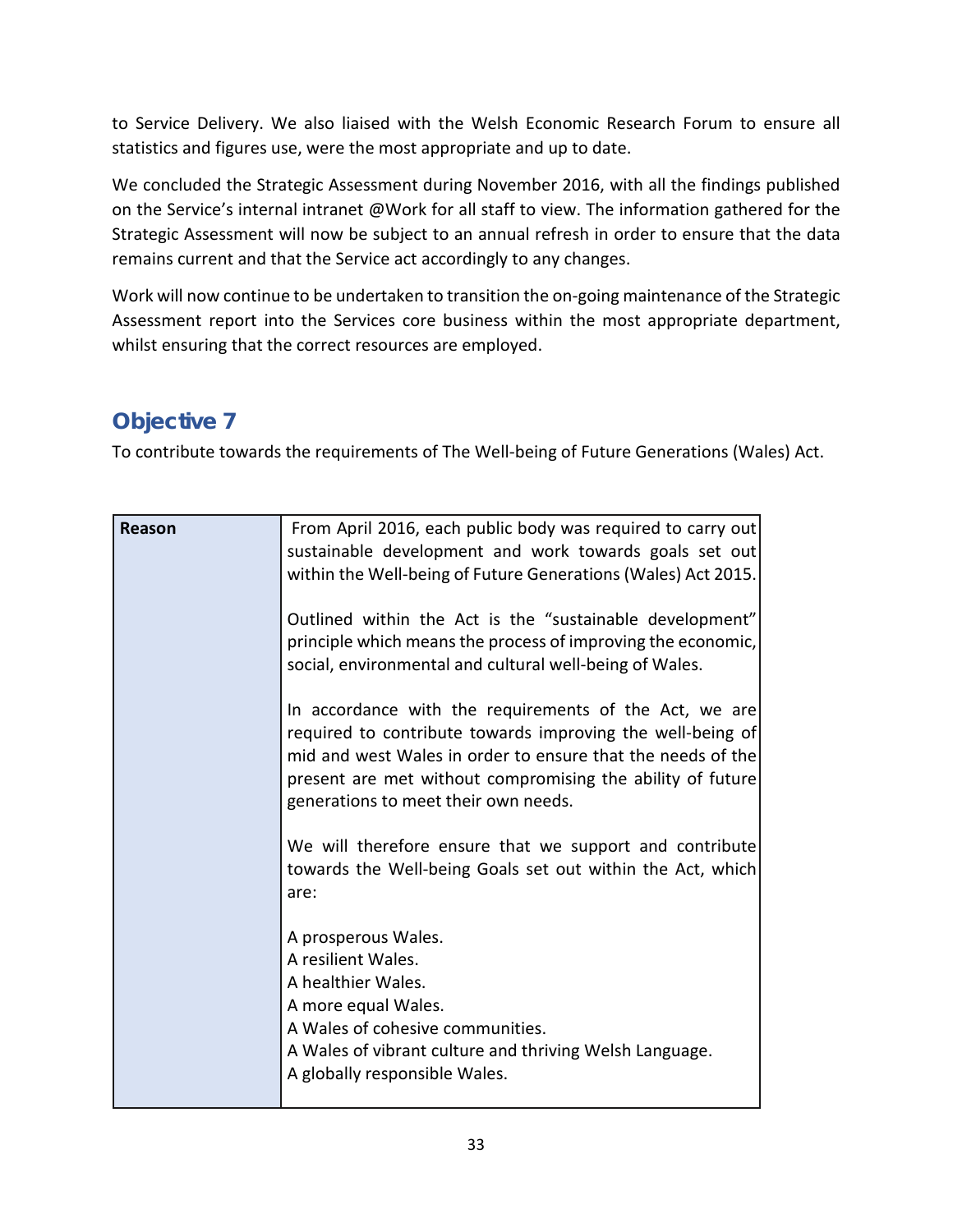| <b>Planned Actions</b>   | In order to achieve this objective, we said we would:<br>Set up and publish Well-being Objectives that are designed<br>to maximise our contribution to the achievement of the<br>Well-being Goals.<br>Publish a statement explaining how the Objectives will<br>contribute to the achievement of the Well-being Goals.<br>Specify the period of time within which we expect to meet<br>the Objectives and this will be done either at an<br>organisational level or in collaboration with partners on<br>the Public Service Boards. |
|--------------------------|-------------------------------------------------------------------------------------------------------------------------------------------------------------------------------------------------------------------------------------------------------------------------------------------------------------------------------------------------------------------------------------------------------------------------------------------------------------------------------------------------------------------------------------|
| <b>Expected Outcomes</b> | In order to allow us to measure achievement against this<br>objective we made the following commitments:<br>We would measure progress against the National<br>indicators for the Well-being Goals set by Welsh<br>Ministers.                                                                                                                                                                                                                                                                                                        |

As stipulated in the Well-being of Future Generations (Wales) Act 2015, we are a statutory partner on Public Service Boards within each of the six local constituent authorities we serve.

We have had representation at Executive Board level on each of the Core Group Public Service Boards, as well as Service representation at each of the Public Service Board Sub Groups within each of our six local constituent authorities.

In line with the requirements of The Well-being of Future Generations (Wales) Act 2015, we aligned our seven Strategic Priorities and twelve Improvement Objectives for the 2016/17 reporting period with the Well-being Goals. Quarterly reporting was also provided to the Performance, Audit and Scrutiny Committee, which incorporated our progress against our contribution towards the requirements of The Well-being of Future Generations (Wales) Act.

For each Improvement Objective, we reported on the RAG status and percentage completion, which enabled us to monitor the progress of each Objective and the contribution towards the Well-being Goals, as well as our seven Strategic Priorities. It is worth noting that some of our Improvement Objectives run over more than a twelve-month period, therefore, may not have met the Well-being Goals within the initial twelve months, however, they will achieve each of the Goals and Priorities by completion of the Objective period.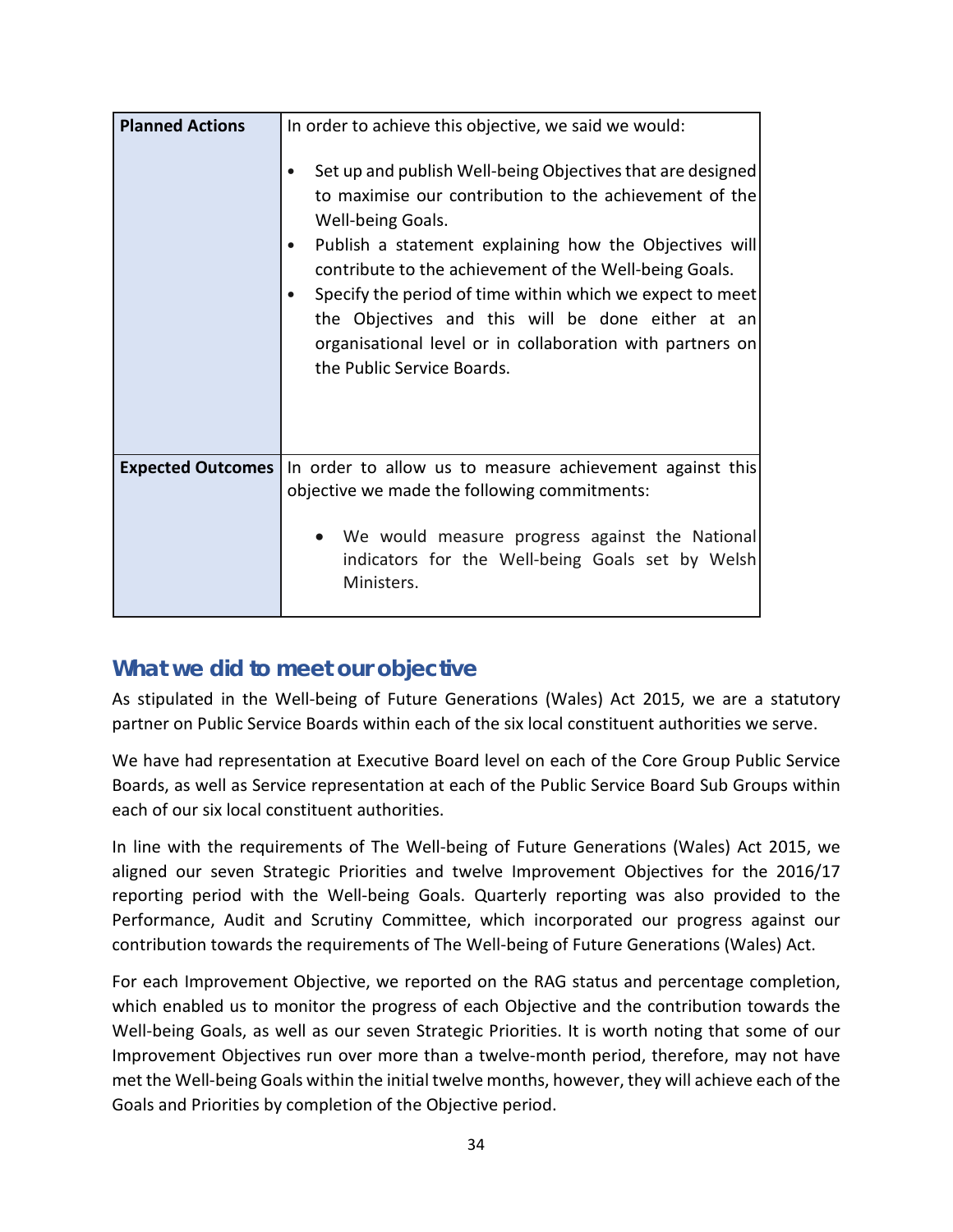We published a Well-being Statement, which specified our commitment to the Act and how we had challenged ourselves to develop new ways of working, without compromising the service we provided. The Statement also outlined our proposed activities to contribute to the Act and how our Improvement Objectives contributed to the Well-being Goals.

We contributed to the development of each of the six Public Service Boards Well-being Assessments and have assisted with developing their Improvement Objectives. Each Public Service Board consulted with their local communities in order to gather data and information which accurately reflected the needs of the communities they represented. These consultations were also promoted on our internal intranet, external website, as well as our social media pages.

The co-ordinated approach to communication, consultation and engagement, provided by the framework of each of the Public Service Boards, has enabled the Service and our partners, to engage with a wider public audience on matters that are important and may potentially impact on them.

Collaborative working has been of key importance with meeting this Objective, as by working collaboratively with our partners as part of the Public Service Boards, we have co-ordinated and synchronised our approaches to a number of the services we provide, ensuring we provide our communities with the best service possible, therefore creating a better future for Wales.

## **Objective 8**

To promote economic sustainability within our business community.

| Reason | Not many Small and Medium Enterprises (SME's) survive a fire<br>and commence trading again. We would therefore like to<br>apply a sharper focus on ensuring businesses can develop and<br>remain in operation and find ways to reduce the regulatory<br>burden.                              |
|--------|----------------------------------------------------------------------------------------------------------------------------------------------------------------------------------------------------------------------------------------------------------------------------------------------|
|        | As such, our protection activities will ensure that the advice<br>given is of the highest quality; our enforcement activity is<br>proportionate to the risk posed by the business; and that the<br>time taken to conduct our interactions with business is kept to<br>the minimum necessary. |
|        | Our business fire safety audit programme will support,<br>develop and guide the business community in order to<br>promote economic sustainability. We want to encourage                                                                                                                      |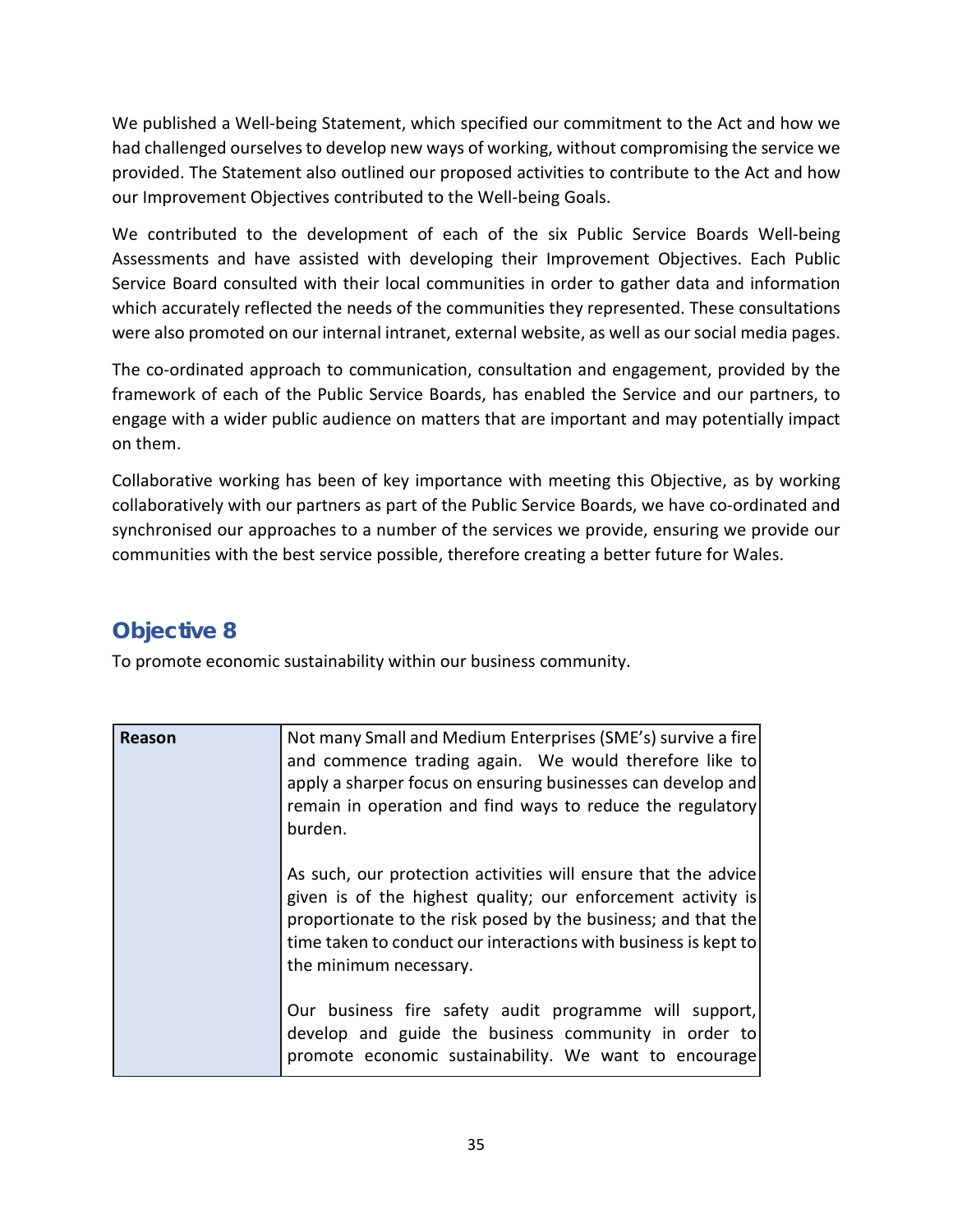|                          | economic sustainability and cohesive communities in line with<br>the Well-being of Future Generations Act.<br>By promoting economic sustainability within our business<br>community businesses will be more resilient and sustainable<br>and have increased levels of legislative compliance. The advice<br>given will be more consistent across geographical areas and<br>will increase awareness through education, as well as the<br>users and employees of premises being safer through our<br>measures meaning economic sustainability will be promoted<br>as a result of all actions taken.                                                                                                                            |
|--------------------------|------------------------------------------------------------------------------------------------------------------------------------------------------------------------------------------------------------------------------------------------------------------------------------------------------------------------------------------------------------------------------------------------------------------------------------------------------------------------------------------------------------------------------------------------------------------------------------------------------------------------------------------------------------------------------------------------------------------------------|
| <b>Planned Actions</b>   | In order to achieve this objective, we said we would:<br>Extend our business fire safety audit programme to include<br>the provision of support and guidance to businesses.<br>Amend the way in which we deliver our routine<br>$\bullet$<br>compliance activities to businesses by implementing the<br>short audit process.<br>Look to increase our involvement with Primary Authority<br>Schemes to reduce regulatory burden and increase<br>consistency.<br>Increase emphasis across the organisation on the need to<br>consider the impacts of procurement as early as possible<br>in line with the Service's Strategic Objectives.<br>and deliver these<br>Develop<br>initiatives<br>dynamically<br>throughout 2016.17. |
| <b>Expected Outcomes</b> | In order to allow us to measure achievement against this<br>objective we made the following commitments:<br>To monitor all customer feedback and evaluation.<br>Monitor the incident of fire in the built environment<br>and subsequent loss prevention, and also monitor the<br>percentage of business placed with Small and Medium<br>Enterprises.                                                                                                                                                                                                                                                                                                                                                                         |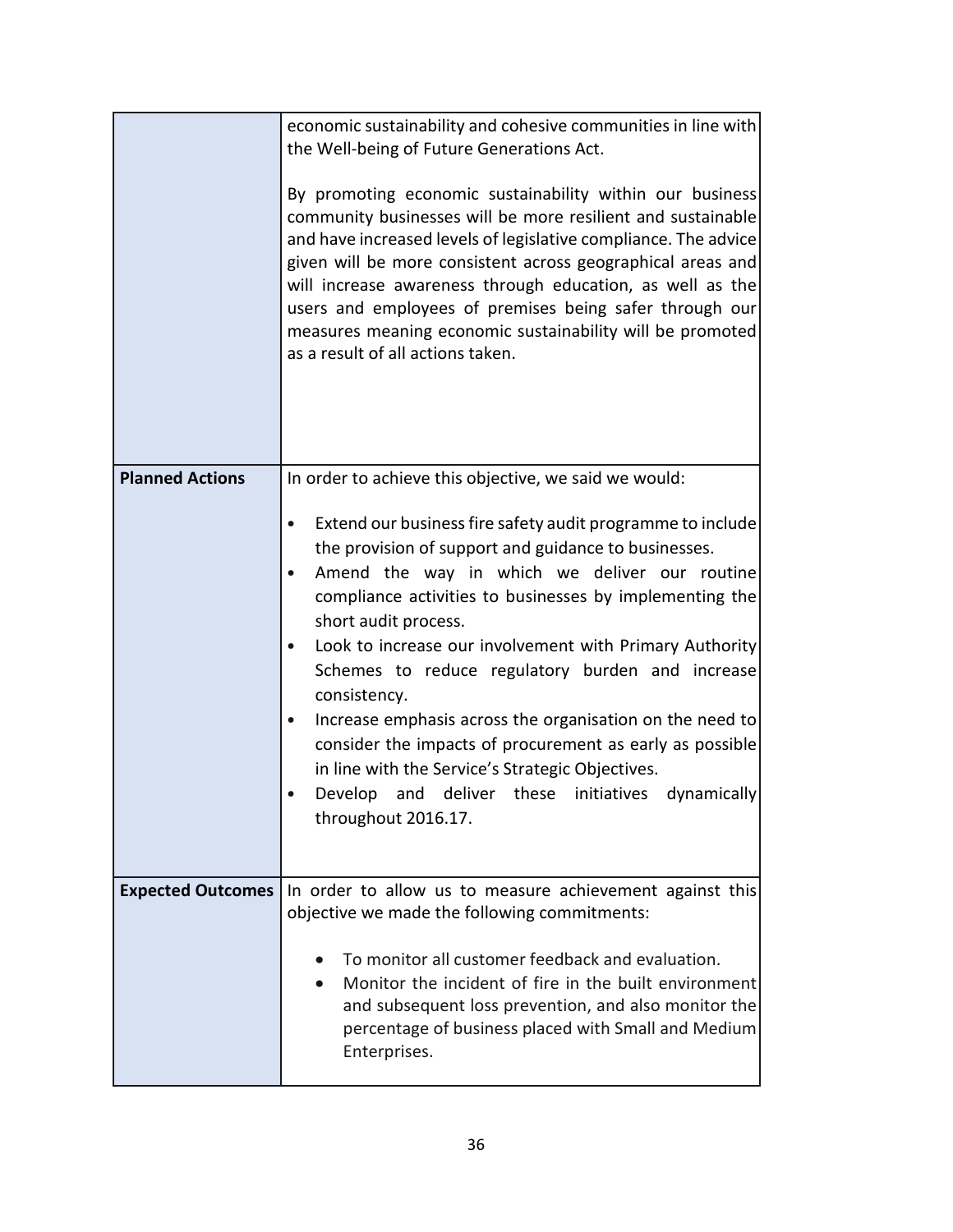All customer feedback from Business Fire Safety Audits that were undertaken during 2016/17were evaluated and assessed accordingly in order to make the necessary improvements. One improvement following the feedback received was to

conduct and record Business Fire Safety Short Audit activities with our local businesses to provide a quicker audit to the benefit of both the business owner and the Service.

We promoted economic sustainability within our business community through the effective use of the Welsh Government Sell2Wales portal. Wider collaborative opportunities were explored with Local Authority Partners, and their Local Authority Housing Departments, over the delivery of their Landlord Forums. We also ensured that all potential avenues were explored in acquiring goods and services, which provided value to both our Service and the Communities we serve.

Further collaboration was undertaken with a range of partner agencies including NHS Estates, Local Authority Housing, Building Control, Licensing, Natural Resources Wales, CSSIW, HIW, Housing Associations, CADW / English Heritage as well as other Welsh and UK Fire and Rescue Services. The work was coordinated through the All Wales Business Safety Group, and necessary sub groups progressing against the work steams. The first year saw marked progress in Outdoor Events, Fire Investigation, Heritage and Policy / Procedures with many disparate arrangements harmonised into an All Wales Format.

As per the Business Fire Safety Regulations, we have provided educational awareness to business premises owners. By working collaboratively with other Fire and Rescue Services, monthly training has been provided to our staff on a range of subjects. These have delivered a greater understanding of the issues regarding regulating ethnic minority businesses; advice on the clear application of enforcement has been provided as well as prohibition notices; as well as training from the Service's Barrister, which prepared new entrants for any future persecution work. Photography courses were also delivered to members of the Business Fire Safety Department.

The challenges facing the Welsh Public Sector within the current economic climate were recognised by our Procurement Department, who consequently considered alternative ways of working alongside the Business Wales model, which delivered opportunities to Small & Medium Enterprises. The Business Fire Safety Department also introduced a shorter audit toolkit to reduce the time taken during the audit, and therefore allow a greater number of premises to be inspected. Work was also undertaken to provide businesses with advice in addition to fire safety and regulatory compliance, such as arson reduction, security, business continuity and flood protection advice.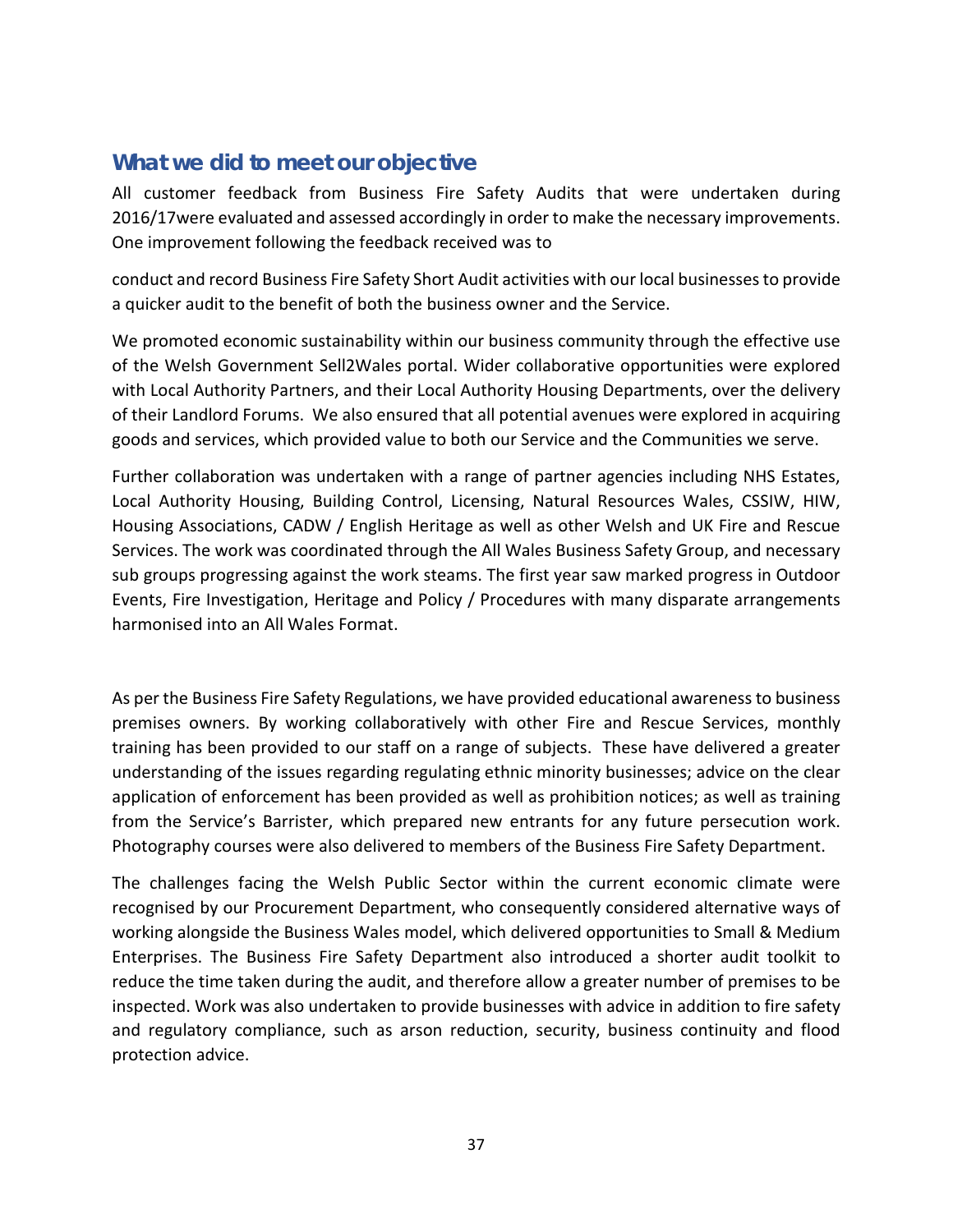We have contributed to the Sustainability principle by utilising the SELL2WALES portal which adheres to Welsh Government guidelines for sustainable procurement, placing the Service in a positive Sustainable position when acquiring goods and services.

Members of the Service attended the Wales Procurex event in Cardiff, and met with suppliers from all over the country who were promoting their business. The Service's Procurement Manager held a workshop session at the event whereby suppliers had made pre-planned appointments to discuss opportunities coming up from the Service.

The Business Fire Safety Department supported the CFOA Business Safety Week in September, and promoted the use of the domestic sprinkler unit in both domestic and commercial premises, which raised a greater awareness of the Welsh Sprinkler measure. Positive engagement with the organisation "Rent Smart "resulted in an agreement for them to include the Fire Safety information within the packages delivered to private sector landlords.

The Head of Procurement attended several forums where Business Wales (The Welsh Government funded organisation which normally supports SME's with tendering and quoting for public sector work) have outlined their new approach to SME's in Wales. We have contributed to the process, encouraging progress on the development of opportunities for SME's when approaching public service procurement. We also attended a meeting in Cardiff at the newly opened offices of the Commissioner for Well-being and Future Generations, to discuss the role of Procurement within the Act.

The Service had been identified as an example of a small organisation which has an excellent track record in working with small businesses and undertaking sustainable procurement. We also received a nomination to pilot small organisation projects.

We have prepared for the release of the Enterprise Bill being released in the Autumn of 2017, which will provide greater scope to engage in Primary Activity partnerships with local businesses. In preparation for the Enterprise Bill, we have attended several seminars and training workshops, delivered by BEIS / Regulatory Delivery to provide a better insight to the scheme.

The CFRMIS database was installed and provided greater back-office functionality, and the ability to conduct and record Business Fire Safety Short Audit activities. We also integrated the Experian data into the Risk Based Audit Programme which aided smarter working and better targeting of business premises.

A number of personnel achieved the Level 4 Diploma qualification which resulted in a reduced mentoring burden and therefore an increase in completed BFS Audits. The increased number of personnel at Level 4 also allowed for the creation of the Building Regulations Team.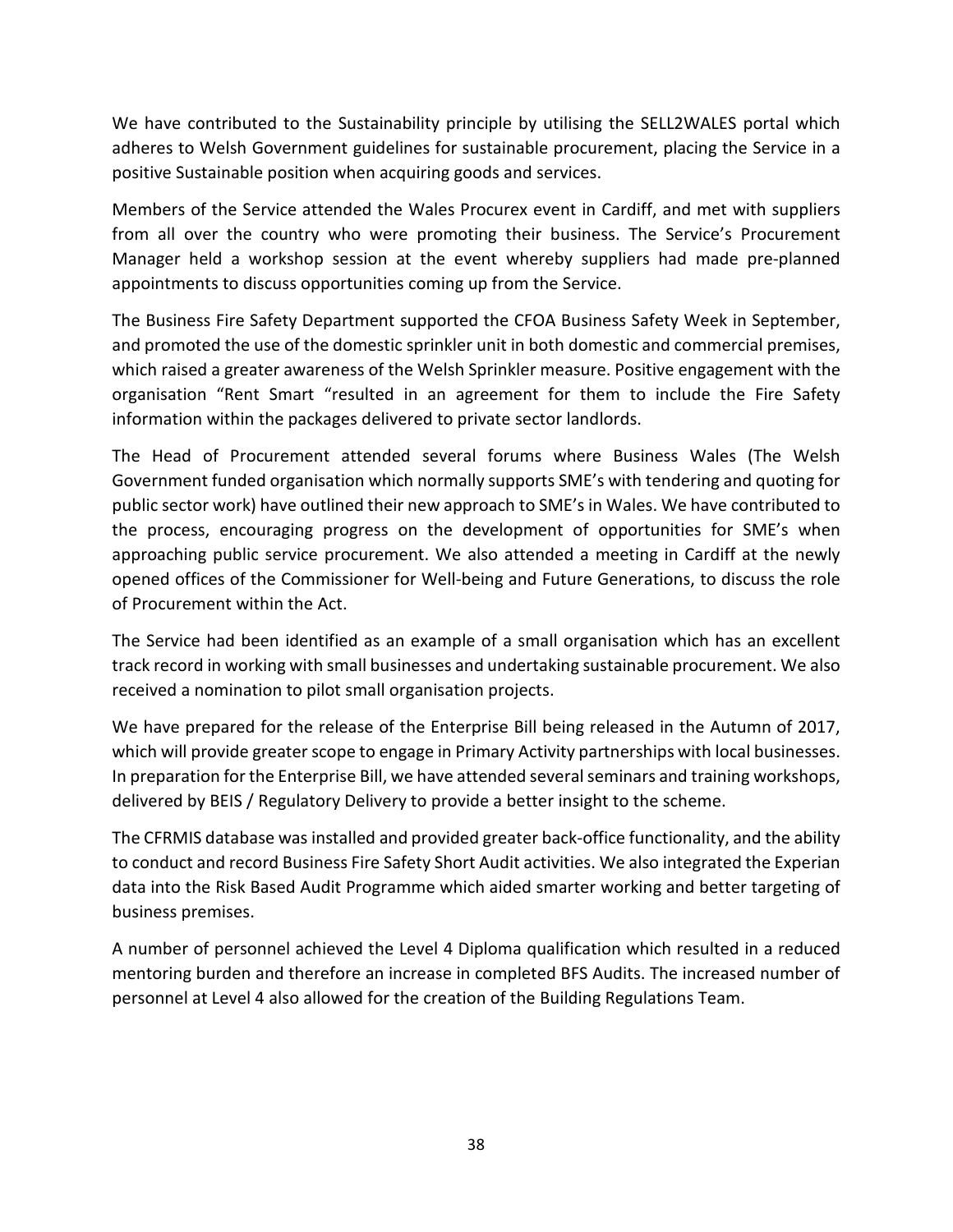# **Objective 9**

To invest in our people.

| <b>Reason</b>            | In 2015, the Service achieved Investors In People (IIP) Gold and<br>our aim is to maintain this level of accreditation. We have<br>subsequently put the necessary frameworks in place to ensure<br>that the measure of acquisition, application and maintenance<br>of skills and competencies are correct, in order to ensure this.<br>We are planning to take account of current and emerging<br>legislation impacting upon the services we provide, in<br>particular the Future Generations Act 2015 and the Equality<br>Act 2010 - Wales specific duties. We want to ensure all of our<br>staff have the correct skills and knowledge to deliver the best<br>possible outcomes, as well as providing our staff with the best<br>equipment and development opportunities to ensure the<br>safety of our employees and the communities they serve. |
|--------------------------|-----------------------------------------------------------------------------------------------------------------------------------------------------------------------------------------------------------------------------------------------------------------------------------------------------------------------------------------------------------------------------------------------------------------------------------------------------------------------------------------------------------------------------------------------------------------------------------------------------------------------------------------------------------------------------------------------------------------------------------------------------------------------------------------------------------------------------------------------------|
| <b>Planned Actions</b>   | In order to achieve this objective, we said we would:<br>Embed a learning culture that would meet the current and<br>future needs of our Service as part of refreshing our<br>Strategic Pathways and refining our IDR process during<br>2016/17.<br>Explore all opportunities to learn from and collaborate<br>$\bullet$<br>with our partners and stakeholders during 2016/17.<br>Ensure our research and development function looks<br>$\bullet$<br>beyond the UK Fire sector for future innovative solutions;<br>a continuous process over the next 5 years.<br>Ensure that Risk Critical skills and competencies accurately<br>reflect the risk profiles of our Communities as part of<br>Objective 4 and 6 in 2016/17.                                                                                                                          |
| <b>Expected Outcomes</b> | In order to allow us to measure achievement against this<br>objective we made the following commitments:                                                                                                                                                                                                                                                                                                                                                                                                                                                                                                                                                                                                                                                                                                                                            |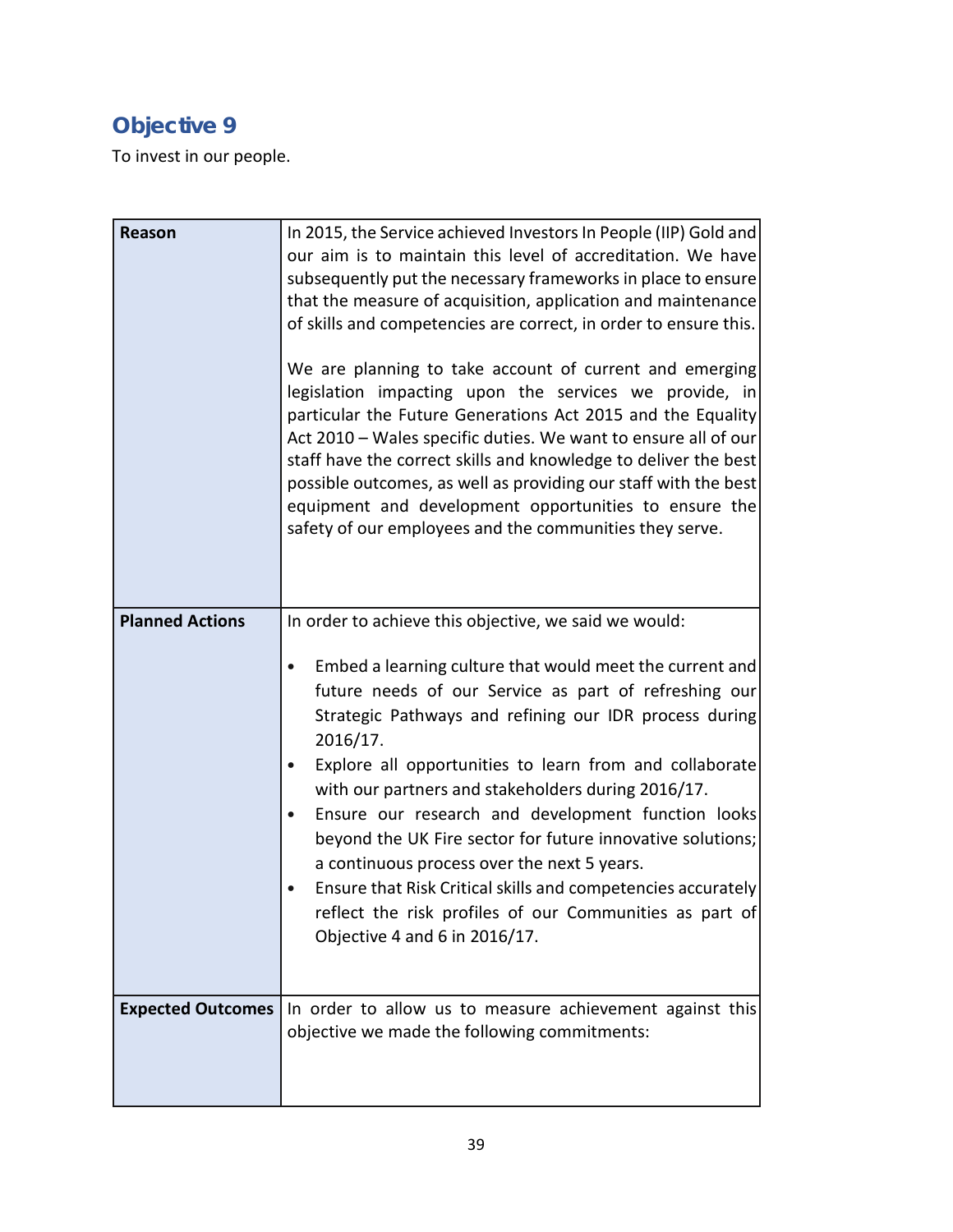| Audit the Risk Critical Skills Matrix and PDR pro to ensure<br>compliance with requirements including links with the<br>organisational pathway;                                                                                                                                                                                                          |
|----------------------------------------------------------------------------------------------------------------------------------------------------------------------------------------------------------------------------------------------------------------------------------------------------------------------------------------------------------|
| Use the IIP Framework to evaluate the impact coaching has<br>$\bullet$<br>had within the organisation;<br>Use evaluation to demonstrate how we have used<br>$\bullet$<br>innovation to deliver better outcomes for<br>our<br>Communities;<br>Use business intelligence to inform improvement in<br>$\bullet$<br>Emergency Response and Community Safety. |

Investing in our people is of great importance to the Service. We know that by investing in our people, we can increase job satisfaction and morale amongst employees, as well as support an increase in productivity. Delivering an improved and successful Service is only possible by employing the right people. We want our employees to be representative of our communities, trained in the best way to ensure their safety and provided with the best equipment to enable them to operate to the highest standards.

We hosted the All Wales Middle Managers Seminar at SCC Dyfed Powys Police Headquarters on the 26 May 2016. During this seminar, options were explored for E-Learning in collaboration with other Fire and Rescue Services in Wales. We committed to developing Middle Managers leadership skills through immersive techniques that focussed on areas such as dealing with complexity and uncertainty, adaptive leadership, reflective learning, self-awareness and the impact of behaviour on others, mental toughness training, mindfulness and critical diffusion training.

A thorough review was conducted of the Organisational Development Pathways which included the removal of higher level academic courses from the Development Pathways which subsequently is being offered through the talent management framework.

In collaboration with South Wales Fire and Rescue Service and North Wales Fire and Rescue Service, we developed an on-line firefighter application and sifting programme, as well as electronic ability assessments. A comprehensive review of the on-call selection process was undertaken, which informed the development of a bespoke process for on-call firefighters and sped up the process of recruiting on-call firefighters considerably, providing favourable results, which in turn provided improved outcomes for the Service.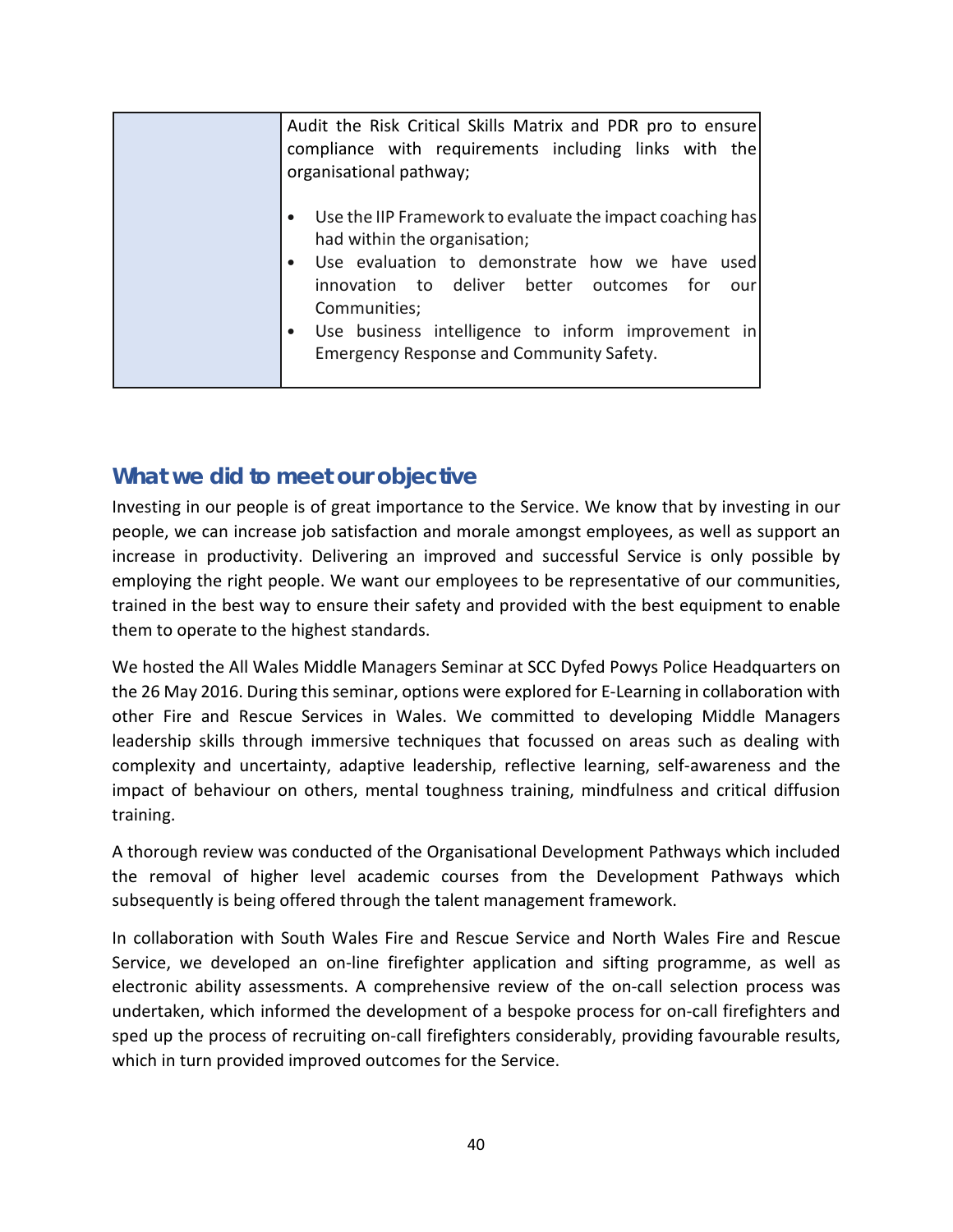A suite of Instructor Programmes was produced through a variety of new innovative methods of upskilling staff, such as the Breathing Apparatus Instructor, Compartment Fire Behaviour Instructor, Positive Pressure Instructor and our Road Traffic Collision Instructor courses, which have been added to the list of in-house training we provide.

We reviewed the way in which training courses were delivered, which resulted in more courses being conducted in house or at home stations, following the development of our staff to deliver in house training and also through the use of Moodle distance learning platform, thus minimising the movement of training staff and assets.

In order to continue empowering our staff, we have made access to learning materials easier and the introduction of bespoke development/training will provide staff with a broader range of skills and enhanced opportunities. These areas included, training sessions for line managers which focussed on key practical skills to help them fulfil their role, such as absence management training and training on how to conduct disciplinary hearings. The development and introduction of a fully accredited "All Wales Technical Examination", the introduction of online/distance learning development modules, as well as a review of the internal Staff Appraisal (IDR) process, following feedback received from Command areas and Departments, as well as a redesign and accreditation of the Service's Command Competence assessment and qualifications area all evidence of the investment made by the Service.

An All Wales technical exam was designed collaboratively between the three Welsh Fire and Rescue Services, to standardise the technical knowledge and understanding qualifications for managers up to the level of Station Manager, across all three Welsh Fire and Rescue Services.

Work was undertaken with the Programmers from PDR Pro with a view to improving the recording process for "operational competence". In April 2017, the Service moved to the PDR Pro Version 4 which provided an improved reporting facility for providing evidence of maintenance of competence. In addition, we purchased Learn Pro which works in tandem with PDR Pro and provides a framework for the planning and delivery of operational training.

In order to maximise communication and engagement with all staff, measures were put in place to ensure staff are kept informed of matters that affect them in relation to National contractual negotiations or pension issues. The introduction of periodic drop in surgery sessions within each Command area, also now allow local employees to access to face-to-face advice and guidance on a wide range of employment related issues.

A medical response advisory group was also established, which was attended by representatives from across the Service area which ensured effective communication was maintained allowing the Service to respond rapidly to issues and concerns of participants and to collect views and ideas to help improve and enhance the services we provide for crew's welfare.

We recently underwent a midterm review of our Investors in People Gold accreditation. Following discussions, a decision was made to go progress to Platinum award during 2017.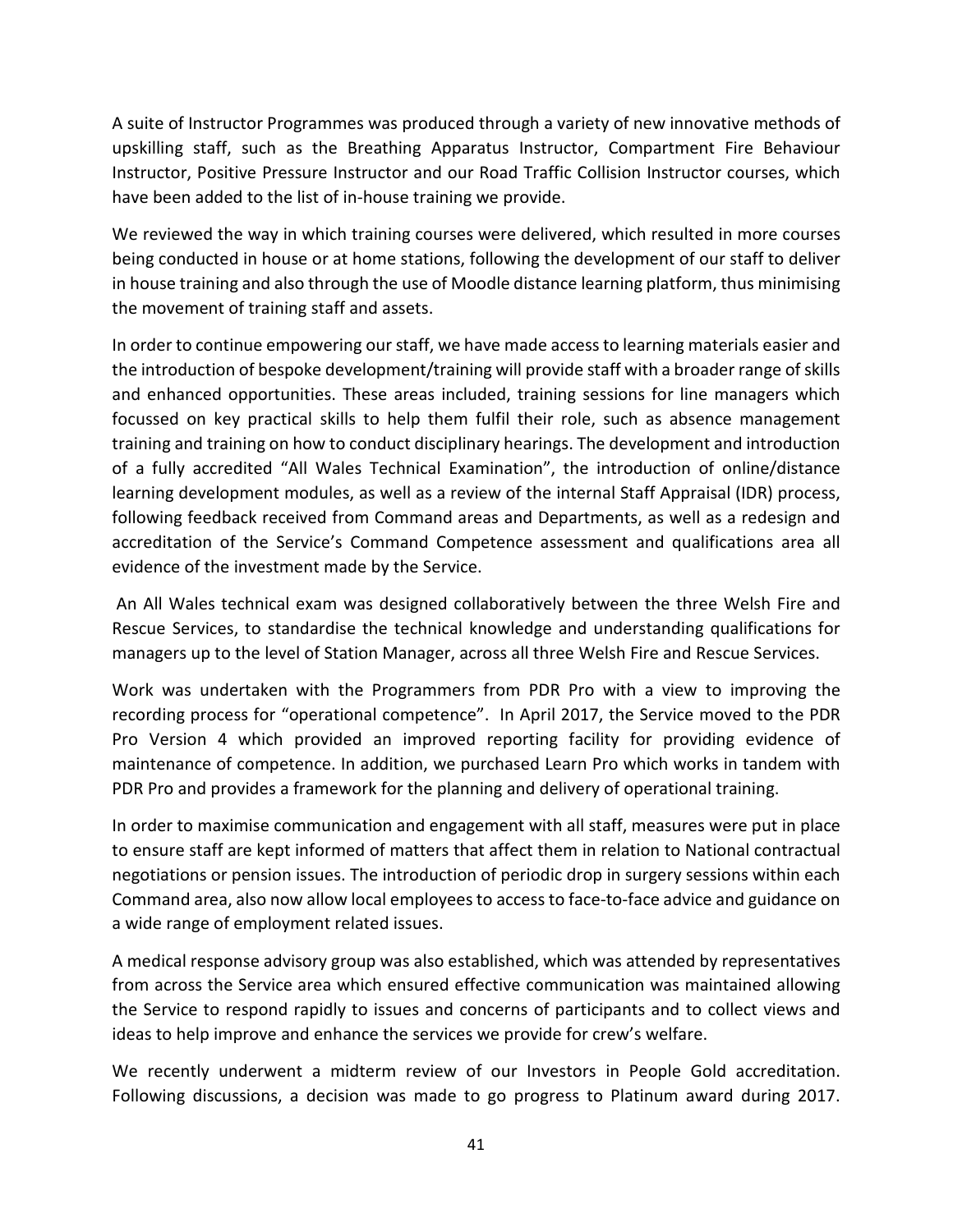Obtaining this accreditation would be a huge achievement as only one other Fire and Rescue Service has attained this award. Action plans have been developed and a time table is in place to address the areas associated with meeting this standard.

The Coaching and Mentoring schemes promoted throughout the Service have continued to be one of the main principles for promoting important values within the Service and we have produced a new Coaching Handbook. The Engagement Champions Forum and Coaching and Mentoring Schemes provided many opportunities for two-way communication between employees of the Service at all levels.

## **Objective 10**

To Make Best Use of our Assets and Resources.

| Reason                 | We need to fully understand our service in terms of costs, and<br>ensure that we identify the most appropriate allocation of<br>resources to provide the desired level and range of services at<br>least cost.<br>We have undertaken several efficiency exercises over the<br>years, which has resulted in significate savings and efficiency<br>of operations. |
|------------------------|-----------------------------------------------------------------------------------------------------------------------------------------------------------------------------------------------------------------------------------------------------------------------------------------------------------------------------------------------------------------|
|                        | Undertaking efficiency saving exercises enables us to ensure<br>that all of our business decisions are transparent, sound and<br>consistent, and in line with the restrictions of the current<br>economic climate, whilst also demonstrating value for money<br>to the communities we serve.                                                                    |
| <b>Planned Actions</b> | In order to achieve this objective, we said we would:<br>Undertake a comprehensive examination of our spend,<br>comparing with others, and establish a forward planning<br>model for both assets and resources.<br>Complete the work within the year 2016/17 in order to<br>$\bullet$<br>shape and inform our decision making for the 2017/18<br>period.        |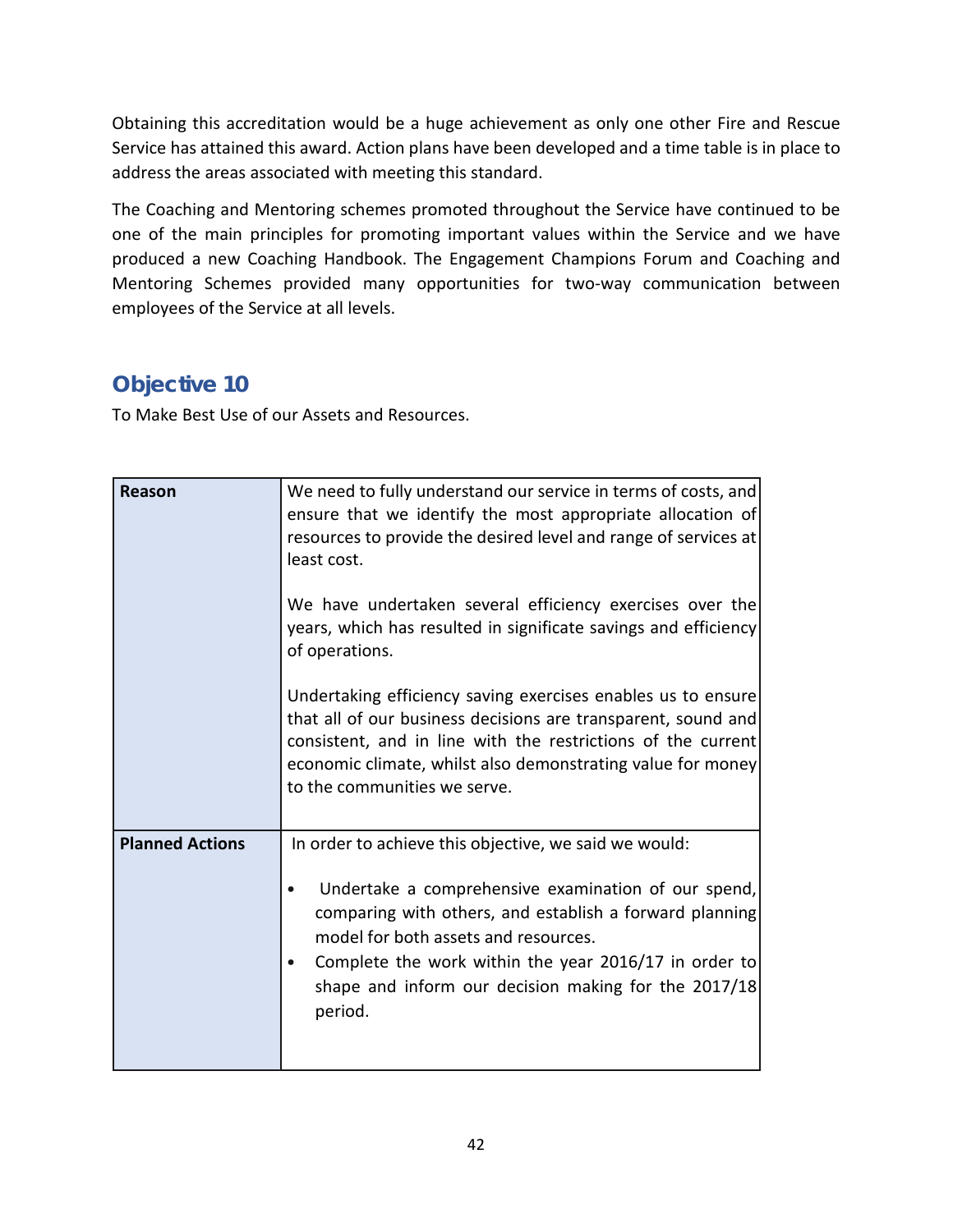| <b>Expected Outcomes</b> In order to allow us to measure achievement against this |
|-----------------------------------------------------------------------------------|
| objective we made the following commitments:                                      |
|                                                                                   |
| To monitor progress with full involvement of Members and                          |
| report improvements in comparative costs or value for money.                      |
|                                                                                   |
| To produce a sustainable Medium Term Financial Plan and                           |
| Asset Management Plan.                                                            |

We undertook a full review of our expenditure throughout the Service and also reviewed the suppliers we purchased from. The results from the review were used to complete a full Financial Audit which formed part of our Forward work plan and documented best practice.

A spend analysis exercise was undertaken via a provider called Atamis, which was run in conjunction with the National Procurement Services in Wales.

A Strategic Asset and Capital Management Group (SACMG) was established to ensure that the Service's asset management practices and our investment into physical infrastructure, supported the Corporate Planning process and Improvement Objectives and was consistent with best practices. The SACMG was integral to ensuring we undertake asset management and capital investment activities as a corporate responsibility.

The Strategic Asset and Capital Management Group (SACMG) implemented a Service Wide Strategic Asset Management system which delivers cost effective, sustainable, systematic and co-ordinated management of our physical assets. The system also ensured that the information flow for financial planning and reporting was in place and the delivery of the Asset Management Plan (AMP) and associated Asset Implementation Programmes provided leadership to set the direction and priorities for the development of the Service's asset management capabilities.

The Medium Term Financial Plan and Asset Management Plan was produced and published, which tied together a number of the processes for managing the Service's assets going forward.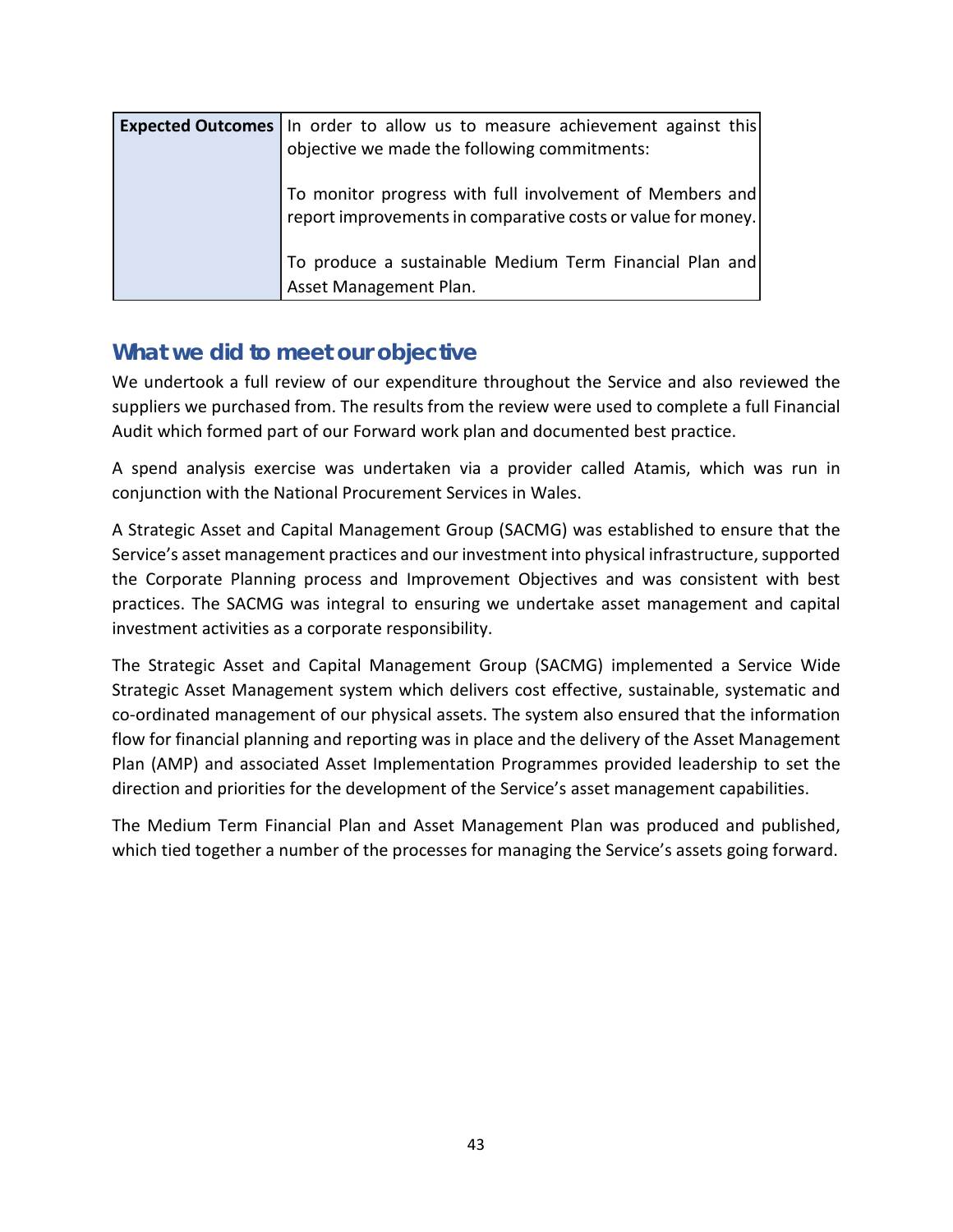# **Objective 11**

To use technology to connect, collaborate, innovate and empower.

| <b>Reason</b>          | We have history of pursuing cost saving IT collaborations with<br>other Public Sector organisations.<br>By continuing to use technology to connect, collaborate,<br>innovate and empower, we recognise that there is further<br>potential to adopt information technologies in support of our<br>activities.<br>this objective our Operational, Business<br>achieve<br>To<br>Development and IT teams will investigate new ways of<br>working and delivering our services both within the Service<br>and to external customers; and seek to improve and adapt the<br>delivery of our services by embracing the ever-changing<br>technological landscape.<br>Undertaking these exercises and looking at new ways of<br>working and delivering our services, through the extended use<br>of advanced information and communication technologies,<br>will in turn improve our business processes and secure<br>operating efficiencies benefiting fire service personnel and<br>stakeholders alike, and result in operating savings for the<br>organisation, as well as improve our delivery of services to the<br>public. |
|------------------------|------------------------------------------------------------------------------------------------------------------------------------------------------------------------------------------------------------------------------------------------------------------------------------------------------------------------------------------------------------------------------------------------------------------------------------------------------------------------------------------------------------------------------------------------------------------------------------------------------------------------------------------------------------------------------------------------------------------------------------------------------------------------------------------------------------------------------------------------------------------------------------------------------------------------------------------------------------------------------------------------------------------------------------------------------------------------------------------------------------------------|
| <b>Planned Actions</b> | In order to achieve this objective, we said we would:<br>Adopt the updated Welsh Government instigated<br>public sector broadband network and any new "value<br>added" technologies that are appropriate.<br>Commission the second phase of the Joint Public<br>Services Control Room project.<br>Develop our Service website to improve public access<br>to the organisation.<br>Commission the second phase of the shared human<br>resources and payroll project.<br>In 2010/20 we would deploy the UK Government's<br><b>Emergency Services Mobile Communications Project.</b>                                                                                                                                                                                                                                                                                                                                                                                                                                                                                                                                      |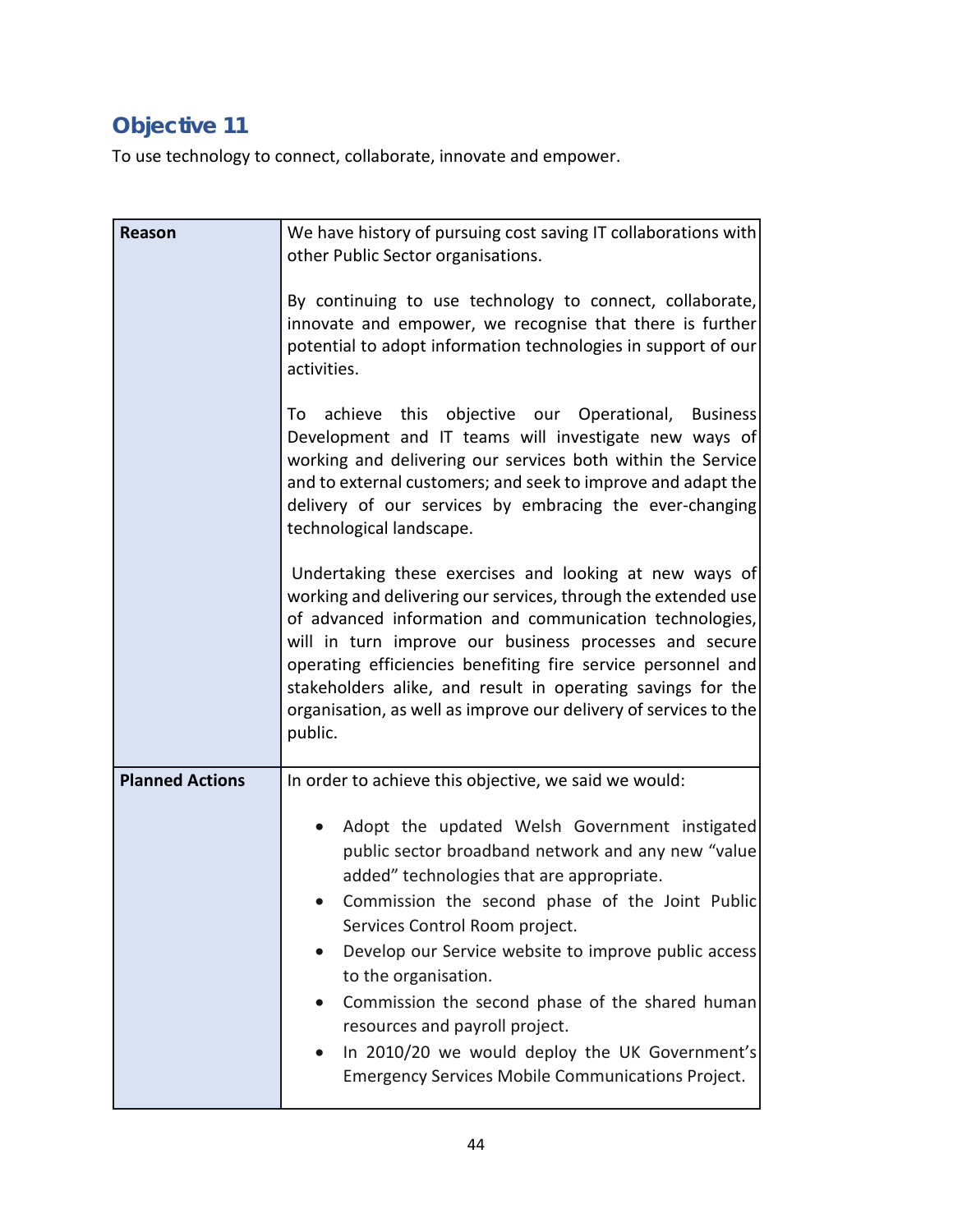|                          | Over the next 5 years we would continue with our<br>$\bullet$<br>commitment to the UK Government "Cloud First"<br>strategy when reviewing new ICT systems.                                                                                                                                                                                                                                                                                                                                                                                                                                                                                                                                                                                                                                                                                                                                                                                                                    |
|--------------------------|-------------------------------------------------------------------------------------------------------------------------------------------------------------------------------------------------------------------------------------------------------------------------------------------------------------------------------------------------------------------------------------------------------------------------------------------------------------------------------------------------------------------------------------------------------------------------------------------------------------------------------------------------------------------------------------------------------------------------------------------------------------------------------------------------------------------------------------------------------------------------------------------------------------------------------------------------------------------------------|
| <b>Expected Outcomes</b> | In order to allow us to measure achievement against this<br>objective we made the following commitments:<br>access to administrative<br>remote<br>Increase<br>and<br>operational IT systems.<br>Improve the reliability of IT systems and reduced<br>"downtime".<br>Increase the use of the Services Website.<br>Reduce the number of manual and paper based<br>business processes.<br>protection of the fire Service's<br>Increase the<br>information assets.<br>Have a reduction in "like for like" ICT expenditure.<br>Improve the on-call firefighter mobilising responses.<br>Improve data capabilities for operational crews.<br>Improve operational collaboration.<br>See a reduction in ICT related energy usage.<br>Implement more sustainable ICT systems.<br>We would support whenever necessary Wales Audit<br>Office reviews and undertaken any other form of<br>assessment or peer comparisons in order to measure<br>the success of our technology objectives. |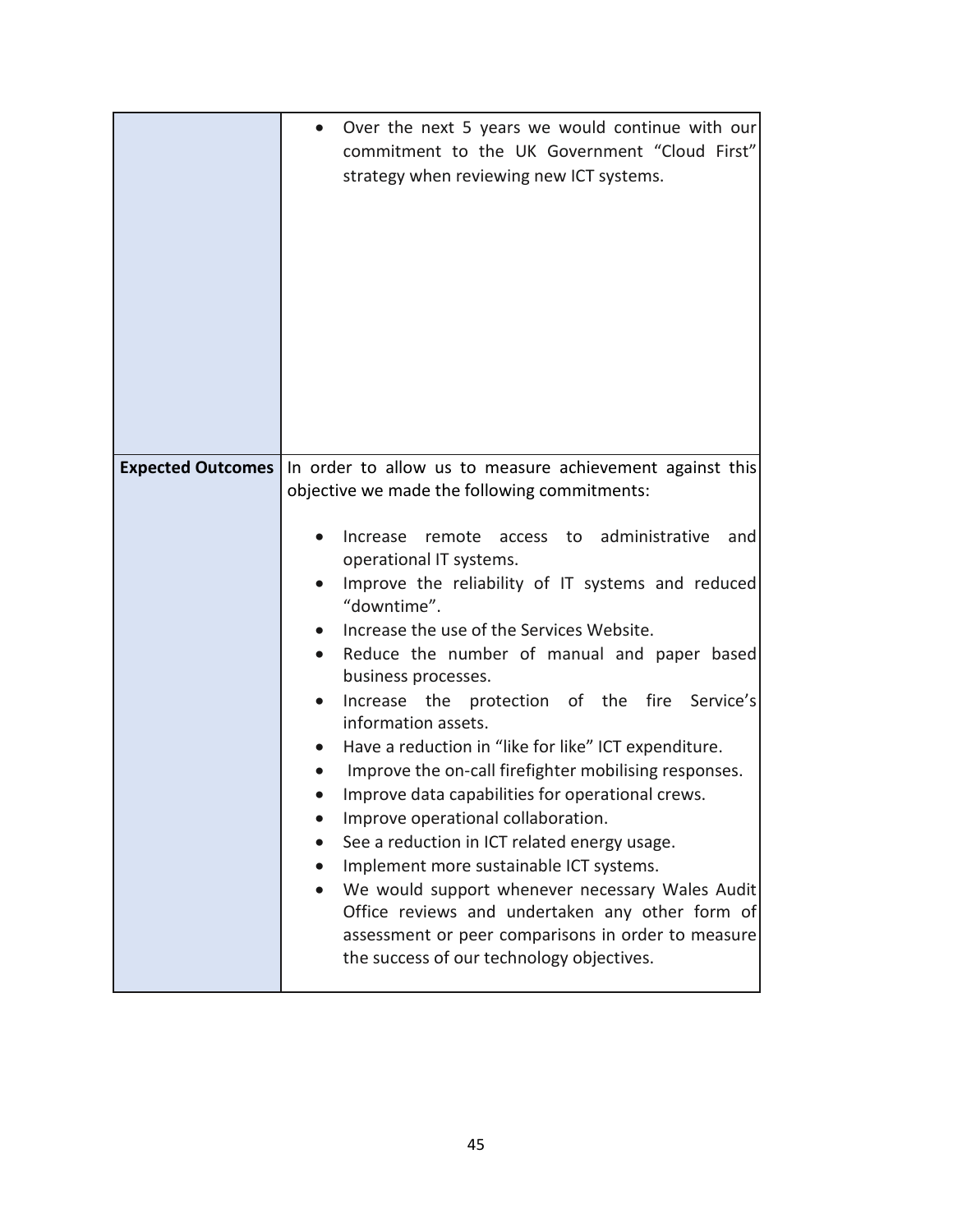In order to meet our Objective, we initiated several individual projects which had digitisation or ICT as the common thread. These projects included: the upgrading of the Public Sector Broadband Network (PSBA), which delivered added services such as managed firewalls and new billing; The Joint Public Service Centre Project, which addressed local technology requirements for mobilising; a new external website, which would include new functions; a new fully bilingual @ Work intranet site; and the commencement of the Emergency Services Mobile Communications Platform (ESMCP) project.

The upgrading of the CFRMIS system was completed and the system now allows for the use of new modules which had previously been unavailable; the combination of other modules; and the ability to rely on "plug-ins" to facilitate system functionality.

The HR Core Implementation Phase 2 Project has unfortunately been deferred and an options appraisal exercise is being undertaken to consider the way forward with regards to software solutions for the provision of HR and Training applications.

The ICT Department continued to support the Joint Public Service Centre Project by addressing the local technology requirements resulting from the control room move. There have unfortunately been delays to the project that have been attributed to the prime contractor. The ICT Department will therefore be continuing to make a provision to support the project until its eventual end.

We worked collaboratively with South Wales Fire and Rescue Service with regards to the CORE HR Payroll project and with South Wales Police and South Wales Fire and Rescue Service for the Joint Public Service Centre Project.

The specification for a new server was completed with EE, which has faster processing power and greater storage capacity and also provides the levels of data security required by the Service.

Work commenced which migrated a selective number of existing PSBA circuits from "copper connections" to faster fibre optic alternatives, which have the potential to secure financial savings of circa £7.5k per annum.

Our commitment to reviewing ICT systems remained a priority for the Service, and we will be continuing with our commitment to the UK Government "Cloud First" strategy when we review the systems.

Employee self-service systems also replaced existing paper-based and manual processes for the amendment and change of personal information.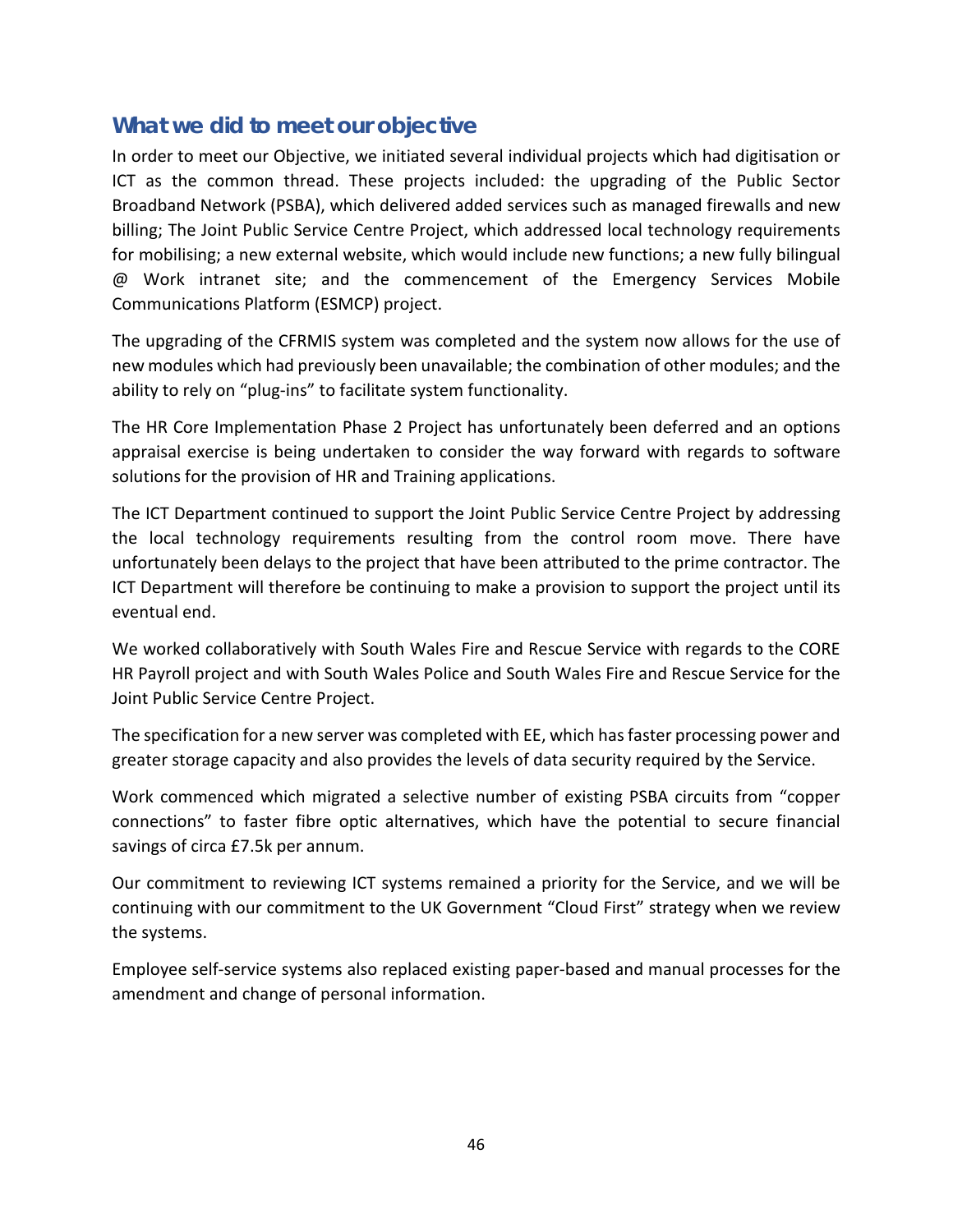# **Objective 12**

To improve the way we resolve operational incidents through innovation and the use of new technology.

| Reason                 | As a Fire and Rescue Service we have always responded<br>positively to the changing environment in which we operate<br>and adapted in order to meet new challenges as they arise.<br>New innovations and technological advances in recent years<br>have provided us with the potential to greatly enhance and<br>improve the way we deliver our services in the future.<br>A number of innovative firefighting techniques have already<br>been embraced by the Service, such as e-draulic cutting<br>equipment, which has improved operator safety, and also the<br>Cobra Cold Cut extinguishing system.<br>We want to continue to explore further options, to improve<br>the way we resolve operational incidents and further identify<br>where changes in equipment design can be beneficial.<br>Operating techniques and new innovation can enhance and<br>improve the efficiency and effectiveness of services we<br>provide to the public and help ensure value for money.<br>In line with the Sustainability Principle outlined in the Well-<br>being of Future Generations Act, we plan to reduce the impact<br>of our firefighting and rescue operations on the environment |
|------------------------|-------------------------------------------------------------------------------------------------------------------------------------------------------------------------------------------------------------------------------------------------------------------------------------------------------------------------------------------------------------------------------------------------------------------------------------------------------------------------------------------------------------------------------------------------------------------------------------------------------------------------------------------------------------------------------------------------------------------------------------------------------------------------------------------------------------------------------------------------------------------------------------------------------------------------------------------------------------------------------------------------------------------------------------------------------------------------------------------------------------------------------------------------------------------------------------|
| <b>Planned Actions</b> | In order to achieve this objective, we said we would:<br>Monitor and review the effectiveness of our<br>$\bullet$<br>techniques, processes and equipment.<br>Explore all opportunities to learn from and collaborate<br>with our partners.<br>Engage in research and development which looks both<br>across and beyond the UK Fire sector for ideas and<br>solutions.<br>Research new developments in technology<br>and<br>conduct assessments<br>and<br>and<br>trials<br>processes<br>accordingly.                                                                                                                                                                                                                                                                                                                                                                                                                                                                                                                                                                                                                                                                                 |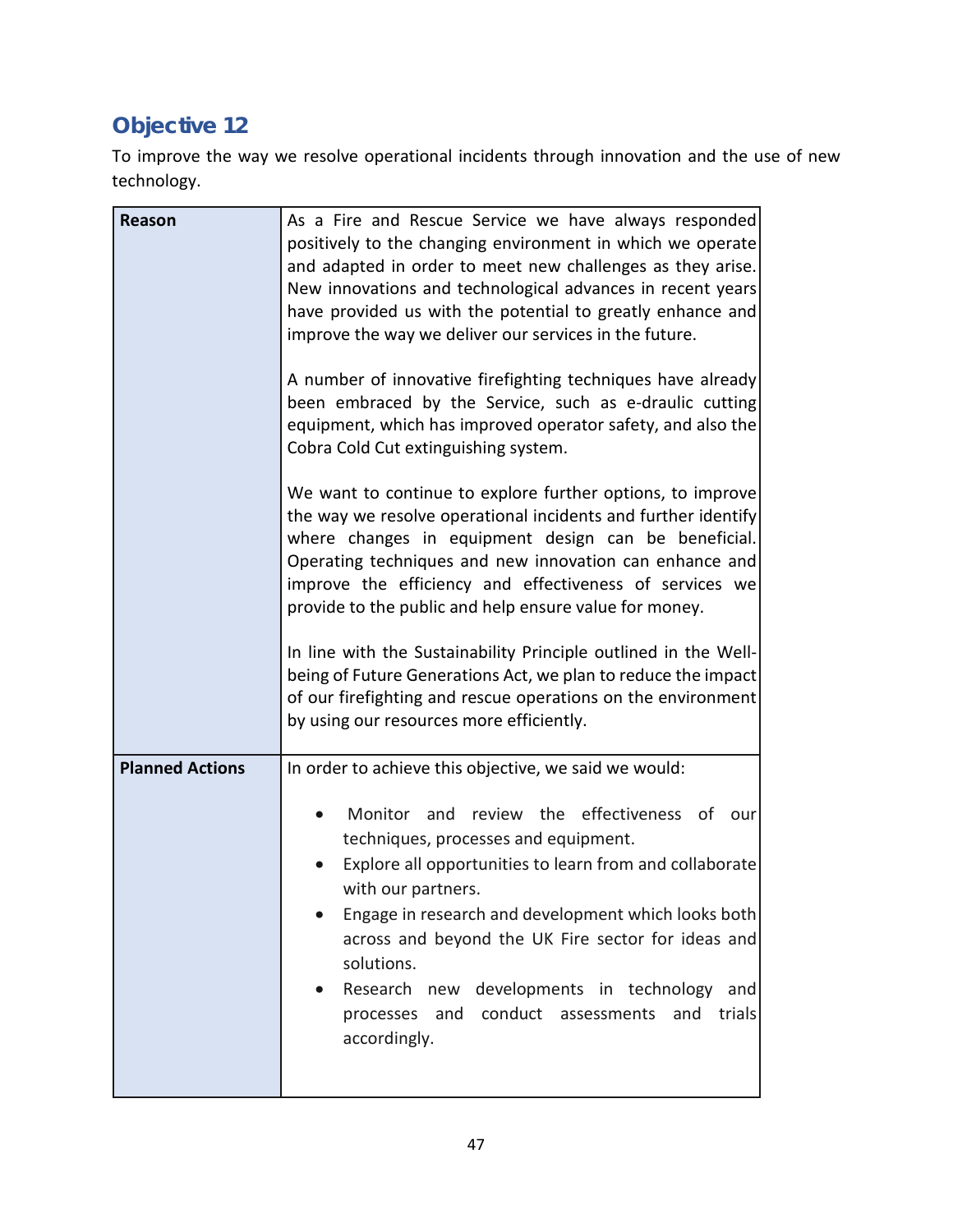| <b>Expected Outcomes</b> | In order to allow us to measure achievement against this<br>objective we made the following commitments:                                                                                                                                                                                                                                                                                                                                                                    |
|--------------------------|-----------------------------------------------------------------------------------------------------------------------------------------------------------------------------------------------------------------------------------------------------------------------------------------------------------------------------------------------------------------------------------------------------------------------------------------------------------------------------|
|                          | Monitor and disseminate the outcomes of reviews,<br>$\bullet$<br>investigations and debriefs.<br>Collect performance management data.<br>$\bullet$<br>Gather evidence of improved outcomes at operational<br>$\bullet$<br>incidents and exercises captured through<br>the<br>operational learning system.<br>Monitor and report our performance in line with the<br>$\bullet$<br>Welsh Government's Programme of Sustainability<br>(Well-being of Future Generations Bill). |

In order to improve the way we resolve operational incidents through innovation and the use of new technology, we have continued to embrace new firefighting techniques. We have worked closely with manufacturers to develop and procure Technical Rescue Personal Protective Equipment (PPE) and subsequently placed an order for 1350 sets of equipment.

The use of Unmanned Aerial Vehicles (UAVs) have been trialled and are fully operational. They have also been incorporated into standard response models for a wide range of operational incident types and the arrangements for deploying and operating the UAV, is now well embedded and is business as usual. The UAVs have also supported non-operational business such as conditional surveys of buildings and supporting community safety work programmes. Following the successful incorporation of the UAVs, the Service are now recognised as sector leaders, as well as one of the leading innovators within the field of Emergency Response across the UK.

Development of the Radio Frequency Identification (RFID) was also undertaken which is used for tracking equipment and assets and in time, fire-fighter's movements on the incident ground in conjunction with the UAV. This advancement will also create opportunities to rationalise equipment usage and better manage its testing and allocation. The work undertaken will enhance the reporting, monitoring and replacing and repair of equipment and offers the opportunity to create efficiencies through improved monitoring and management. We have worked in partnership with the relevant technology providers to create a practical solution for the technology we are looking to develop and good progress continues to be made in this regard.

We collaborated with South Wales Fire and Rescue Service and North Wales Fire and Rescue Service to secure replacement Breathing Apparatus (BA), with the contract awarded to the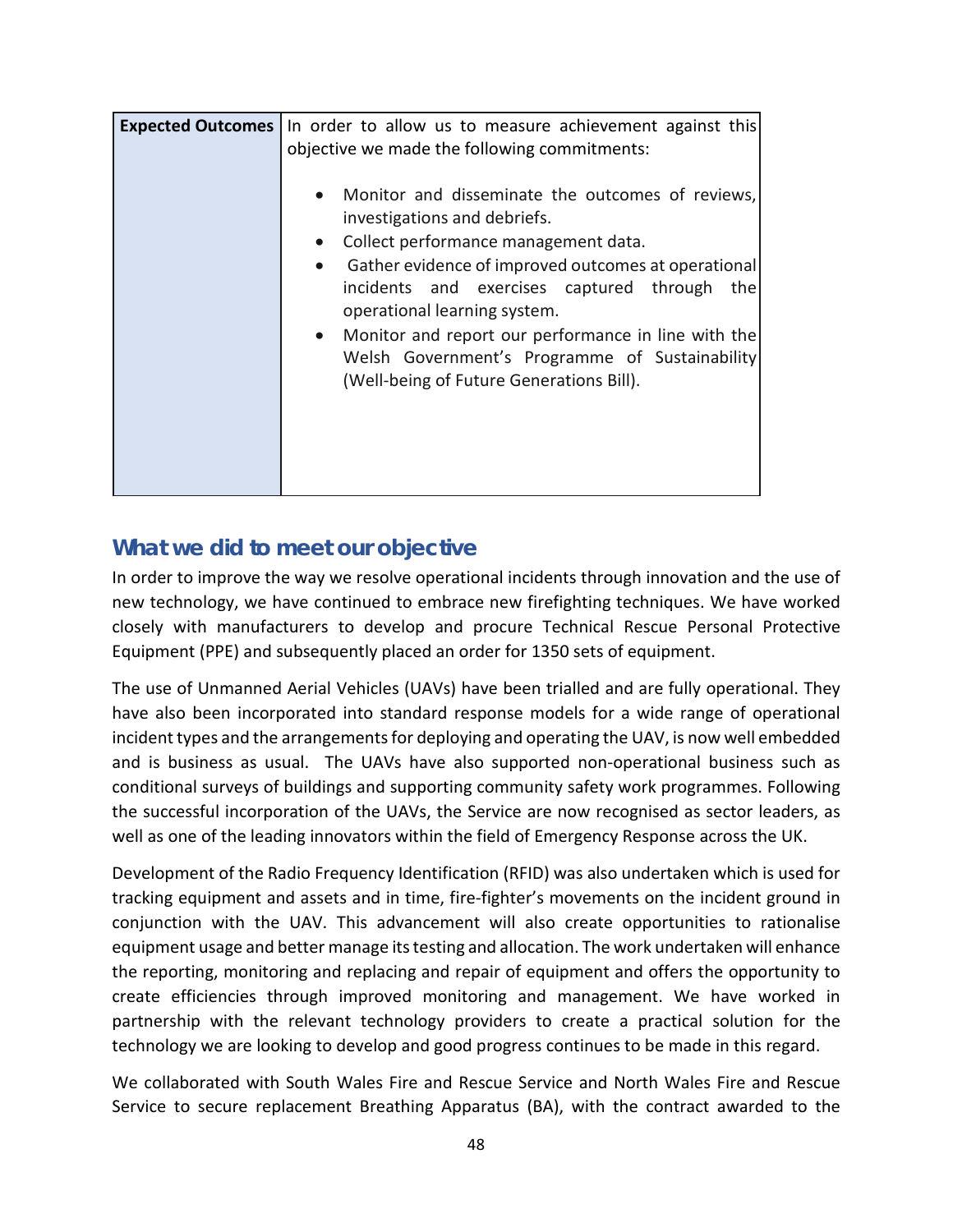relevant supplier. We ensured that we engaged with our operational personnel during this process in order to undertake the necessary technical evaluations. The training of crews with the new equipment is scheduled to commence in July 2017 and the equipment will go live in November 2017.

Existing customs and practices are continually reviewed in order to identify better ways or working, ensure efficiency, improve firefighter safety and make savings. One identified saving included reducing the standard number of Breathing Apparatus sets carried per fire appliance from 4 down to 3, as well as the issue of duplicate items of PPE. Both work steams have realised significant savings for the Service, with no impact to operational capability.

Work was undertaken to migrate to a digitalised "Fire Ground", which makes use of electronic data and devices to enhance access to information and support the command and control function. Trials have commenced to identify and test a range of equipment to support the function which are on-going.

We have continued to improve our fleet and we worked closely with Volvo to develop a new concept compact appliance which is currently on order. It is envisaged that the vehicle will greatly enhance our operations in rural and semi-rural settings as it is better suited to the geography and restricted access issues associated with these environments. Once the vehicle has been received a full evaluation will be undertaken.

We developed and enhanced our Operational Support and Review system (OSR), which allows the organisation to learn and evolve. The Service was also nominated as one of only 5 Services UK wide, to participate in developing and trialling a National Operational Learning platform, where lessons learnt can be shared across the whole UK FRS sector. The project will provide the Service with new software to test which will inform the final "cloud based" national Operational Learning (NOL) solution which will allow the Service to share and receive information across the whole of the UK.

Work was undertaken to update the Operational Guidance available to our firefighting crews and the transition from standard operating procedures over to National Operational Guidance is taking place. A workplan was produced which prioritised risk critical changes to procedures, the changes were made and we have since focussed on addressing the changes to the other documents, including a review of the Service's wide range of risk related documents to ensure that they remain accurate and up to date.

We have participated in the Chief Fire Officers Association (CFOA) Research and Development Hub, which was established to share learning across the UK. We have shared our learning experiences and the developments we made into the forum, to allow other Services to benefit from the advances we have made and for us to benefit from the experiences of other organisations.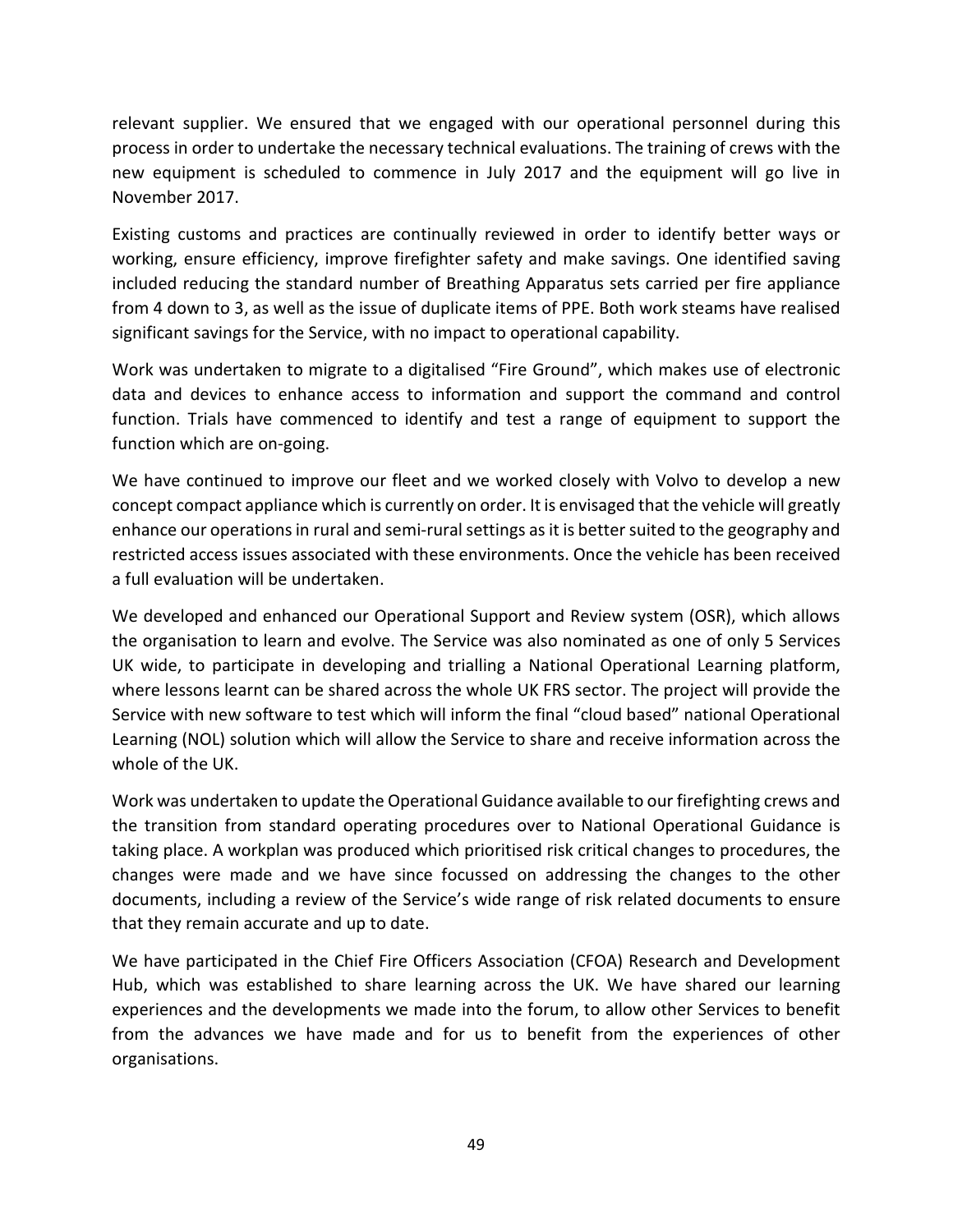The Fire Medical Response (FMR) has continued to be developed through our collaborative working with the Welsh Ambulance Services Trust. We have responded to over 4000 calls in the last 12-month period. The increase in calls is largely attributed to the introduction of defibrillators on front line appliances, which has resulted in the up skilling of all firefighters in Mid and West Wales Fire and Rescue Service and the mobilising of conventional assets to incidents of cardiac arrest.

We have continued to improve Service Delivery and the work in the field of new technologies has provided significant enhancements to the way we deliver our Services. We are committed to improving our Service Delivery and will therefore continue to seek opportunities secured through innovation to maintain this trend and ensure that the Service remains at the cutting edge of technical developments and advancement.